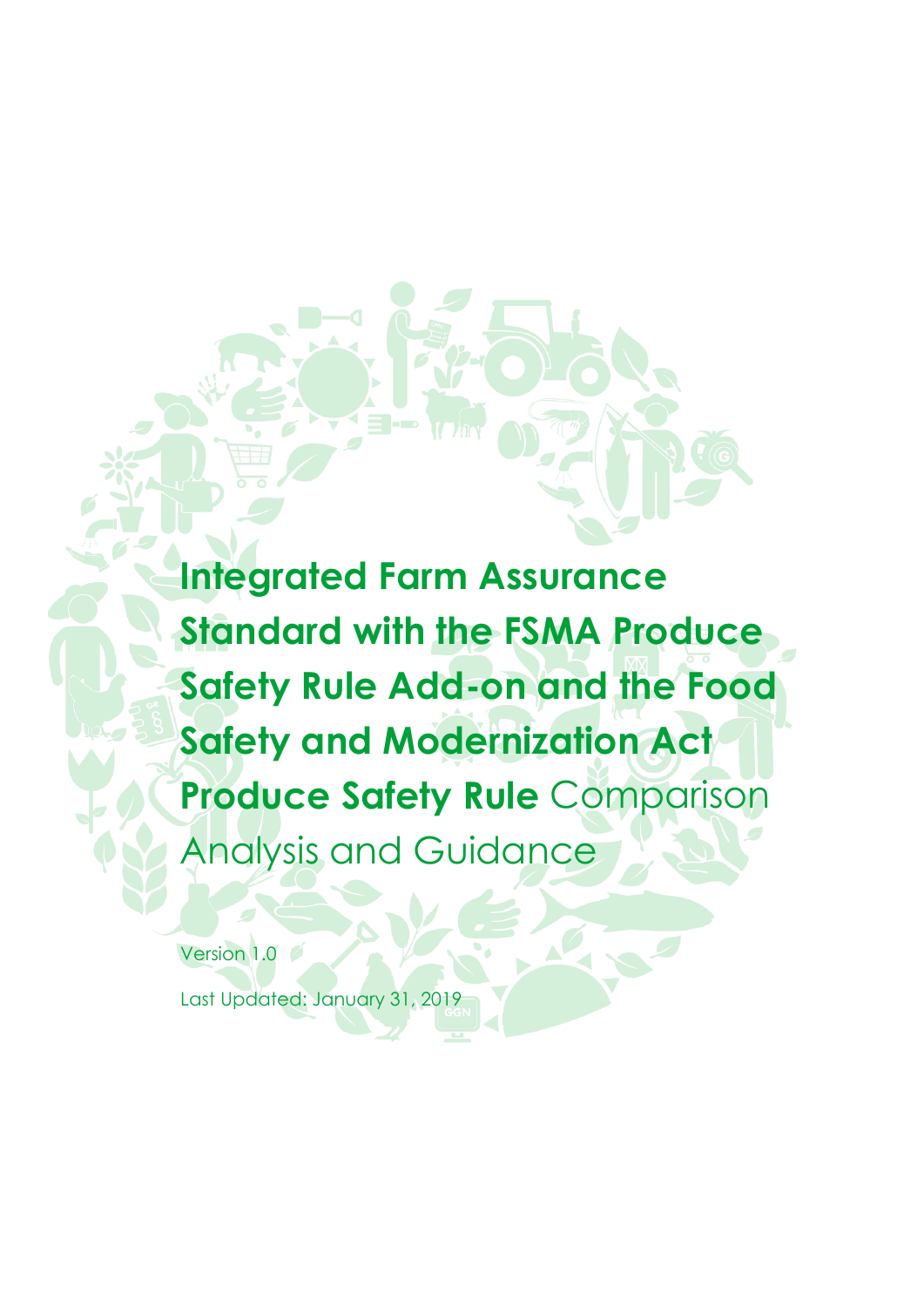

# **TABLE OF CONTENTS**

| 1.   |                                                                    |  |
|------|--------------------------------------------------------------------|--|
| 2.   |                                                                    |  |
| 3.   |                                                                    |  |
| 4.   |                                                                    |  |
| 5.   | CONTROL POINT AND REQUIREMENT COMPARISIONS BY SUBPART  10          |  |
| 1.1  |                                                                    |  |
| 1.2  |                                                                    |  |
| 1.3  |                                                                    |  |
| 1.4  |                                                                    |  |
| 1.5  |                                                                    |  |
| 1.6  | SUBPART F-BIOLOGICAL SOIL AMENDMENTS OF ANIMAL ORIGIN AND HUMAN    |  |
| 1.7  |                                                                    |  |
| 1.8  | SUBPART K-GROWING, HARVESTING, PACKING, AND HOLDING ACTIVITIES  40 |  |
| 1.9  | SUBPART L-EQUIPMENT, TOOLS, BUILDINGS, AND SANITATION 43           |  |
| 1.10 |                                                                    |  |
| 1.11 |                                                                    |  |
| 1.12 |                                                                    |  |
| 6.   |                                                                    |  |
| 7.   |                                                                    |  |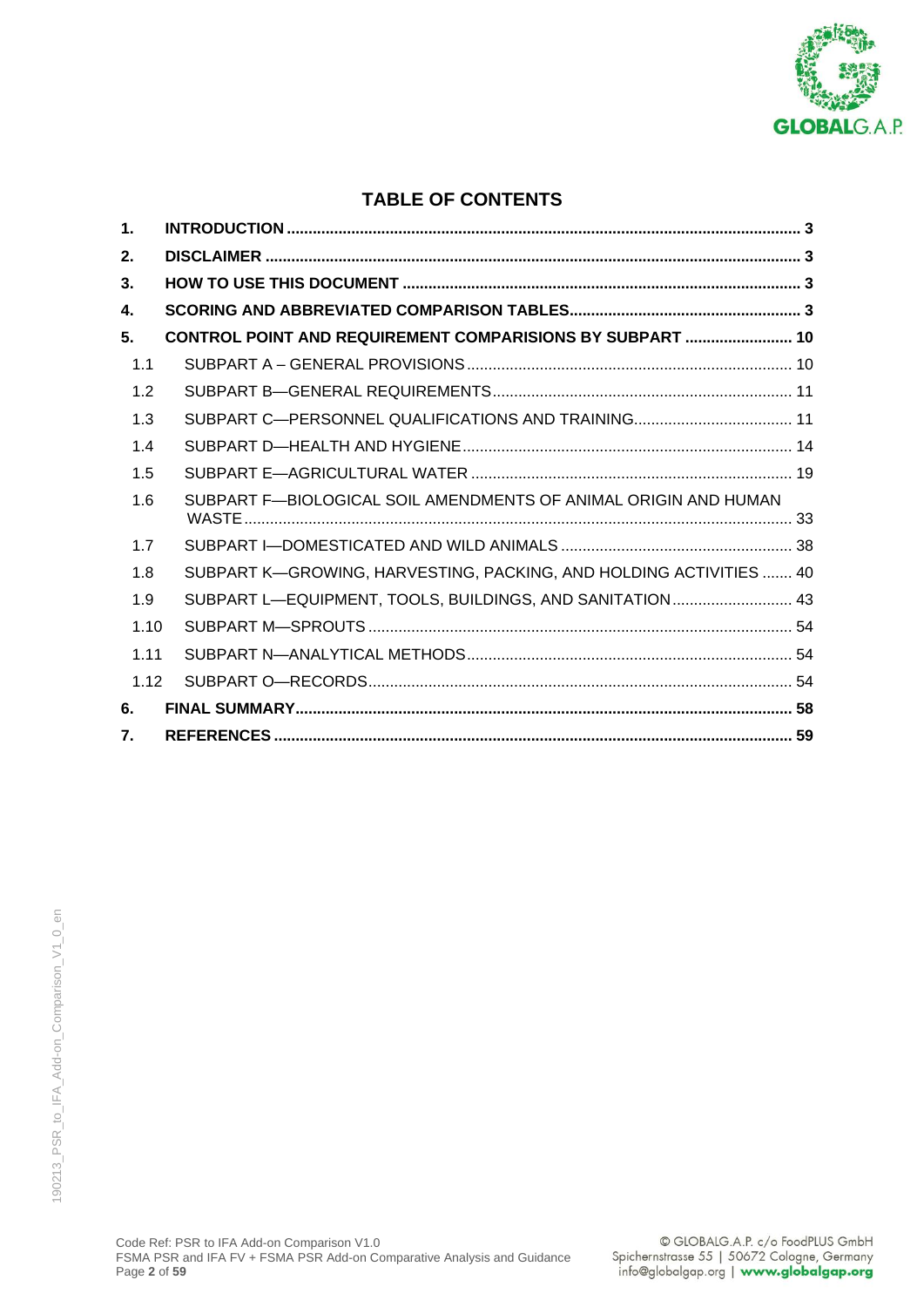

### **1. INTRODUCTION**

The GLOBALG.A.P. Integrated Farm Assurance Fruit and Vegetables (IFA FV) Standard plus FSMA Produce Safety Rule Add-on (FSMA PSR Add-on) is designed to serve the needs of global producers, with focus on those selling within or importing into the United States market. The Food Safety Modernization Act (FSMA) was signed into law in 2011 and extended the United States Food and Drug Administration's (FDA) duties to include additional prevention and enforcements efforts relating to food safety. The FDA has finalized seven major rules under FSMA, one of which is the Standards for the Growing, Harvesting, Packing, and Holding of Produce for Human Consumption (21 CFR Parts 11, 16, and 112; Docket No. FDA–2011–N–0921). In this document, the Standards for the Growing, Harvesting, Packing, and Holding of Produce for Human Consumption will be referred to as the Produce Safety Rule (PSR) for ease of reference. Producers should read and familiarize themselves with the content of the PSR, as well as ensure that each operation stay abreast of revisions to the rule issued by the FDA. For the most accurate interpretation and guidance on elements of this rule, stakeholders should access the complete document directly from the Federal Register and not solely rely on third-party interpretations.

Although the FDA does not formally recognize private standards for coverage of FSMA requirements, GLOBALG.A.P. aims to support stakeholders with meeting FSMA requisites, as well as market expectations. This document serves to guide producers and stakeholders in understanding how the control points required in the Integrated Farm Assurance Fruit and Vegetables Standard plus FSMA PSR Add-on align with the content of the FDA's FSMA PSR. Direct excerpts from the FSMA PSR document have been provided alongside Version 5.1 of the IFA FV Control Point and Compliance Criteria language, so that the reader may have a clear illustration of where wording aligns and where phrasing differs. While third-party standards can support compliance with the Food Safety and Modernization Act's Produce Safety Rule, the responsibility for proper implementation rests with the producer.

This document is organized in accordance with the layout of the FSMA PSR. Points in which the FSMA PSR and the IFA Fruit and Vegetable standard plus FSMA PSR Add-on differ linguistically are called to attention with red font.

# **2. DISCLAIMER**

Conformance with the GLOBALG.A.P. Integrated Farm Assurance Fruit and Vegetables Standard plus FSMA Produce Safety Rule Add-on is not an assurance or guarantee of FSMA compliance. Legal compliance can only be determined by a regulatory authority, such as the United States Food and Drug Administration. The Integrated Farm Assurance Fruit and Vegetables Standard and FSMA PSR Add-on Certification is based on observations made during the audit referencing the established standards. Certification does not serve as a guarantee or assurance that all food produced by the audited operation is safe for consumption.

# **3. HOW TO USE THIS DOCUMENT**

In each section, language from the FDA's FSMA PSR is presented in black bold font. Corresponding language from GLOBALG.A.P. standards is shown in blue italicized font. Any deviations or comments regarding the comparison are noted in red font.

# **4. SCORING AND ABBREVIATED COMPARISON TABLES**

The IFA FV and FSMA PSR Add-on Control Points and Compliance Criteria documents are noted by the abbreviations of the modules, each covering different areas or levels of activity on a production site: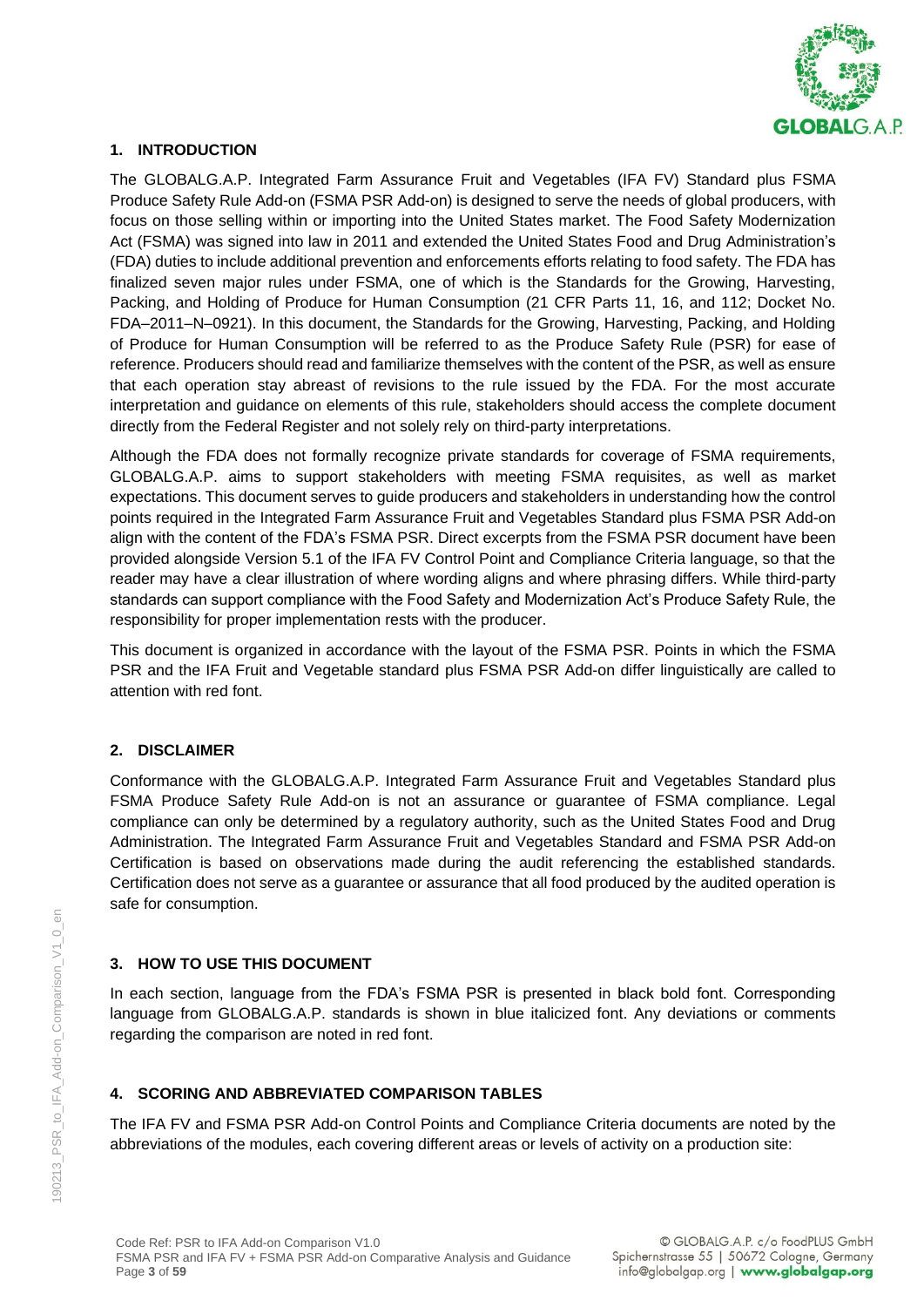

All Farm Base (AF), Crops Base (CB), and Fruit and Vegetables (FV). Additionally, PSR refers to control points found within the FSMA PSR Add-on.

Control Points and Compliance Criteria consist of three types of control points: Major Musts, Minor Musts, and Recommendations. To obtain GLOBALG.A.P. certification, the following are required:

Major Musts: 100 % compliance with all applicable Major Must and QMS control points is compulsory.

Minor Musts: 95 % compliance with all applicable Minor Must control points is compulsory.

Recommendations: No minimum requirement or compliance level.

### **Subpart A – General Provisions**

| <b>FSMA PSR Section</b> | Corresponding<br><b>GLOBALG.A.P. Control</b><br>Point(s) | <b>Comments</b>    |
|-------------------------|----------------------------------------------------------|--------------------|
| § 112.1                 | See comments below                                       | See comments below |
| § 112.2                 | See comments below                                       | See comments below |
| § 112.3                 | See comments below                                       | See comments below |
| § 112.4                 | See comments below                                       | See comments below |
| \$112.5                 | See comments below                                       | See comments below |

# **Subpart B – General Requirements**

190213\_PSR\_to\_IFA\_Add-on\_Comparison\_V1\_0\_en

190213 PSR to IFA Add-on Comparison V1 0 en

| <b>FSMA PSR Section</b> | Corresponding<br><b>GLOBALG.A.P. Control</b><br>Point(s) | <b>Comments</b>               |
|-------------------------|----------------------------------------------------------|-------------------------------|
| \$112.11                | AF 15.1 (Major Must)                                     |                               |
| § 112.12                | Science-based evidence                                   | Allowed alternative evidence. |

### **Subpart C – Personnel Qualifications and Training**

| <b>FSMA PSR Section</b> | <b>Corresponding</b><br><b>GLOBALG.A.P. Control</b><br>Point(s) | <b>Comments</b> |
|-------------------------|-----------------------------------------------------------------|-----------------|
| § 112.21                | AF 3.2 (Minor Must)                                             |                 |
|                         | AF 3.3 (Minor Must)                                             |                 |
|                         | AF 4.1.3 (Minor Must)                                           |                 |
|                         | FV 5.1.4 (Major Must)                                           |                 |
| § 112.22                | PSR 1.1 (Major Must)                                            |                 |
|                         | PSR 1.2 (Major Must)                                            |                 |
| § 112.23                | FV 5.1.3 (Major Must)                                           |                 |
|                         | PSR 1.2 (Major Must)                                            |                 |
| \$112.30                | AF 2.1 (Major Must)                                             |                 |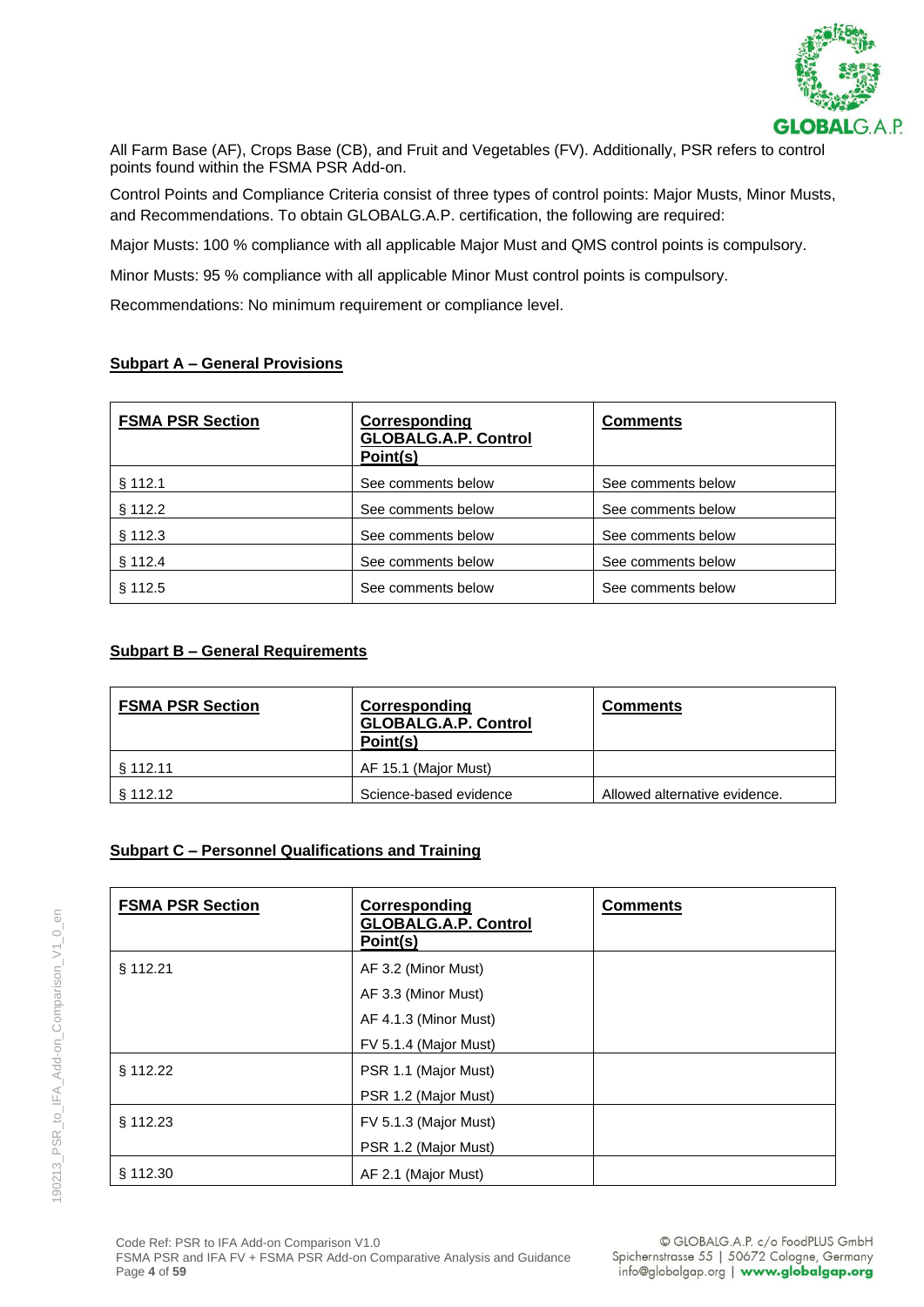

| <b>FSMA PSR Section</b> | Corresponding<br><b>GLOBALG.A.P. Control</b><br>Point(s) | <b>Comments</b> |
|-------------------------|----------------------------------------------------------|-----------------|
|                         | AF 4.2.1 (Minor Must)                                    |                 |
|                         | PSR 5.1 (Major Must)                                     |                 |

# **Subpart D – Health and Hygiene**

| <b>FSMA PSR Section</b> | <b>Corresponding</b><br><b>GLOBALG.A.P. Control</b><br>Point(s) | <b>Comments</b> |
|-------------------------|-----------------------------------------------------------------|-----------------|
| § 112.31                | AF 3.2 (Minor Must)                                             |                 |
| § 112.32                | AF 3.1 (Minor Must)                                             |                 |
|                         | AF 3.2 (Minor Must)                                             |                 |
|                         | AF 4.4.2 (Major Must)                                           |                 |
|                         | PSR 1.1 (Major Must)                                            |                 |
|                         | FV 5.1.6 (Major Must)                                           |                 |
|                         | FV 5.2.1 (Major Must)                                           |                 |
|                         | Annex 1 for IFA Fruit and Vegetable<br>CPCC Section 5.4.2       |                 |
| § 112.33                | AF 3.2 (Minor Must)                                             |                 |
|                         | FV 5.2.1 (Major Must)                                           |                 |
|                         | FV 5.2.2 (Minor Must)                                           |                 |
|                         | Annex 1 for IFA Fruit and Vegetable<br>CPCC Section 5.4         |                 |

### **Subpart E – Agriculture Water**

| <b>FSMA PSR Section</b> | Corresponding<br><b>GLOBALG.A.P. Control</b><br>Point(s)                            | <b>Comments</b> |
|-------------------------|-------------------------------------------------------------------------------------|-----------------|
| § 112.41                | CB 5.3.2 (Minor Must)                                                               |                 |
|                         | CB 5.3.3 (Minor Must)                                                               |                 |
|                         | FV 4.1.1 (Major Must)                                                               |                 |
|                         | FV 4.1.2a (Major Must)                                                              |                 |
|                         | FV 4.1.2b (Minor Must – will likely<br>become Major Must in next version<br>update) |                 |
| § 112.42                | AF 1.1.1 (Major Must)                                                               |                 |
|                         | CB 5.3.2 (Minor Must)                                                               |                 |
|                         | Annex 5 for IFA Fruit and Vegetable<br>CPCC Section 5.1.1                           |                 |
|                         | PSR 6.1 (Recommended)                                                               |                 |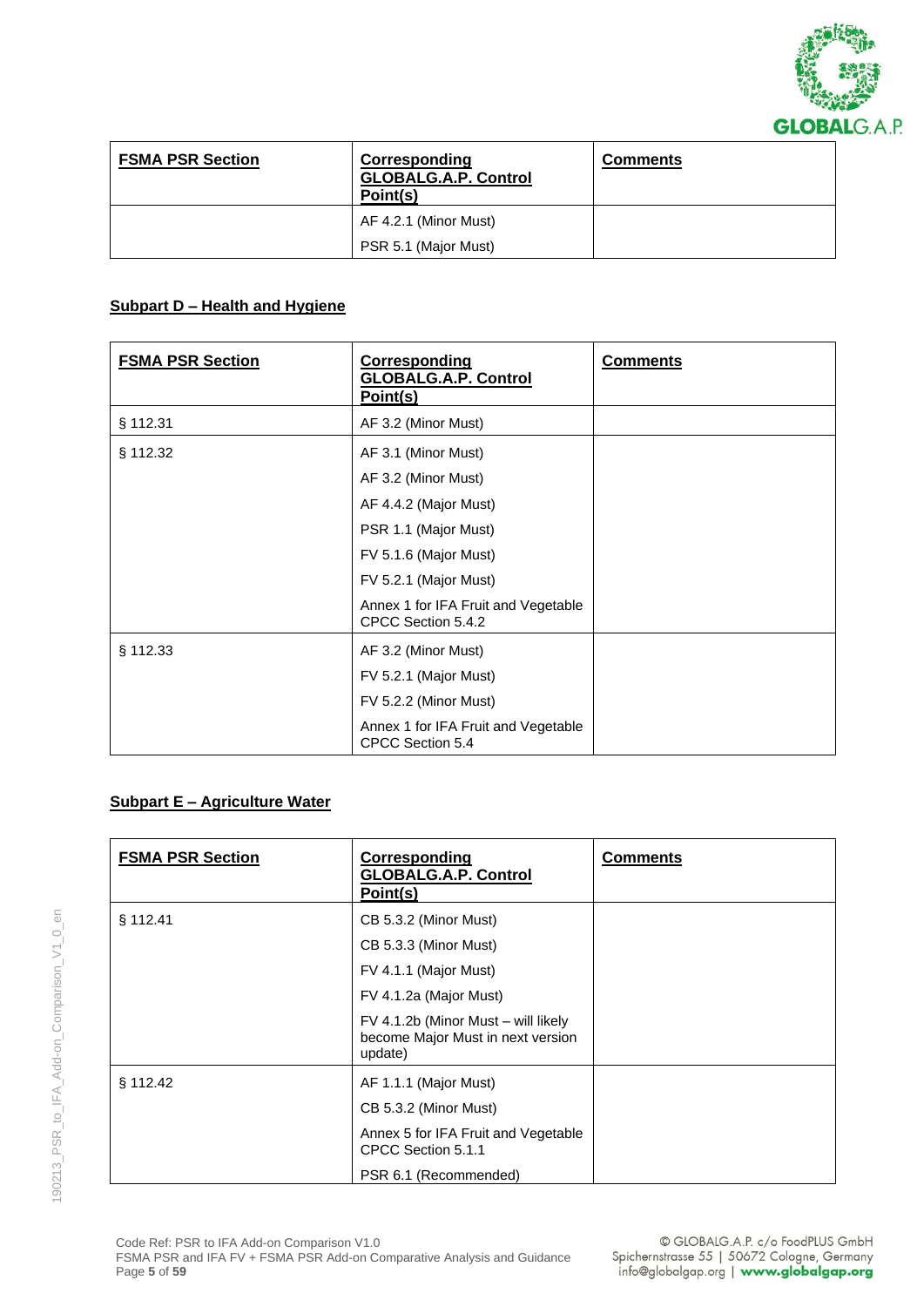

| <b>FSMA PSR Section</b> | <b>Corresponding</b><br><b>GLOBALG.A.P. Control</b><br>Point(s) | <b>Comments</b>                                    |
|-------------------------|-----------------------------------------------------------------|----------------------------------------------------|
| § 112.43                | PSR 6.2 (Recommended)                                           |                                                    |
| § 112.44                | FV 4.1.2 a (Major Must)                                         |                                                    |
|                         | FV 4.1.2 b (Minor Must)                                         |                                                    |
|                         | FV 5.2.1 (Major Must)                                           |                                                    |
|                         | FV 5.3.1 (Major Must)                                           |                                                    |
|                         | FV 5.7.1 (Major Must)                                           |                                                    |
|                         | PSR 6.3 (Recommended)                                           |                                                    |
| § 112.45                | FV 4.1.3 (Major Must)                                           |                                                    |
|                         | PSR 6.4 (Recommended)                                           |                                                    |
| § 112.46                | CB 5.3.2 (Minor Must)                                           |                                                    |
|                         | FV 4.1.2 a (Major Must)                                         |                                                    |
|                         | FV 4.1.2 b (Minor Must)                                         |                                                    |
|                         | PSR 6.5 (Recommended)                                           |                                                    |
|                         | PSR 6.6 (Recommended)                                           |                                                    |
| § 112.47                | PSR 6.7 (Recommended)                                           |                                                    |
| § 112.48                | CB 5.3.2 (Minor Must)                                           |                                                    |
|                         | FV 5.3.1 (Major Must)                                           |                                                    |
|                         |                                                                 |                                                    |
|                         | FV 5.7.1 (Major Must)                                           |                                                    |
|                         | FV 5.7.2 (Major Must)                                           |                                                    |
|                         | PSR 7.1 (Major Must)                                            |                                                    |
|                         | PSR 7.2 (Major Must)                                            |                                                    |
| § 112.49                | Throughout standard                                             | Alternate approaches throughout<br>FSMA PSR Add-on |
| § 112.50                | PSR 5.1 (Major Must)                                            |                                                    |
|                         | PSR 6.8 (Recommended)                                           |                                                    |

# **Subpart F – Biological Soil Amendments of Animal Origin and Human Waste**

| <b>FSMA PSR Section</b> | Corresponding<br><b>GLOBALG.A.P. Control</b><br>Point(s) | <b>Comments</b> |
|-------------------------|----------------------------------------------------------|-----------------|
| § 112.51                | FV 4.2.1 (Major Must)<br>FSMA PSR Add-on Annex 2         |                 |
| § 112.52                | CB 4.4.3 (Minor Must)<br>PSR 2.1 (Major Must)            |                 |
| § 112.53                | CB 4.4.1 (Major Must)                                    |                 |
| § 112.54                | CB, 4.2.2 (Minor Must)<br>FV 4.2.1 (Major Must)          |                 |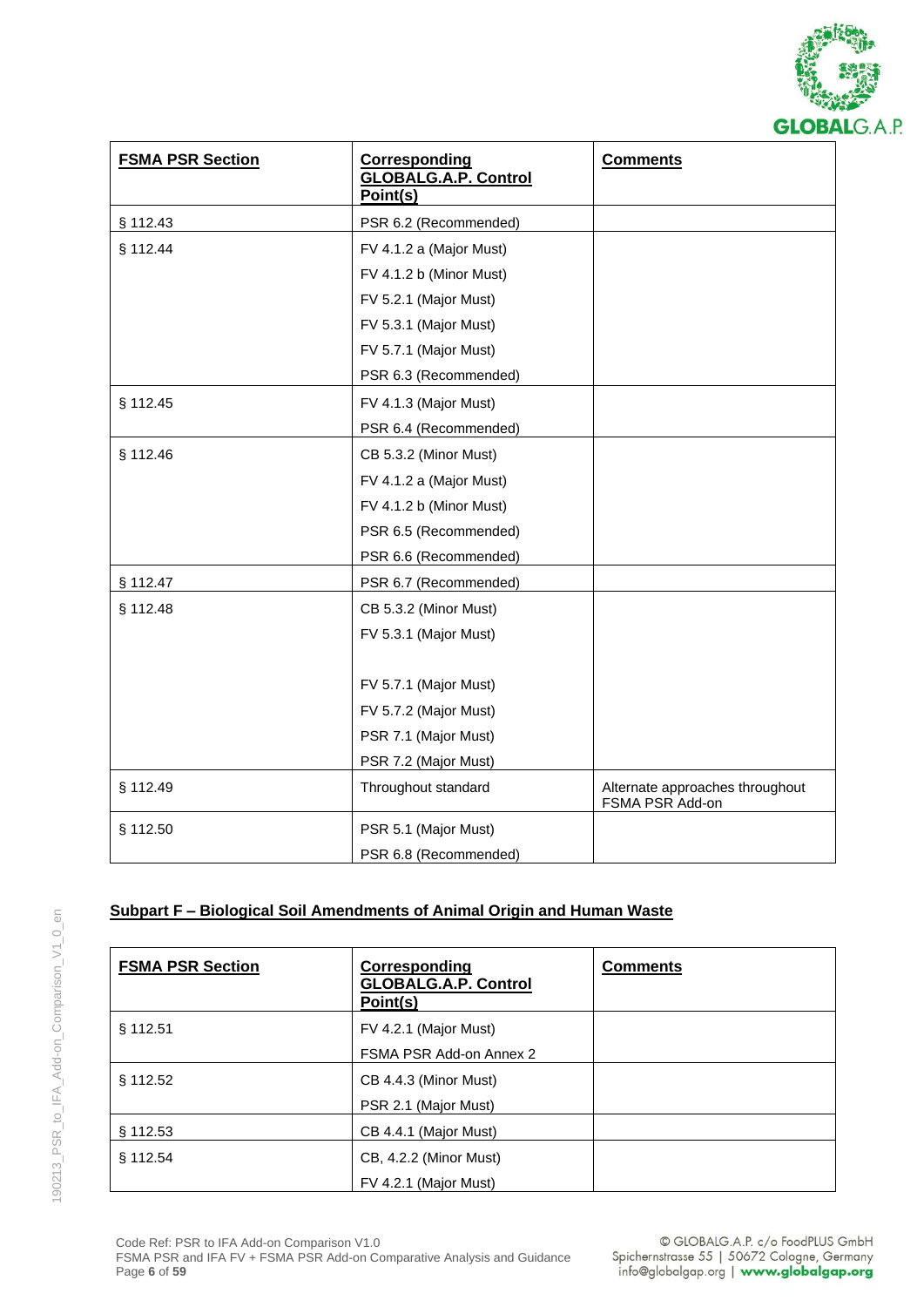

| <b>FSMA PSR Section</b> | Corresponding<br><b>GLOBALG.A.P. Control</b><br>Point(s) | <b>Comments</b> |
|-------------------------|----------------------------------------------------------|-----------------|
|                         | IFA FV Annex 1 Section 5.3, FSMA<br>PSR Add-On Annex 2   |                 |
| § 112.55                | FMA PSR Add-on Annex 2                                   |                 |
| § 112.56                | FV 4.2.1 (Major Must)                                    |                 |
| § 112.60                | CB 4.2.2 (Minor Must)                                    |                 |
|                         | FV 4.2.1 (Major Must)                                    |                 |
|                         | PSR 5.1 (Major Must)                                     |                 |

### **Subpart I – Domestic and Wild Animals**

| <b>FSMA PSR Section</b> | Corresponding<br><b>GLOBALG.A.P. Control</b><br>Point(s)                | <b>Comments</b> |
|-------------------------|-------------------------------------------------------------------------|-----------------|
| § 112.81                | AF 1.1.2 (Major Must)<br>FV 1.1.1 (Major Must)                          |                 |
| \$112.83                | AF 7.1.1 (Minor Must)<br>FV 1.1.1 (Major Must)<br>FV 4.3.1 (Minor Must) |                 |
| \$112.84                | AF 7.1.1 (Minor Must)<br>FV 1.1.1 (Major Must)                          |                 |

## **Subpart K – Growing, Harvesting, Packing, and Holding Activities**

| <b>FSMA PSR Section</b> | <b>Corresponding</b><br><b>GLOBALG.A.P. Control</b><br>Point(s)          | <b>Comments</b>            |
|-------------------------|--------------------------------------------------------------------------|----------------------------|
| § 112.111               | PSR 3.1 (Major Must)                                                     |                            |
| § 112.112               | PSR 3.2 (Major Must)                                                     |                            |
| § 112.113               | $FV_0 - aI$ section control points plus<br>associated Annex (Major Must) | FV 1.1.2 (Major Must)      |
|                         |                                                                          | FV 5.1.1 (Major Must)      |
|                         |                                                                          | FV 5.1.2 (Major Must)      |
|                         |                                                                          | FV 5.1.3 (Major Must)      |
|                         |                                                                          | FV 5.1.4 (Major Must)      |
|                         |                                                                          | FV 5.1.5 (Major Must)      |
|                         |                                                                          | FV 5.1.6 (Major Must)      |
| § 112.114               | PSR 3.3 (Major Must)                                                     |                            |
| § 112.115               | PSR 3.4 (Major Must)                                                     |                            |
| § 112.116               | FV 5.4.3 (Major Must)                                                    | Minor linguistic deviation |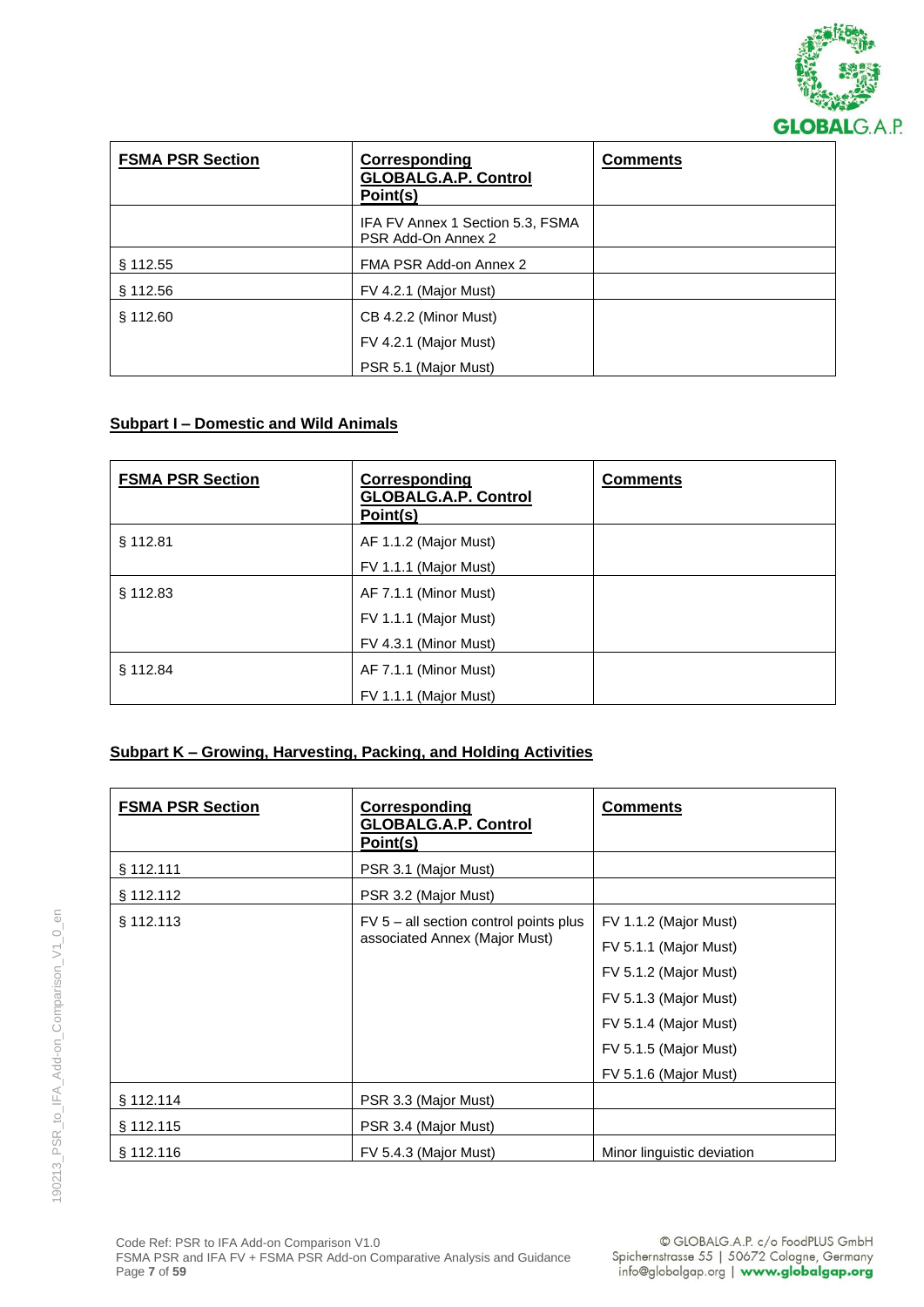

# **Subpart L – Equipment, Tools, Buildings, and Sanitation**

| <b>FSMA PSR Section</b> | <b>Corresponding</b><br><b>GLOBALG.A.P. Control</b><br>Point(s) | <b>Comments</b>            |
|-------------------------|-----------------------------------------------------------------|----------------------------|
| § 112.121               | FV 5.2.4 (Major Must)                                           |                            |
| § 112.122               | AF 1.1.2 (Major Must)                                           |                            |
|                         | FV 5.1.1 (Major Must)                                           |                            |
|                         | FV 5.4.2 (Major Must)                                           |                            |
| § 112.123               | CB 8.1 (Minor Must)                                             |                            |
|                         | FV 5.2.4 (Major Must)                                           |                            |
|                         | FV 5.4.7 (Recommended)                                          |                            |
|                         | PSR 8.1 (Major Must)                                            |                            |
| § 112.124               | CB 8.1 (Minor Must)                                             |                            |
|                         | CB 8.2 (Minor Must)                                             |                            |
| § 112.125               | FV 5.2.6 (Major Must)                                           |                            |
|                         | FV 5.4.7 (Recommended)                                          |                            |
| § 112.126               | AF 1.2.1 (Major Must)                                           |                            |
|                         | PSR 8.2 (Major Must)                                            |                            |
|                         | PSR 8.3 (Major Must)                                            |                            |
| § 112.127               | PSR 8.4 (Major Must)                                            |                            |
| § 112.128               | FV 5.6.1 (Major Must)                                           | Minor linguistic deviation |
|                         | FV 5.6.2 (Major Must)                                           |                            |
|                         | FV 5.6.3 (Minor Must)                                           |                            |
| § 112.129               | FV 5.2.1 (Major Must)                                           |                            |
|                         | FV 5.2.2 (Minor Must)                                           |                            |
|                         | PSR 4.1 (Major Must)                                            |                            |
| § 112.130               | FV 5.2.3 (Major Must)                                           |                            |
|                         | PSR 4.2 (Major Must)                                            |                            |
| § 112.131               | FV 5.2.2 (Minor Must)                                           |                            |
|                         | PSR 4.1 (Major Must)                                            |                            |
|                         | PSR 8.5 (Major Must)                                            |                            |
| § 112.132               | AF 6.2.2 (Major Must)                                           |                            |
|                         | FV 5.4.4 (Minor Must)                                           |                            |
|                         | FV 5.4.8 (Major Must)                                           |                            |
| § 112.133               | PSR 8.6 (Major Must)                                            |                            |
| § 112.134               | PSR 8.7 (Major Must)                                            |                            |
| § 112.140               | PSR 5.1 (Major Must)                                            |                            |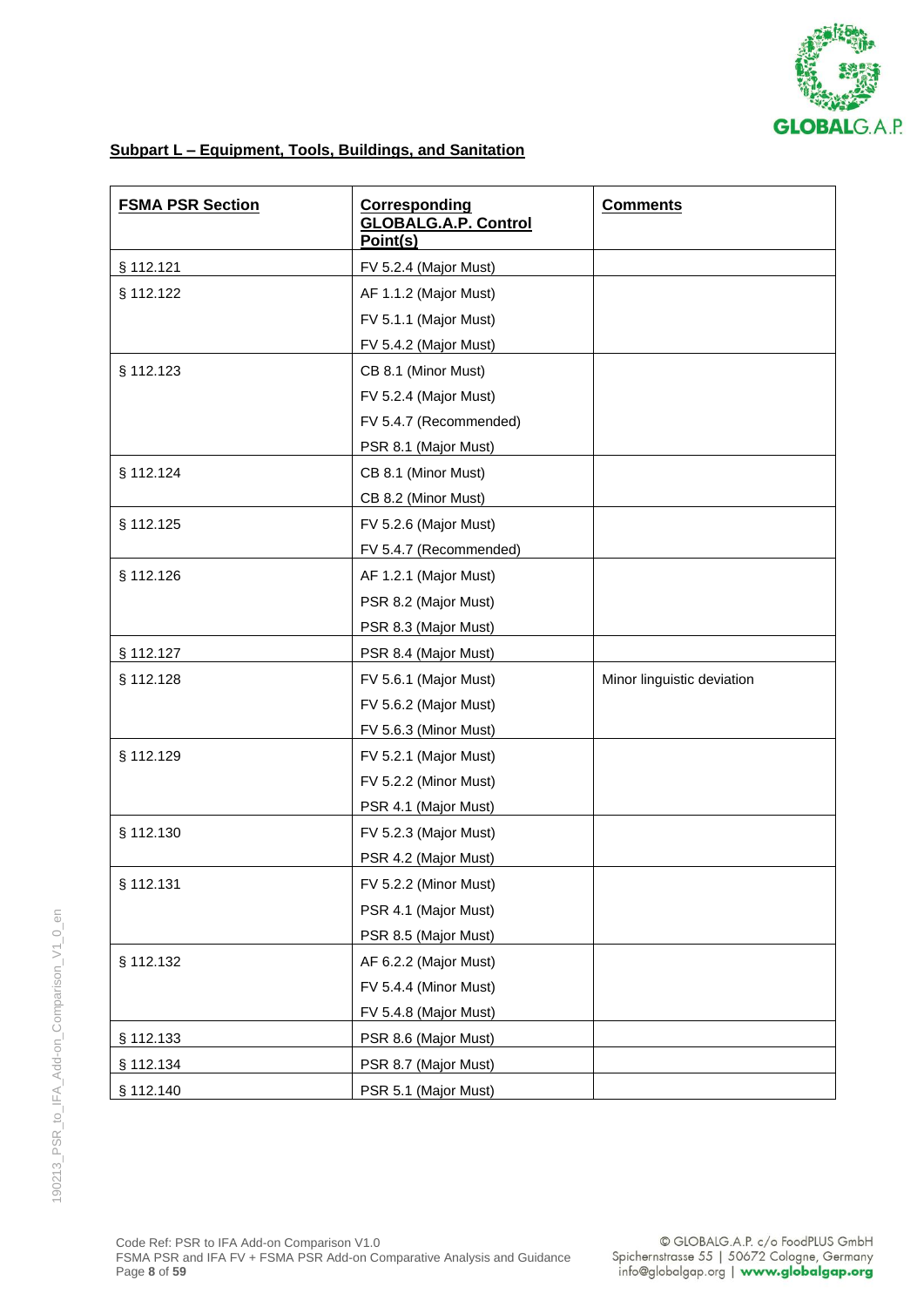

# **Subpart M – Sprouts**

| <b>FSMA PSR Section</b> | Corresponding<br><b>GLOBALG.A.P. Control</b><br>Point(s) | <b>Comments</b>       |
|-------------------------|----------------------------------------------------------|-----------------------|
| § 112.141               | n/a                                                      | Sprouts not certified |
| § 112.142               | n/a                                                      | Sprouts not certified |
| \$112.143               | n/a                                                      | Sprouts not certified |
| \$112.144               | n/a                                                      | Sprouts not certified |
| § 112.145               | n/a                                                      | Sprouts not certified |
| § 112.146               | n/a                                                      | Sprouts not certified |
| § 112.147               | n/a                                                      | Sprouts not certified |
| \$112.148               | n/a                                                      | Sprouts not certified |
| § 112.150               | n/a                                                      | Sprouts not certified |

# **Subpart N – Analytical Methods**

| <b>FSMA PSR Section</b> | Corresponding<br><b>GLOBALG.A.P. Control</b><br>Point(s) | <b>Comments</b> |
|-------------------------|----------------------------------------------------------|-----------------|
| § 112.151               | n/a                                                      | Under review    |
| § 112.152               | n/a                                                      | Under review    |
| § 112.153               | n/a                                                      | Under review    |

## **Subpart O – Records**

| <b>FSMA PSR Section</b> | Corresponding<br><b>GLOBALG.A.P. Control</b><br>Point(s) | <b>Comments</b> |
|-------------------------|----------------------------------------------------------|-----------------|
| § 112.161               | PSR 5.1 (Major Must)                                     |                 |
| § 112.162               | AF 2.1 (Major Must)                                      |                 |
|                         | PSR 5.3 (Major Must)                                     |                 |
| § 112.163               | PSR 5.3 (Major Must)                                     |                 |
| § 112.164               | PSR 5.2 (Major Must)                                     |                 |
| § 112.165               | PSR 5.3 (Major Must)                                     |                 |
| \$112.166               | PSR 5.3 (Major Must)                                     |                 |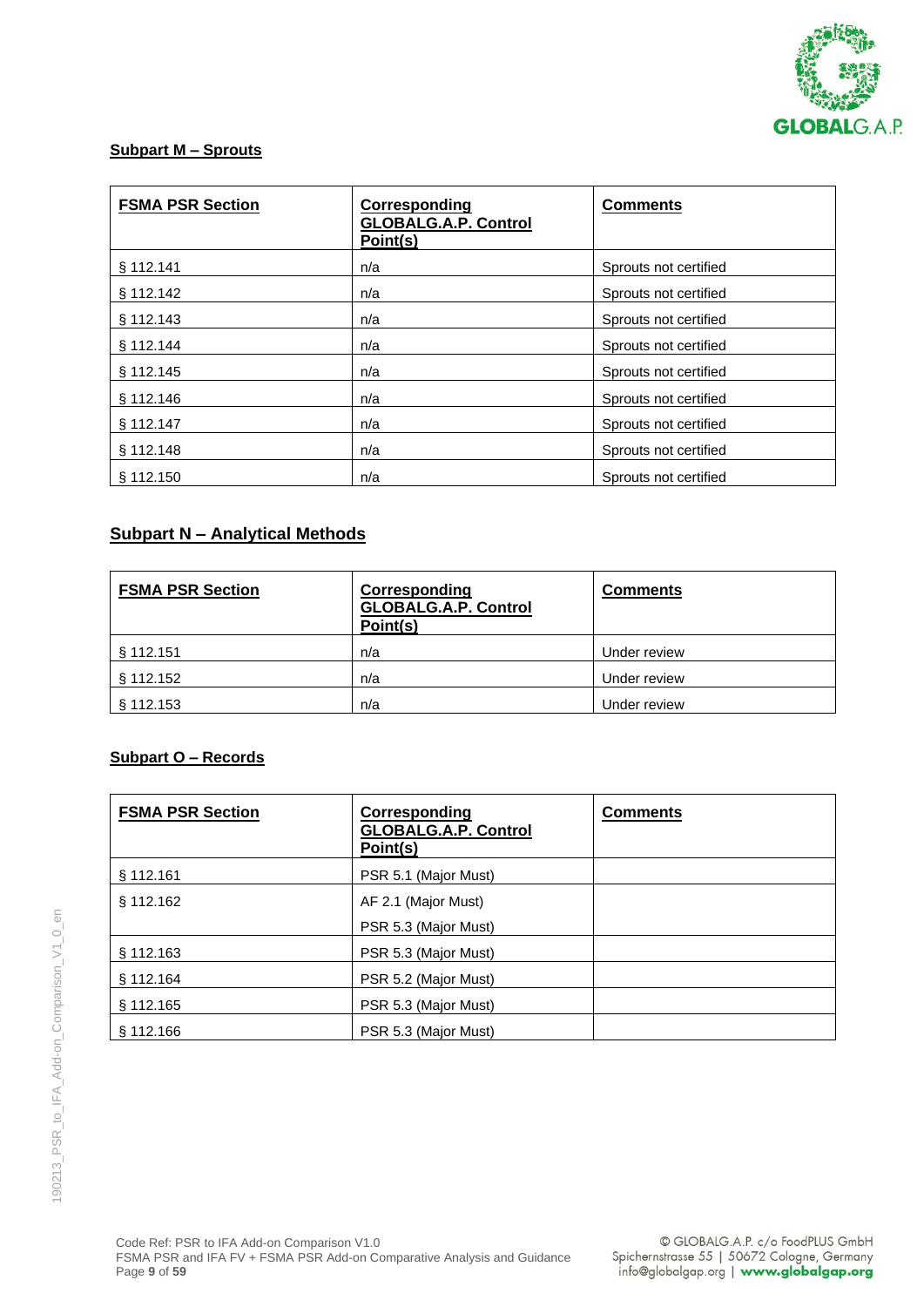

## **5. CONTROL POINT AND REQUIREMENT COMPARISIONS BY SUBPART**

### 1.1 SUBPART A – GENERAL PROVISIONS

### **1.1.1 § 112.1 What food is covered by this part?**

It should be noted that in the FSMA PSR, certain fruits and vegetables are exempt from the rule. Many of these exempt products are rarely consumed raw, often undergoing a kill step before consumption. Fruits and vegetables that are commonly consumed raw are included in the rule, and the production and handling of these products will be subject to inspection by the FDA or an approved partnering entity. Some of the fruits and vegetables commonly consumed raw, therefore covered by the rule, may be listed in the FDA's PSR guidance documents. Stakeholders should refer to both the PSR and FDA issued guidance documents to determine if produce in question is covered under the rule. The IFA FV offers no such exemption as part of the standard, and when utilized will be equally applicable to all fruits and vegetables, in accordance to best practices and defined risks associated with the crop.

Exemption from the FSMA PSR based upon status of a commodity not readily consumed raw does not directly imply an exemption from associated control points identified in the GLOBALG.A.P. Integrated Farm Assurance Fruits and Vegetables Standard. The IFA FV is used to certify all fruits and vegetables identified in the GLOBALG.A.P. Product List, available in the document center on the GLOBALG.A.P. website. The IFA FV may not be used to certify spouts.

### **1.1.2 § 112.2 What produce is not covered by this part?**

A list of produce exempt from the FSMA Produce Safety Rule is identified in this section of the rule. The IFA FV does not exempt any specific fruits or vegetables from being certified by the standard based upon risk classification. GLOBALG.A.P. certification is not extended to spouts at this time.

### **1.1.3 § 112.3 What definitions apply to this part?**

The FDA offers definitions for technical terminology used in the PSR. The term definitions are generally similar to those used by the food safety industry in common private standards. Stakeholders are encouraged to read the list of definitions offered by FDA to ensure they understand their implications in the regulatory space.

#### **1.1.4 § 112.4 Which farms are subject to the requirements of this part?**

The FSMA PSR exempts very small farms with a three-year rolling average of produce valuation of less than \$25,000 from compliance with the federal rule. Stakeholders should reference official FDA PSR guidance documents, as this monetary threshold may be adjusted for annual inflation for regulatory purposes. The IFA FV may be used to certify most farms regardless of their size or annual revenue. All farms audited against the IFA FV standard will be held to the same level of required compliance to achieve certification.

### **1.1.5 § 112.5 Which farms are eligible for a qualified exemption and associated modified requirements based on average monetary value of all food sold and direct farm marketing?**

The FSMA PSR defines specific situations in which farms may be exempt from the requirements of rule if they sell to end-users within a defined limited distance from their point of production. The IFA FV is used to certify produce without end-use geographic restrictions. In the IFA FV, compliance for certification is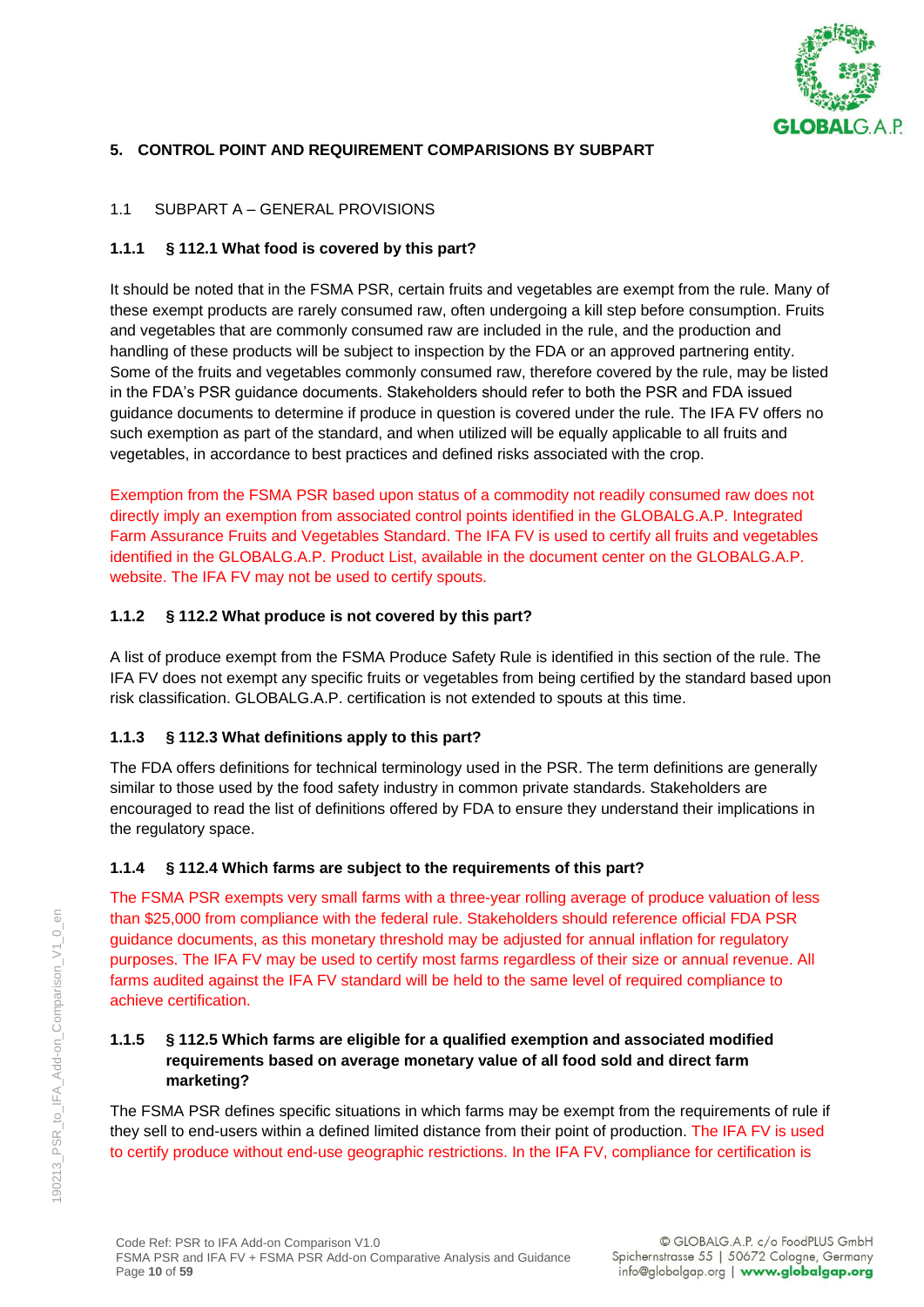

not determined by the location of the end-user, the monetary value of the produce sold, or intent to offer direct-to-consumer marketing at the farm level.

# 1.2 SUBPART B—GENERAL REQUIREMENTS

#### **1.2.1 § 112.11 What general requirements apply to persons who are subject to this part?**

### *AF 15.1 - Has the producer completed and signed the Food Safety Policy Declaration included in the IFA checklist?*

The FDA requires that producers take appropriate measures to minimize health risks associated with produce. As the GLOBALG.A.P. IFA FV is divided in sections requiring detailed risk assessments for various elements of production, this requirement is addressed in various control points.

Required documentation is verified during the IFA FV and FSMA PSR Add-on audit by the Certification Body's third-party auditor.

### **1.2.2 § 112.12 Are there any alternatives to the requirements established in this part?**

The FDA offers an opportunity for stakeholders to use certain scientifically validated means to frame compliance with the requirements. While the IFA FV and FSMA PSR Add-on also offers opportunity for the presentation of scientific evidence to address specific control points and incorporate such information into individual risk assessments, the majority of control points will be applicable to most fruits and vegetables. The FSMA IFA FV and FSMA Add-on certification process requires review of the control points, and non-applicability may be prohibited in control points deemed essential for safe food production and handling.

### 1.3 SUBPART C—PERSONNEL QUALIFICATIONS AND TRAINING

**1.3.1 § 112.21 What requirements apply regarding qualifications and training for personnel who handle (contact) covered produce or food contact surfaces?**

**All of the following requirements apply regarding qualifications and training for personnel who handle (contact) covered produce or food contact surfaces:**

**a) All personnel (including temporary, part time, seasonal, and contracted personnel) who handle covered produce or food contact surfaces, or who are engaged in the supervision thereof, must receive adequate training, as appropriate to the person's duties, upon hiring, and periodically thereafter, at least once annually.**

*AF 3.3 - Have all persons working on the farm received annual hygiene training appropriate to their activities and according to the hygiene instructions in AF 3.2?* 

*Compliance Criteria: An introductory training course for hygiene shall be given in both written and verbal form. All new workers shall receive this training and confirm their participation. This training shall cover all instructions defined in AF 3.2.*

**b) All personnel (including temporary, part time, seasonal, and contracted personnel) who handle covered produce or food contact surfaces, or who are engaged in the supervision thereof, must have a combination of education, training, and experience necessary to perform the person's assigned duties in a manner that ensures compliance with this part.**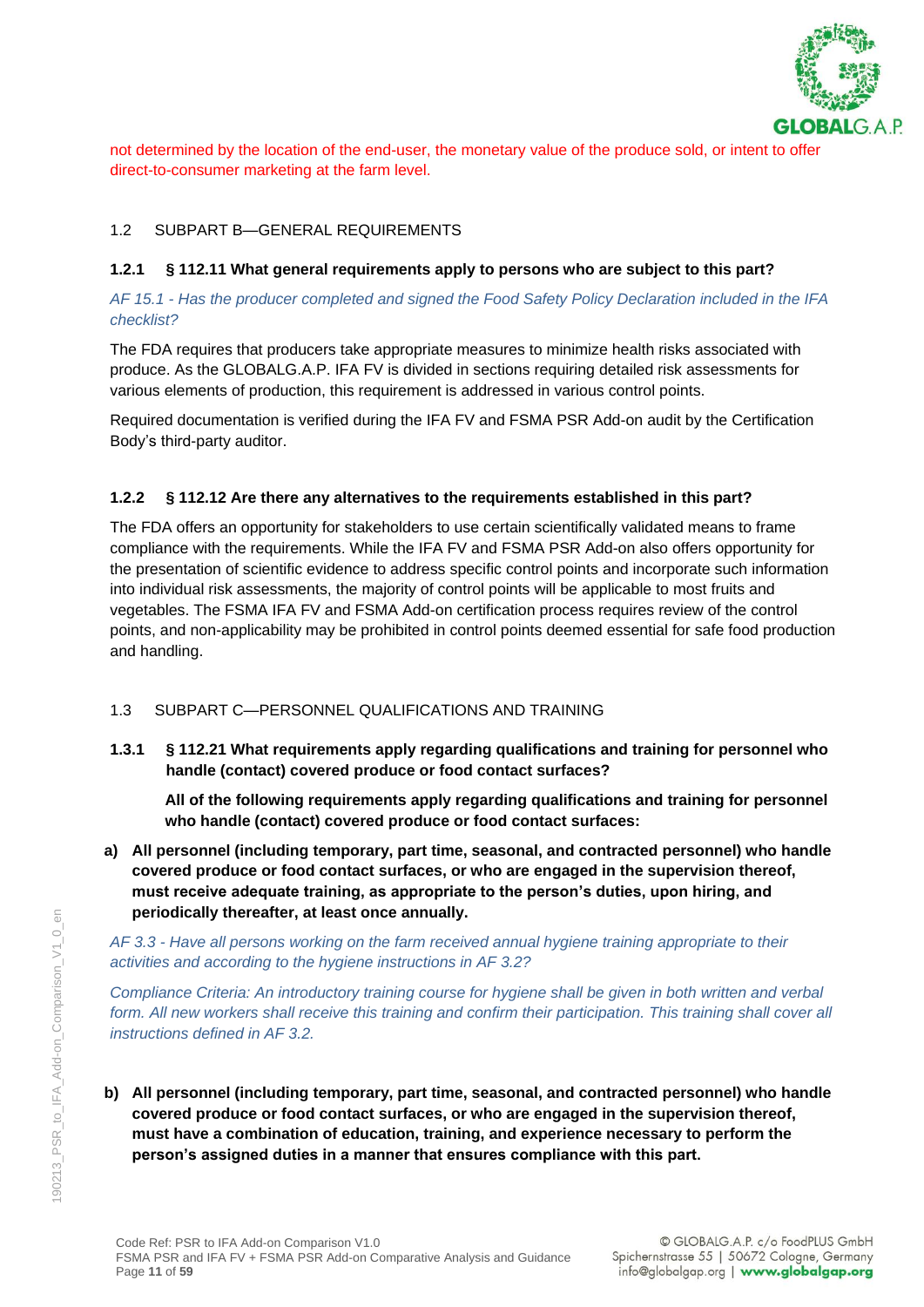

*AF 3.2 - Does the farm have a documented hygiene procedure and visibly displayed hygiene instructions for all workers and visitors to the site whose activities might pose a risk to food safety?* 

*FV 5.1.4 - Have workers received specific training in hygiene before harvesting and handling produce.* 

*Compliance Criteria: There shall be evidence that the workers received specific induction and annual training regarding the hygiene procedures for the harvesting and product handling activities. Workers shall be trained using written (in appropriate languages) and/or pictorial instructions to prevent physical (e.g. snails, stones, insects, knives, fruit residues, watches, mobile phones, etc.), microbiological and chemical contamination of the product during harvesting. Training records and evidence of attendance shall be available.*

### **c) Training must be conducted in a manner that is easily understood by personnel being trained.**

*AF 4.1.3 - Have all people working on the farm received health and safety training according to the risk assessment in AF 4.1.1?* 

*Compliance Criteria: All workers, including subcontractors, can demonstrate competency in responsibilities and tasks through visual observation (if possible on the day of the inspection). There shall be evidence of instructions in the appropriate language and training records. Producers may conduct the health and safety training themselves if training instructions or other training materials are available (i.e. it need not be an outside individual who conducts the training). No N/A.*

### **d) Training must be repeated as necessary and appropriate in light of observations or information indicating that personnel are not meeting standards established by FDA in subparts C through O of this part.**

*AF 3.3 - Have all persons working on the farm received annual hygiene training appropriate to their activities and according to the hygiene instructions in AF 3.2?*

The IFA FV does not specifically state that training must be repeated in light of observations. However, revisions to policies and any training updates in relation to corrective actions or incidents would be recorded in training logs, risk assessments, self-assessments, and other documentation.

### **1.3.2 § 112.22 What minimum requirements apply for training personnel who conduct a covered activity?**

- **a) At a minimum, all personnel who handle (contact) covered produce during covered activities or supervise the conduct of such activities must receive training that includes all of the following:**
	- **1) Principles of food hygiene and food safety;**
	- **2) The importance of health and personal hygiene for all personnel and visitors, including recognizing symptoms of a health condition that is reasonably likely to result in contamination of covered produce or food contact surfaces with microorganisms of public health significance; and**
	- **3) The standards established by FDA in subparts C through O of this part that are applicable to the employee's job responsibilities.**
- **b) Persons who conduct harvest activities for covered produce must also receive training that includes all of the following:**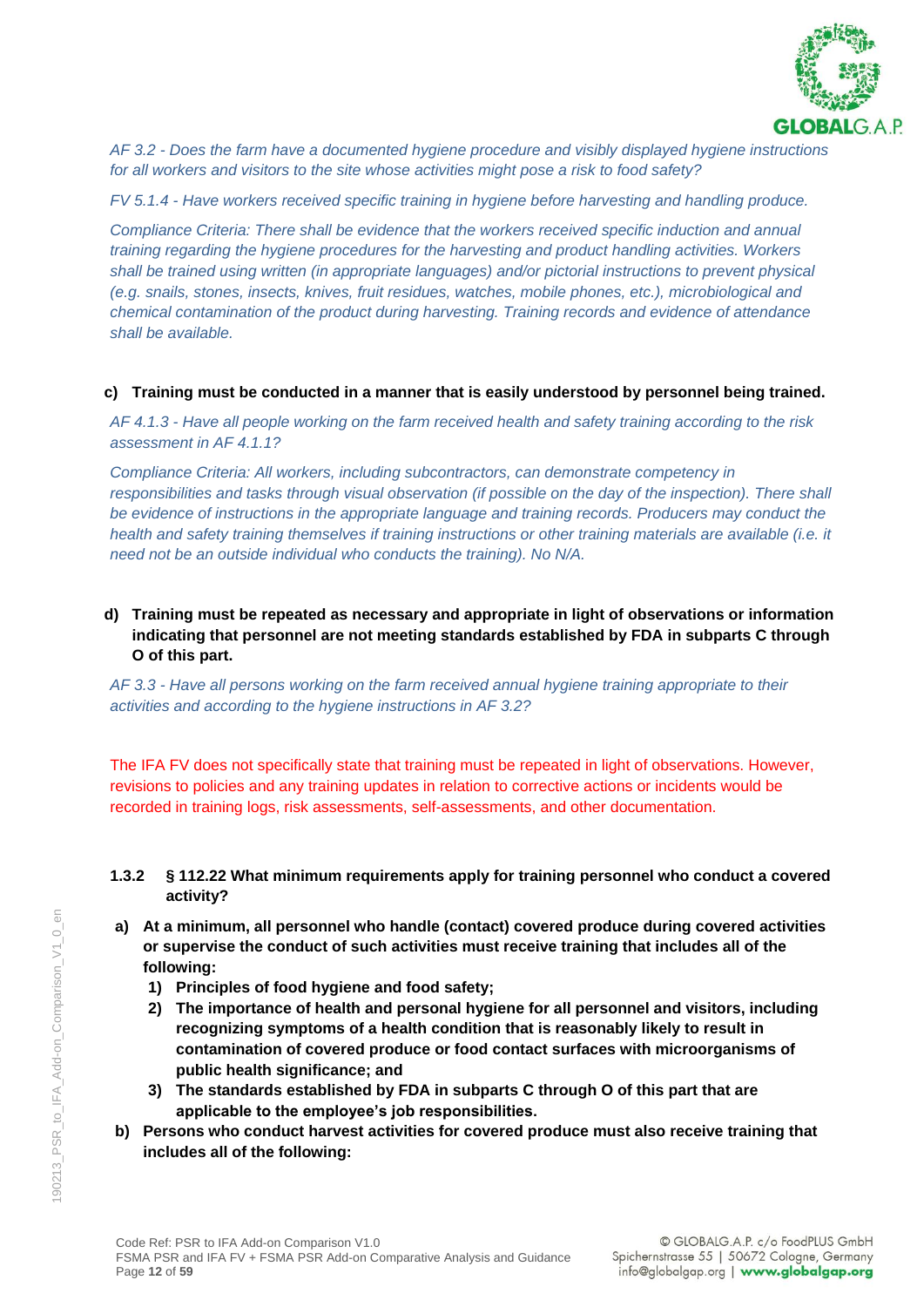

- **1) Recognizing covered produce that must not be harvested, including covered produce that may be contaminated with known or reasonably foreseeable hazards;**
- **2) Inspecting harvest containers and equipment to ensure that they are functioning properly, clean, and maintained so as not to become a source of contamination of covered produce with known or reasonably foreseeable hazards; and**
- **3) Correcting problems with harvest containers or equipment, or reporting such problems to the supervisor (or other responsible party), as appropriate to the person's job responsibilities.**
- **c) At least one supervisor or responsible party for your farm must have successfully completed food safety training at least equivalent to that received under standardized curriculum recognized as adequate by the Food and Drug Administration.**

*PSR 1.1 - What minimum training requirements apply for personnel who conduct a covered activity?*

*Compliance Criteria: At a minimum, all personnel who handle produce or supervise such activities covered by the Produce Safety Rule, must receive training that includes the standards established by FDA in the Produce Safety Rule, as applicable to their responsibilities.* 

*Additional requirements:*

- *• hygiene training for persons that handle working animals*
- *• handling and conveyance of soil amendments*
- *• hygiene training for workers and visitors during harvest regarding observation of fecal matter and no distribution of dropped product*
- *• inspection of harvest containers and equipment to ensure that they are functioning properly, clean, and maintained*
- *• correcting problems with harvest containers or equipment, or reporting such problems to the supervisor*

*Records are kept, see Subpart O.*

*No N/A*

### **1.3.3 § 112.23 What requirements apply regarding supervisors?**

**You must assign or identify personnel to supervise (or otherwise be responsible for) your operations to ensure compliance with the requirements of this part.**

*PSR 1.2 - What minimum training requirements apply for personnel who conduct a covered activity?*

*Compliance Criteria: At least one supervisor or responsible party for the farm shall have successfully completed food safety training at least equivalent to standardized curriculum recognized as adequate by the FDA.*

*Responsible party may be off-site, however, responsible party with appropriate training shall have at least trained on-site day-to-day supervisor identified as responsible for implementing food safety on the farm.*

*Records are kept, see Subpart O.*

*No N/A*

#### **1.3.4 § 112.30 Under this subpart, what requirements apply regarding records?**

*AF 2.1 - Are all records requested during the external inspection accessible and kept for a minimum period of two years, unless a longer requirement is stated in specific control points?*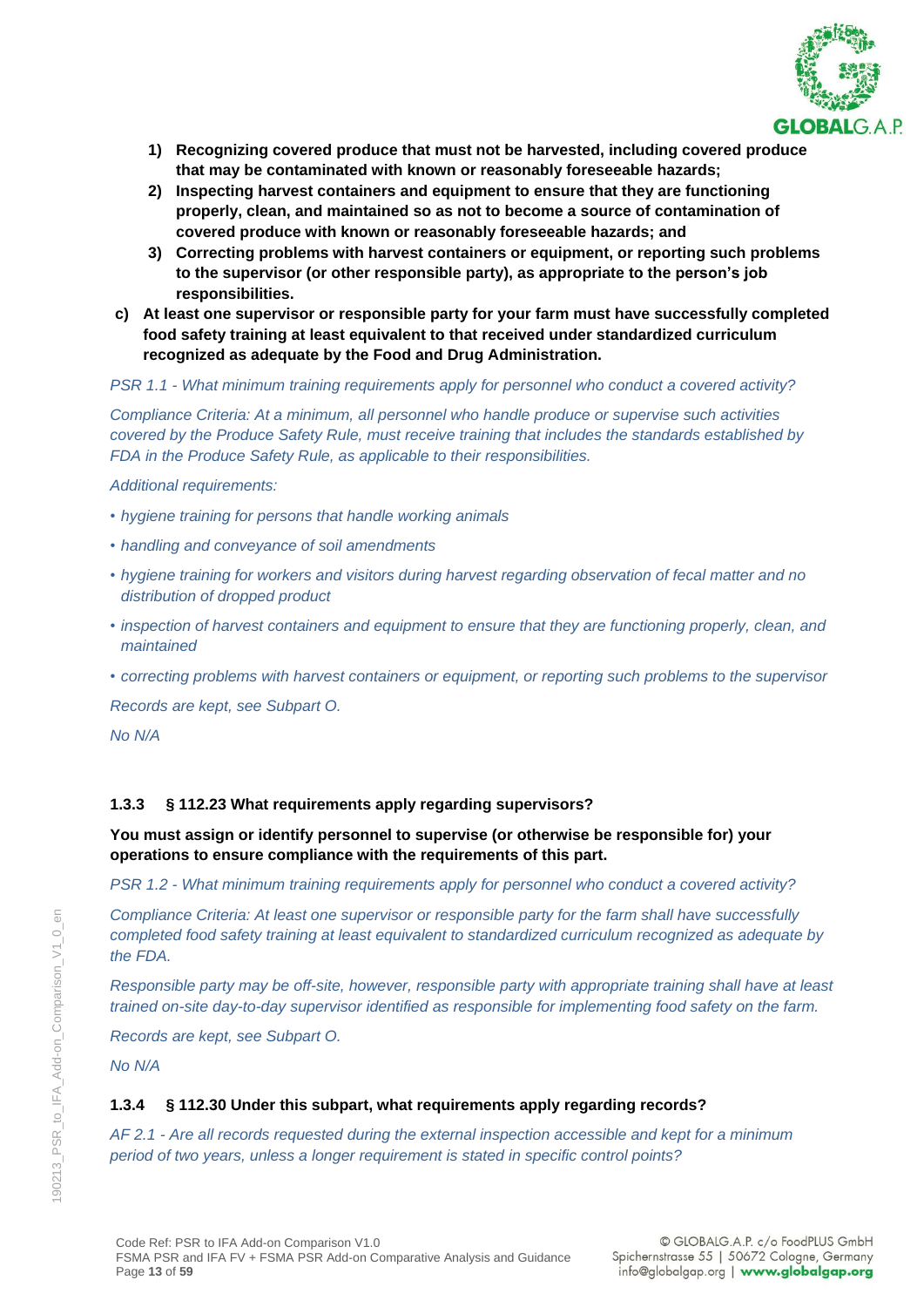

### **a) You must establish and keep records required under this subpart in accordance with the requirements of subpart O of this part.**

*AF 2.1 - Are all records requested during the external inspection accessible and kept for a minimum period of two years, unless a longer requirement is stated in specific control points?*

#### **b) You must establish and keep records of training that document required training of personnel, including the date of training, topics covered, and the persons(s) trained**

*AF 4.2.1 - A record is kept for training activities, including the topic covered, the trainer, the date and a list of the attendees. Evidence of attendance is required.*

#### 1.4 SUBPART D—HEALTH AND HYGIENE

- **1.4.1 § 112.31 What measures must I take to prevent ill or infected persons from contaminating covered produce with microorganisms of public health significance?**
- **a) You must take measures to prevent contamination of covered produce and food contact surfaces with microorganisms of public health significance from any person with an applicable health condition (such as communicable illnesses that present a public health risk in the context of normal work duties, infection, open lesion, vomiting, or diarrhea).**

*AF 3.2 – Does the farm have a documented hygiene procedure and visibly displayed hygiene instructions for all workers and visitors to the site whose activities might pose a risk to food safety?*

*Compliance Criteria: The farm shall have a hygiene procedure addressing the risks identified in the risk assessment in AF 3.1. The farm shall also have hygiene instructions visibly displayed for workers (including subcontractors) and visitors; provided by way of clear signs (pictures) and/or in the predominant language(s) of the workforce. The instructions must also be based on the results of the hygiene risk assessment in AF 3.1 and include at a minimum*

- *- The need to wash hands*
- *- The need to cover skin cuts*
- *- Limitation on smoking, eating and drinking to designated areas*

*- Notification of any relevant infections or conditions. This includes any signs of illness (e.g. vomiting; jaundice, diarrhea), whereby these workers shall be restricted from direct contact with the product and food-contact surfaces*

*- Notification of product contamination with bodily fluids*

*- The use of suitable protective clothing, where the individuals' activities might pose a risk of contamination to the product.*

- **b) The measures you must take to satisfy the requirements of paragraph (a) of this section must include all of the following measures:**
	- **1) Excluding any person from working in any operations that may result in contamination of covered produce or food contact surfaces with microorganisms of public health significance when the person (by medical examination, the person's acknowledgement, or observation) is shown to have, or appears to have, an applicable health condition, until the person's health condition no longer presents a risk to public health; and**
	- **2) Instructing personnel to notify their supervisor(s) (or a responsible party) if they have, or if there is a reasonable possibility that they have an applicable health condition.**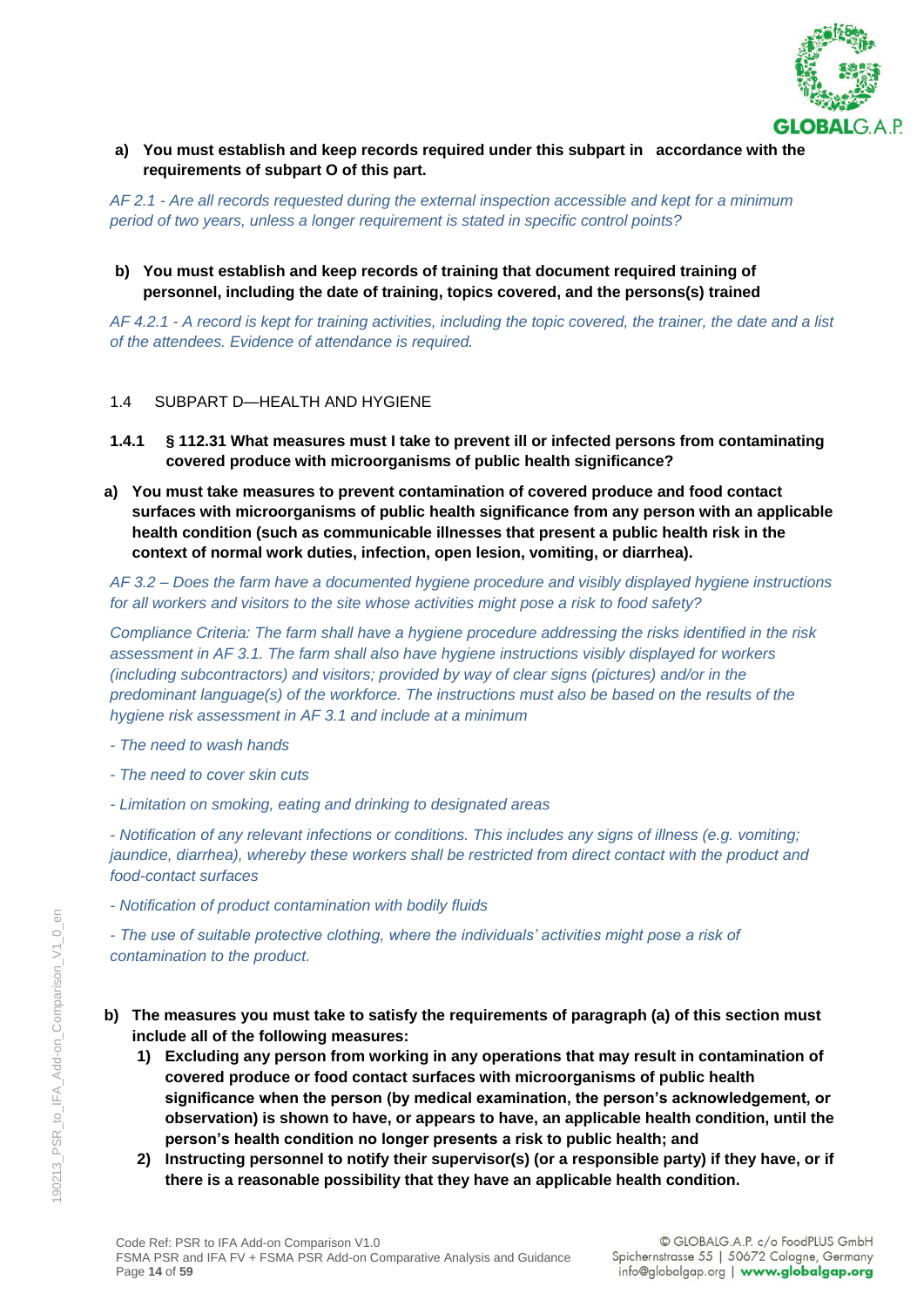

*AF 3.2 – Does the farm have a documented hygiene procedure and visibly displayed hygiene instructions for all workers and visitors to the site whose activities might pose a risk to food safety?*

*Compliance Criteria: The farm shall have a hygiene procedure addressing the risks identified in the risk assessment in AF 3.1. The farm shall also have hygiene instructions visibly displayed for workers (including subcontractors) and visitors; provided by way of clear signs (pictures) and/or in the predominant language(s) of the workforce. The instructions must also be based on the results of the hygiene risk assessment in AF 3.1 and include at a minimum*

- *- The need to wash hands*
- *- The need to cover skin cuts*
- *- Limitation on smoking, eating and drinking to designated areas*

*- Notification of any relevant infections or conditions. This includes any signs of illness (e.g. vomiting; jaundice, diarrhea), whereby these workers shall be restricted from direct contact with the product and food-contact surfaces*

*- Notification of product contamination with bodily fluids*

*- The use of suitable protective clothing, where the individuals' activities might pose a risk of contamination to the product.*

### **1.4.2 § 112.32 What hygienic practices must personnel use?**

#### *AF 3.1 – Does the farm have a written risk assessment for hygiene?*

*Compliance Criteria: The written risk assessment for hygiene issues covers the production environment. The risks depend on the products produced and/or supplied. The risk assessment can be a generic one,*  but it shall be appropriate for conditions on the farm and shall be reviewed annually and updated when *changes (e.g. other activities) occur. No N/A.*

- **a) Personnel who work in an operation in which covered produce or food contact surfaces are at risk of contamination with known or reasonably foreseeable hazards must use hygienic practices while on duty to the extent necessary to protect against such contamination.**
- **b) The hygienic practices that personnel use to satisfy the requirements of paragraph (a) of this section when handling (contacting) covered produce or food contact surfaces during a covered activity must include all of the following practices:**
	- **1) Maintaining adequate personal cleanliness to protect against contamination of covered produce and food contact surfaces;**

*AF 3.2 – Does the farm have a documented hygiene procedure and visibly displayed hygiene instructions for all workers and visitors to the site whose activities might pose a risk to food safety?*

*Compliance Criteria: The farm shall have a hygiene procedure addressing the risks identified in the risk assessment in AF 3.1. The farm shall also have hygiene instructions visibly displayed for workers (including subcontractors) and visitors; provided by way of clear signs (pictures) and/or in the predominant language(s) of the workforce. The instructions must also be based on the results of the hygiene risk assessment in AF 3.1 and include at a minimum*

- *- The need to wash hands*
- *- The need to cover skin cuts*
- *- Limitation on smoking, eating and drinking to designated areas*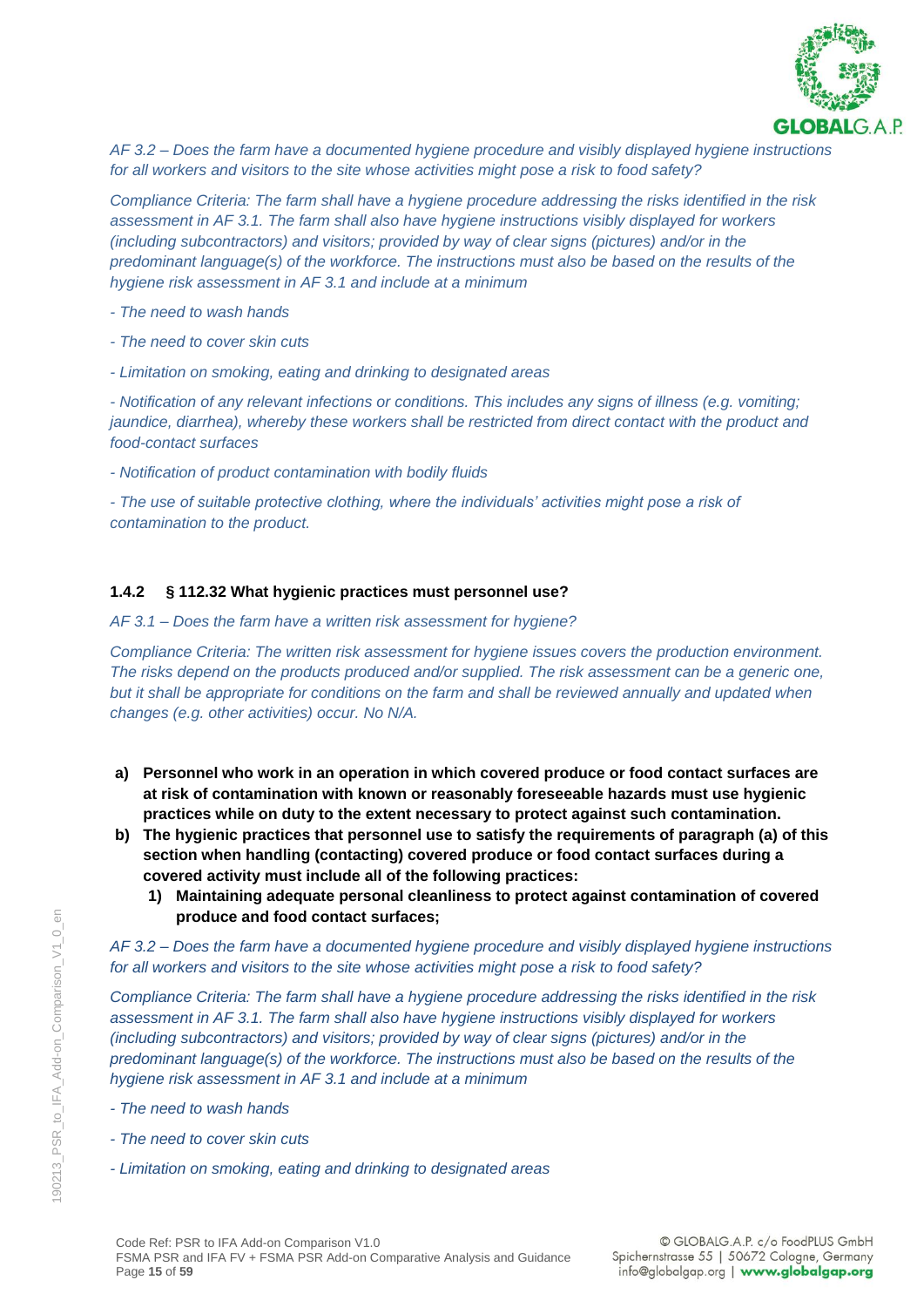

*- Notification of any relevant infections or conditions. This includes any signs of illness (e.g. vomiting; jaundice, diarrhea), whereby these workers shall be restricted from direct contact with the product and food-contact surfaces*

*- Notification of product contamination with bodily fluids*

*- The use of suitable protective clothing, where the individuals' activities might pose a risk of contamination to the product.*

**2) Avoiding contact with animals other than working animals, and taking appropriate steps to minimize the likelihood of contamination of covered produce when in direct contact with working animals;**

*PSR 1.1 - What minimum training requirements apply for personnel who conduct a covered activity?*

#### *Compliance Criteria:*

*At a minimum, all personnel who handle produce or supervise such activities covered by the Produce Safety Rule, must receive training that includes the standards established by FDA in the Produce Safety Rule, as applicable to their responsibilities.* 

*Additional requirements:*

- *• hygiene training for persons that handle working animals*
- *• handling and conveyance of soil amendments*
- *• hygiene training for workers and visitors during harvest regarding observation of fecal matter and no distribution of dropped product*
- *• inspection of harvest containers and equipment to ensure that they are functioning properly, clean, and maintained*
- *• correcting problems with harvest containers or equipment, or reporting such problems to the supervisor*

*Records are kept, see Subpart O.*

*No N/A*

- **3) Washing hands thoroughly, including scrubbing with soap (or other effective surfactant) and running water that satisfies the requirements of § 112.44(a) (as applicable) for water used to wash hands, and drying hands thoroughly using single-service towels, sanitary towel service, electric hand dryers, or other adequate** 
	- **hand drying devices:**
	- **(i) Before starting work;**
	- **(ii) Before putting on gloves;**
	- **(iii) After using the toilet;**
	- **(iv) Upon return to the work station after any break or other absence from the work station;**
	- **(v) As soon as practical after touching animals (including livestock and working animals), or any waste of animal origin; and**
	- **(vi) At any other time when the hands may have become contaminated in a manner that is reasonably likely to lead to contamination of covered produce with known or reasonably foreseeable hazards;**

*FV 5.2.1 – Do harvest workers who come into direct contact with the crops have access to appropriate hand-washing equipment and make use of it?*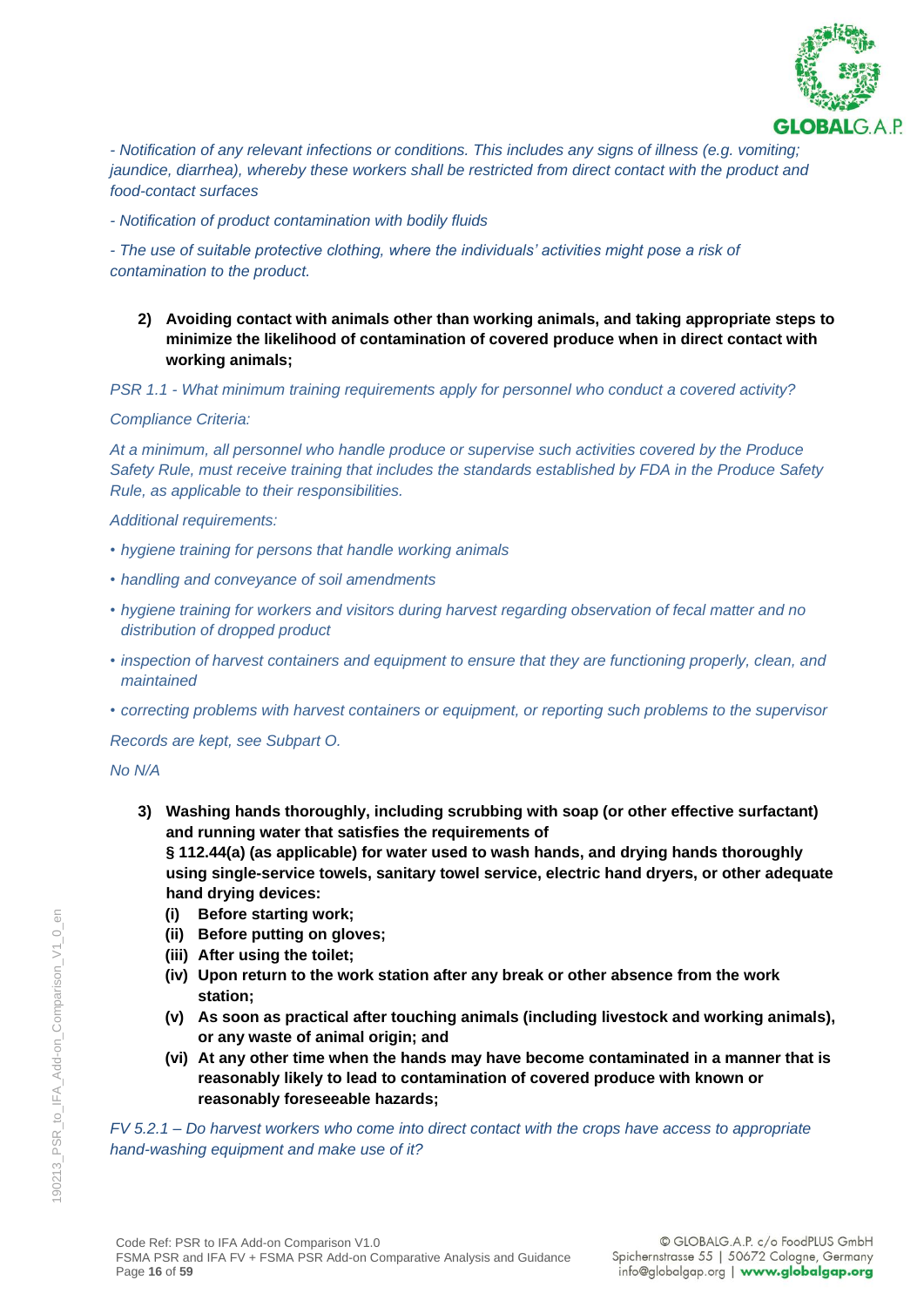

*Compliance Criteria: Wash stations shall be available and maintained (hand soap, towels) in a clean and sanitary condition to allow workers to clean their hands. Personnel shall wash their hands prior to start of work; after each visit to a toilet; after handling contaminated material; after smoking, or eating; after breaks; prior to returning to work; and at any other time when their hands may have become a source of contamination.* 

*Water used for hand washing shall at all times meet the microbial standard for drinking water. If this is not possible, sanitizer (e.g. alcohol based gel) shall be used after washing hands with soap and water with irrigation water quality.*

*Hand-washing stations shall be provided inside or close to toilet facilities. No N/A.*

*PSR 1.1 - What minimum training requirements apply for personnel who conduct a covered activity?*

*Compliance Criteria: At a minimum, all personnel who handle produce or supervise such activities covered by the Produce Safety Rule, must receive training that includes the standards established by FDA in the Produce Safety Rule, as applicable to their responsibilities.* 

#### *Additional requirements:*

- *• hygiene training for persons that handle working animals*
- *• handling and conveyance of soil amendments*
- *• hygiene training for workers and visitors during harvest regarding observation of fecal matter and no distribution of dropped product*
- *• inspection of harvest containers and equipment to ensure that they are functioning properly, clean, and maintained*
- *• correcting problems with harvest containers or equipment, or reporting such problems to the supervisor*

*Records are kept, see Subpart O.*

*No N/A*

### The GLOBALG.A.P. IFA FV and FSMA PSR Add-on do not specifically mention single service towels.

**4) If you choose to use gloves in handling covered produce or food contact surfaces, maintaining gloves in an intact and sanitary condition and replacing such gloves when no longer able to do so;**

*AF 4.4.2 - Is protective clothing cleaned after use and stored in such a way as to prevent contamination of personal clothing?*

*Compliance Criteria: Protective clothing is kept clean according to the type of use and degree of potential contamination and in a ventilated place. Cleaning protective clothing and equipment includes separate washing from private clothing. Wash re-usable gloves before removal. Dirty and damaged protective clothing and equipment and expired filter cartridges shall be disposed of appropriately. Single-use items (e.g. gloves, overalls) shall be disposed of after one use. All protective clothing and equipment including replacements filters, etc. shall be stored outside of the plant protection products/storage facility and physically separated from any other chemicals that might cause contamination of the clothing or equipment. No N/A.*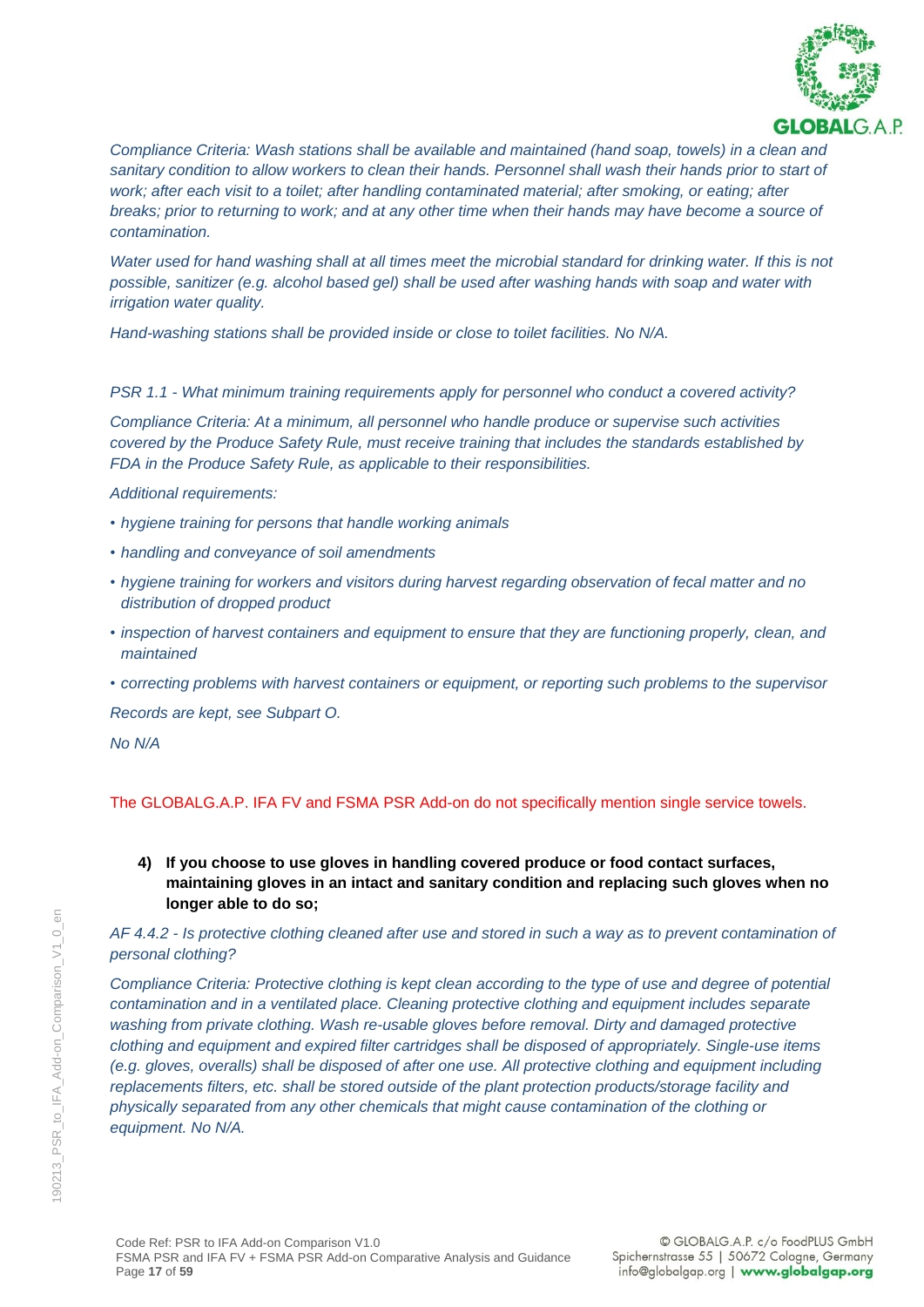

**5) Removing or covering hand jewelry that cannot be adequately cleaned and sanitized during periods in which covered produce is manipulated by hand; and**

The IFA FV and FSMA PSR Add-on do not specifically address the removal or covering of hand jewelry in the checklist control point or compliance criteria. However, the supporting annex guidance in the Control Points and Compliance Criteria for control point FV 5.4.1. states "The wearing of jewelry, body piercings and other loose objects can represent a physical (or potentially microbiological) contamination risk. At harvest, rules should prevent their presence where appropriate."

#### **6) Not eating, chewing gum, or using tobacco products in an area used for a covered activity (however, drinking beverages is permitted in designated areas).**

*FV 5.1.6 - Are smoking, eating, chewing and drinking confined to designated areas segregated from growing areas and products?*

- **1.4.3 § 112.33 What measures must I take to prevent visitors from contaminating covered produce and food contact surfaces with microorganisms of public health significance?**
- **a) You must make visitors aware of policies and procedures to protect covered produce and food contact surfaces from contamination by people and take all steps reasonably necessary to ensure that visitors comply with such policies and procedures**

*AF 3.2 - Does the farm have a documented hygiene procedure and visibly displayed hygiene instructions for all workers and visitors to the site whose activities might pose a risk to food safety?*

#### **b) You must make toilet and hand- washing facilities accessible to visitors.**

*FV 5.2.2 – Do harvest workers have access to clean toilets in the vicinity of their work?*

*Compliance Criteria: Do harvest workers have access to clean toilets in the vicinity of their work? Field sanitation units shall be designed, constructed, and located in a manner that minimizes the potential risk*  for product contamination and allows direct accessibility for servicing. Fixed or mobile toilets (including pit *latrines) are constructed of materials that are easy to clean and they are in a good state of hygiene. Toilets are expected to be in a reasonable proximity (e.g. 500m or 7 minutes) to place of work. Failure point = no or insufficient toilets in reasonable proximity to place of work. Not applicable is only possible when harvest workers don't come in contact with marketable produce during harvesting (e.g. mechanical harvesting). Toilets shall be appropriately maintained and stocked. (For guidance, see Annex FV 1, 5.4.1)*

*IFA FV Control Points and Compliance Criteria Annex Section 5.4. PERSONAL HYGIENE (workers and visitors): Proper hygiene among employees (and visitors) is an important element of food safety for every fresh produce production operation. Notably, the relevant risk assessment is covered by AF 3.1 (m) and, for harvest operations, required by FV 5.1.1 (M).*

*Compliance with proper hygiene measures by employees can be facilitated if:*

- *Sanitary infrastructure and facilities are available for employees.*
- *Information and training in hygiene and health is given to all employees.*
- *Supervision ensures that instructions are complied with.*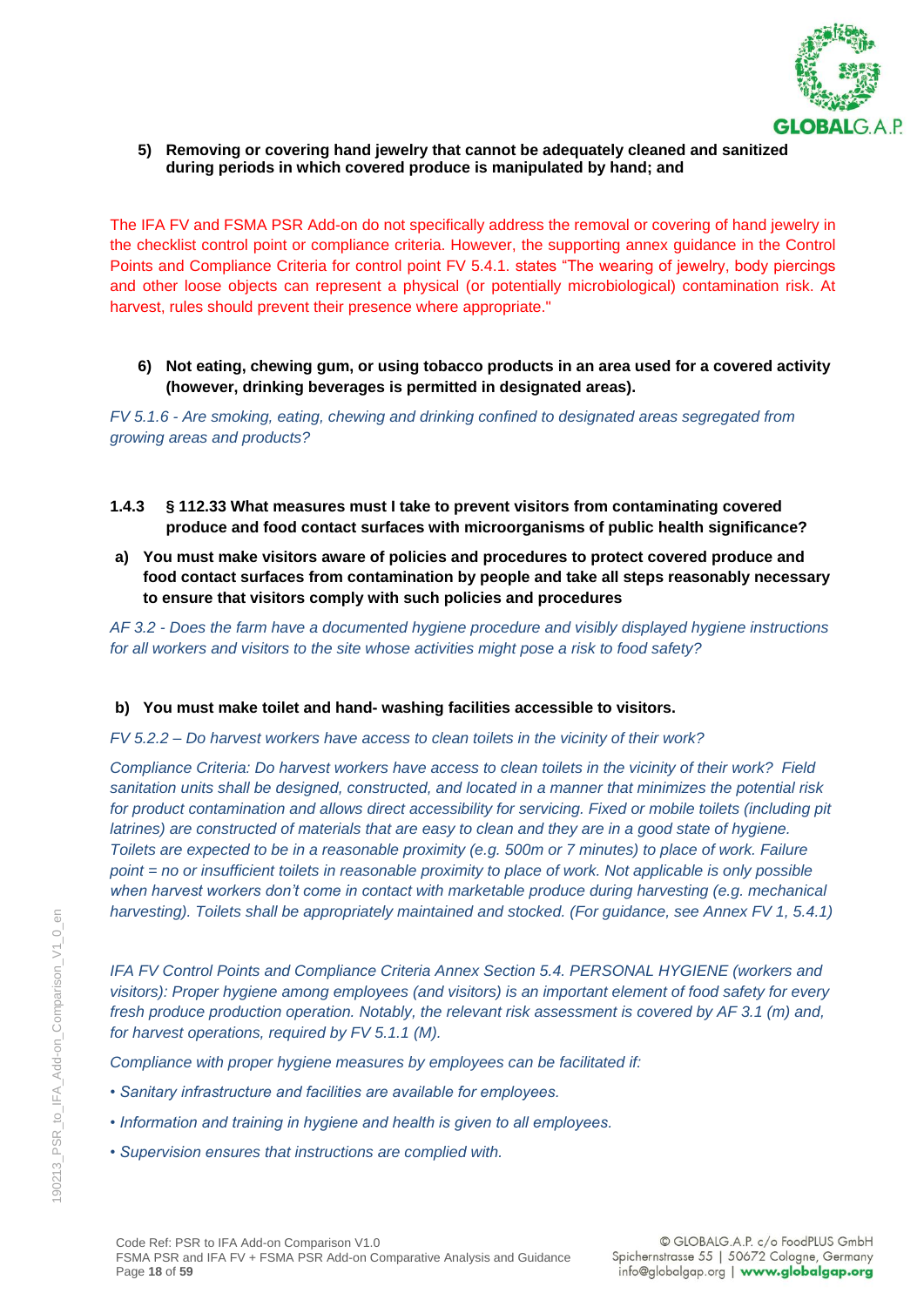

# 1.5 SUBPART F—AGRICULTURAL WATER

As of the date of the last revision of this guidance document, the FDA is reviewing this subpart of the rule. The comparative analysis offered will therefore be general in nature and not comprehensive. GLOBALG.A.P. will update this guidance document once the FDA has revised the agriculture water requirements.

### **1.5.1 § 112.41 What requirements apply to the quality of agricultural water?**

### **All agricultural water must be safe and of adequate sanitary quality for its intended use.**

*CB 5.3.2 - Has a risk assessment on physical and chemical pollution of water used on pre-harvest activities (e.g. irrigation/fertigation, washings, spraying) been completed and has it been reviewed by the management within the last 12 months?* 

*CB 5.3.3 - Is water used on pre-harvest activities analyzed at a frequency in line with the risk assessment (CB 5.3.2) taking into account current sector specific standards?*

*FV 4.1.2a - In case of leafy greens (also called potherbs, greens, vegetable greens, leafy greens, or salad greens); is water used on pre-harvest activities analyzed as part of the risk assessment and at a frequency in line with that risk assessment (FV 4.1.1.) and no less than indicated in Annex FV1?*

*FV 4.1.2b - For all crops not mentioned under FV 4.1.2a; is water used on pre-harvest activities analyzed as part of the risk assessment and at a frequency in line with that risk assessment (FV 4.1.1.) and no less than indicated in Annex FV 1?*

- **1.5.2 § 112.42 What requirements apply to my agricultural water sources, water distribution system, and pooling of water?**
- **a) At the beginning of a growing season, as appropriate, but at least once annually, you must inspect all of your agricultural water systems, to the extent they are under your control (including water sources, water distribution systems, facilities, and equipment), to identify conditions that are reasonably likely to introduce known or reasonably foreseeable hazards into or onto covered produce or food contact surfaces in light of your covered produce, practices, and conditions, including consideration of the following:**
	- **1) The nature of each agricultural water source (for example, ground water or surface water);**

*CB 5.3.2 - Has a risk assessment on physical and chemical pollution of water used on pre-harvest activities (e.g. irrigation/fertigation, washings, spraying) been completed and has it been reviewed by the management within the last 12 months?*

*Compliance Criteria: A risk assessment that takes into consideration, at a minimum, the following shall be performed and documented:*

- *- Identification of the water sources and their historical testing results (if applicable).*
- *- Method(s) of application (see CB Annex 1 for examples).*
- *- Timing of water use (during crop growth stage).*
- *- Contact of water with the crop.*
- *- Characteristics of the crop and the growth stage.*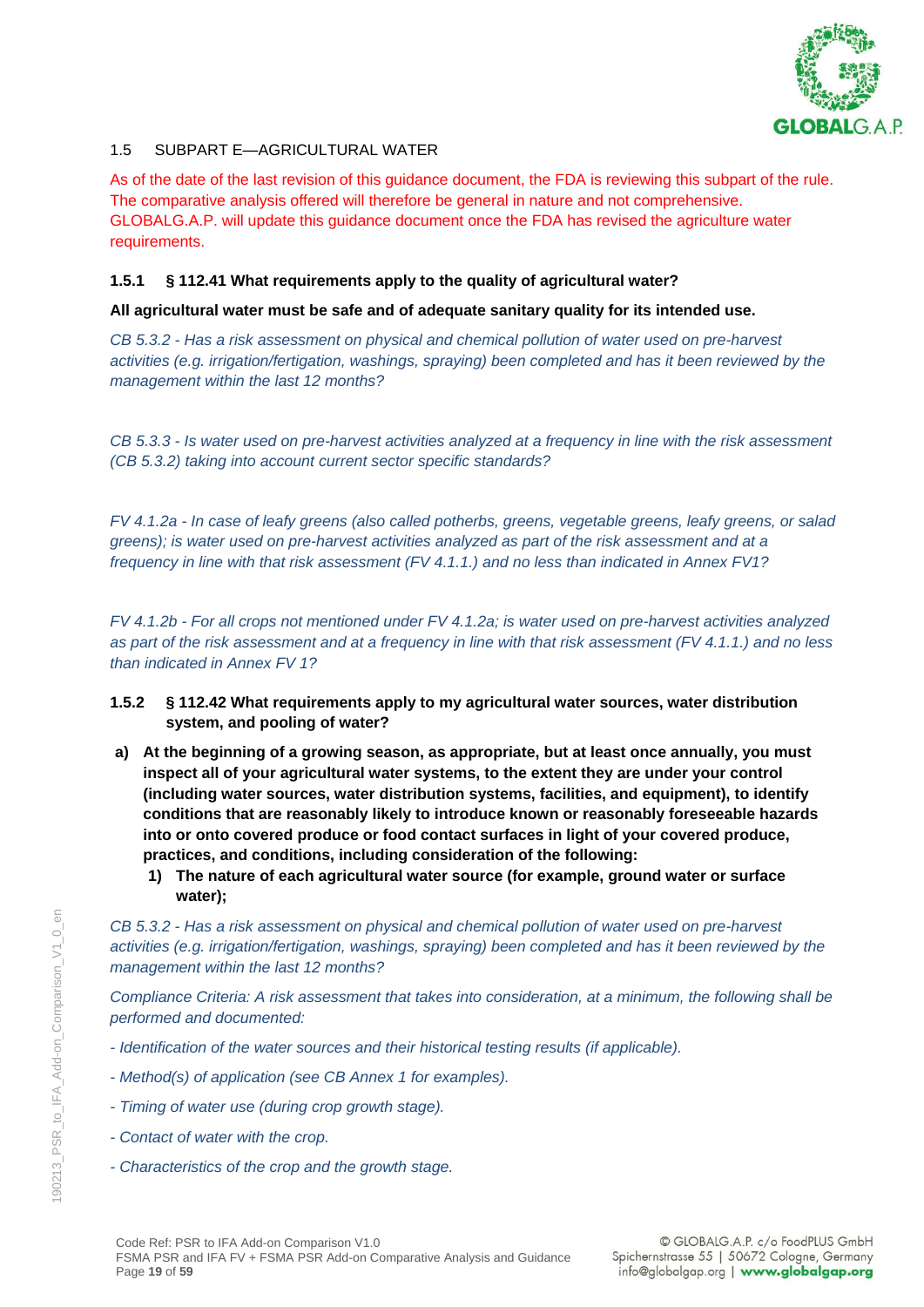

*- Purity of the water used for PPP applications. PPP must be mixed in water whose quality does not compromise the effectiveness of the application. Any dissolved soil, organic matter or minerals in the water can neutralize the chemicals. For guidance, producers must obtain the required water standards*  from the product label, the literature provided by the chemical manufacturers, or seek advice from a *qualified agronomist.*

*The risk assessment shall be reviewed by the management every year and updated any time there is a change made to the system or a situation occurs that could introduce an opportunity to contaminate the system. The risk assessment shall address potential physical (e.g. excessive sediment load, rubbish, plastic bags, bottles) and chemical hazards and hazard control procedures for the water distribution system.*

### **2) The extent of your control over each agricultural water source;**

*PSR 6.1 What requirements apply to agricultural water sources, water distribution systems, and pooling of water?*

#### *Control Point: Are agricultural water distribution systems adequately maintained?*

*Compliance Criteria: All agricultural water distribution systems, under the control of the producer, must be maintained as necessary and appropriate to prevent the water distribution system from being a source of contamination to covered produce, food contact surfaces, areas used for a covered activity, or water sources, including by regularly inspecting and adequately storing all equipment used in the system.*

*Such maintenance includes regularly inspecting each source to identify any conditions that are reasonably likely to introduce known or reasonably foreseeable hazards into or onto covered produce or food contact surfaces; correcting any significant deficiencies (e.g., repairs to well cap, well casing, sanitary seals, piping tanks and treatment equipment, and control of cross-connections); and keeping the source free of debris, trash, domesticated animals, and other possible sources of contamination of covered produce to the extent practicable and appropriate under the circumstances.*

The GLOBALG.A.P. IFA FV and PSR Add-on do not specially ask the producer or producer group to identify the degree of control they wield over their selected water source, but do state that distribution under the control of a producer must be appropriately maintained.

### **3) The degree of protection of each agricultural water source;**

*CB 5.3.2 – Has a risk assessment on physical and chemical pollution of water used on pre-harvest activities (e.g. irrigation/fertigation, washings, spraying) been completed and has it been reviewed by the management within the last 12 months?*

*Compliance Criteria: A risk assessment that takes into consideration, at a minimum, the following shall be performed and documented:*

- *- Identification of the water sources and their historical testing results (if applicable).*
- *- Method(s) of application (see CB Annex 1 for examples).*
- *- Timing of water use (during crop growth stage).*
- *- Contact of water with the crop.*
- *- Characteristics of the crop and the growth stage.*

 $\epsilon$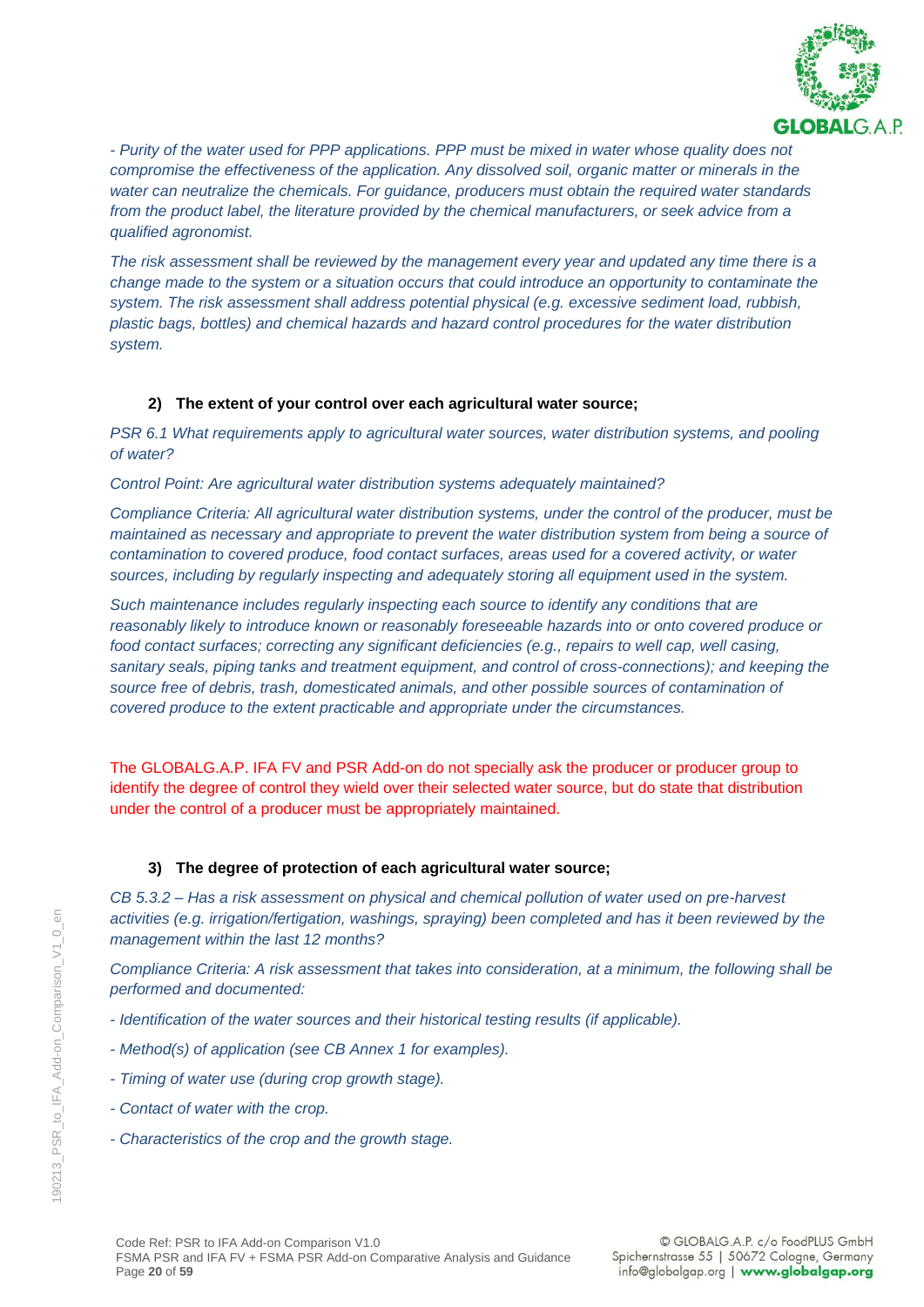

*- Purity of the water used for PPP applications. PPP must be mixed in water whose quality does not compromise the effectiveness of the application. Any dissolved soil, organic matter or minerals in the water can neutralize the chemicals. For guidance, producers must obtain the required water standards*  from the product label, the literature provided by the chemical manufacturers, or seek advice from a *qualified agronomist.*

*The risk assessment shall be reviewed by the management every year and updated any time there is a change made to the system or a situation occurs that could introduce an opportunity to contaminate the system. The risk assessment shall address potential physical (e.g. excessive sediment load, rubbish, plastic bags, bottles) and chemical hazards and hazard control procedures for the water distribution system.*

### **4) Use of adjacent and nearby land; and**

*AF 1.1.1 – Is there a reference system for each field, orchard, greenhouse, yard, plot, livestock building/pen, and/or other area/location used in production?*

*Compliance Criteria: Compliance shall include visual identification in the form of:*

*- A physical sign at each field/orchard, greenhouse/yard/plot/livestock building/pen, or other farm area/location;* 

*or* 

*- A farm map, which also identifies the location of water sources, storage/handling facilities, ponds, stables, etc. and that could be cross-referenced to the identification system.* 

*No N/A.*

- **5) The likelihood of introduction of known or reasonably foreseeable hazards to agricultural water by another user of agricultural water before the water reaches your covered farm.**
- **b) You must adequately maintain all agricultural water distribution systems to the extent they are under your control as necessary and appropriate to prevent the water distribution system from being a source of contamination to covered produce, food contact surfaces, areas used for a covered activity, or water sources, including by regularly inspecting and adequately storing all equipment used in the system.**

*CB 5.3.2 – Has a risk assessment on physical and chemical pollution of water used on pre-harvest activities (e.g. irrigation/fertigation, washings, spraying) been completed and has it been reviewed by the management within the last 12 months?*

*Compliance Criteria: A risk assessment that takes into consideration, at a minimum, the following shall be performed and documented:*

- *- Identification of the water sources and their historical testing results (if applicable).*
- *- Method(s) of application (see CB Annex 1 for examples).*
- *- Timing of water use (during crop growth stage).*
- *- Contact of water with the crop.*
- *- Characteristics of the crop and the growth stage.*

 $\infty$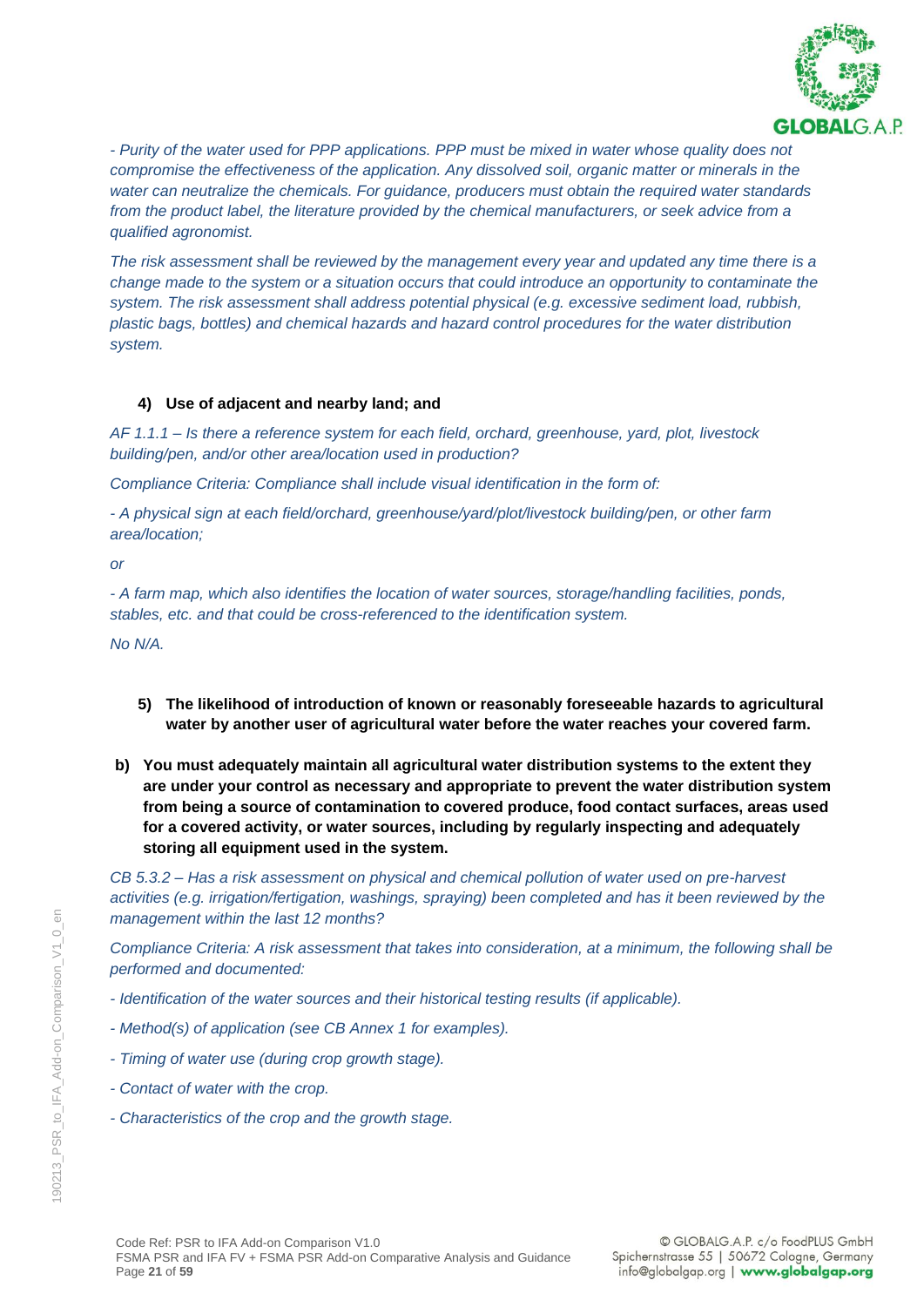

*- Purity of the water used for PPP applications. PPP must be mixed in water whose quality does not compromise the effectiveness of the application. Any dissolved soil, organic matter or minerals in the water can neutralize the chemicals.* 

*For guidance, producers must obtain the required water standards from the product label, the literature provided by the chemical manufacturers, or seek advice from a qualified agronomist. The risk assessment shall be reviewed by the management every year and updated any time there is a change made to the system or a situation occurs that could introduce an opportunity to contaminate the system. The risk assessment shall address potential physical (e.g. excessive sediment load, rubbish, plastic bags, bottles) and chemical hazards and hazard control procedures for the water distribution system.* 

- **c) You must adequately maintain all agricultural water sources to the extent they are under your control (such as wells). Such maintenance includes regularly inspecting each source to identify any conditions that are reasonably likely to introduce known or reasonably foreseeable hazards into or onto covered produce or food contact surfaces; correcting any significant deficiencies (e.g., repairs to well cap, well casing, sanitary seals, piping tanks and treatment equipment, and control of cross-connections); and keeping the source free of debris, trash, domesticated animals, and other possible sources of contamination of covered produce to the extent practicable and appropriate under the circumstances.**
- **d) As necessary and appropriate, you must implement measures reasonably necessary to reduce the potential for contamination of covered produce with known or reasonably foreseeable hazards as a result of contact of covered produce with pooled water. For example, such measures may include using protective barriers or staking to keep covered produce from touching the ground or using an alternative irrigation method.**

*PSR 6.1 - What requirements apply to agricultural water sources, water distribution systems, and pooling of water?*

*Compliance Criteria: All agricultural water distribution systems, under the control of the producer, must be maintained as necessary and appropriate to prevent the water distribution system from being a source of contamination to covered produce, food contact surfaces, areas used for a covered activity, or water sources, including by regularly inspecting and adequately storing all equipment used in the system.*

*Such maintenance includes regularly inspecting each source to identify any conditions that are reasonably likely to introduce known or reasonably foreseeable hazards into or onto covered produce or food contact surfaces; correcting any significant deficiencies (e.g., repairs to well cap, well casing, sanitary seals, piping tanks and treatment equipment, and control of cross-connections); and keeping the source free of debris, trash, domesticated animals, and other possible sources of contamination of covered produce to the extent practicable and appropriate under the circumstances.*

### **1.5.3 § 112.43 What requirements apply to treating agricultural water?**

**a) When agricultural water is treated in accordance with § 112.45:**

- **1) Any method you use to treat agricultural water (such as with physical treatment, including using a pesticide device as defined by the U.S. Environmental Protection Agency (EPA); EPA-registered antimicrobial pesticide product; or other suitable method) must be effective to make the water safe and of adequate sanitary quality for its intended use and/or meet the relevant microbial quality criteria in § 112.44, as applicable**
- **2) You must deliver any treatment of agricultural water in a manner to ensure that the treated water is consistently safe and of adequate sanitary quality for its intended use and/or consistently meets the relevant microbial quality criteria in § 112.44, as applicable.**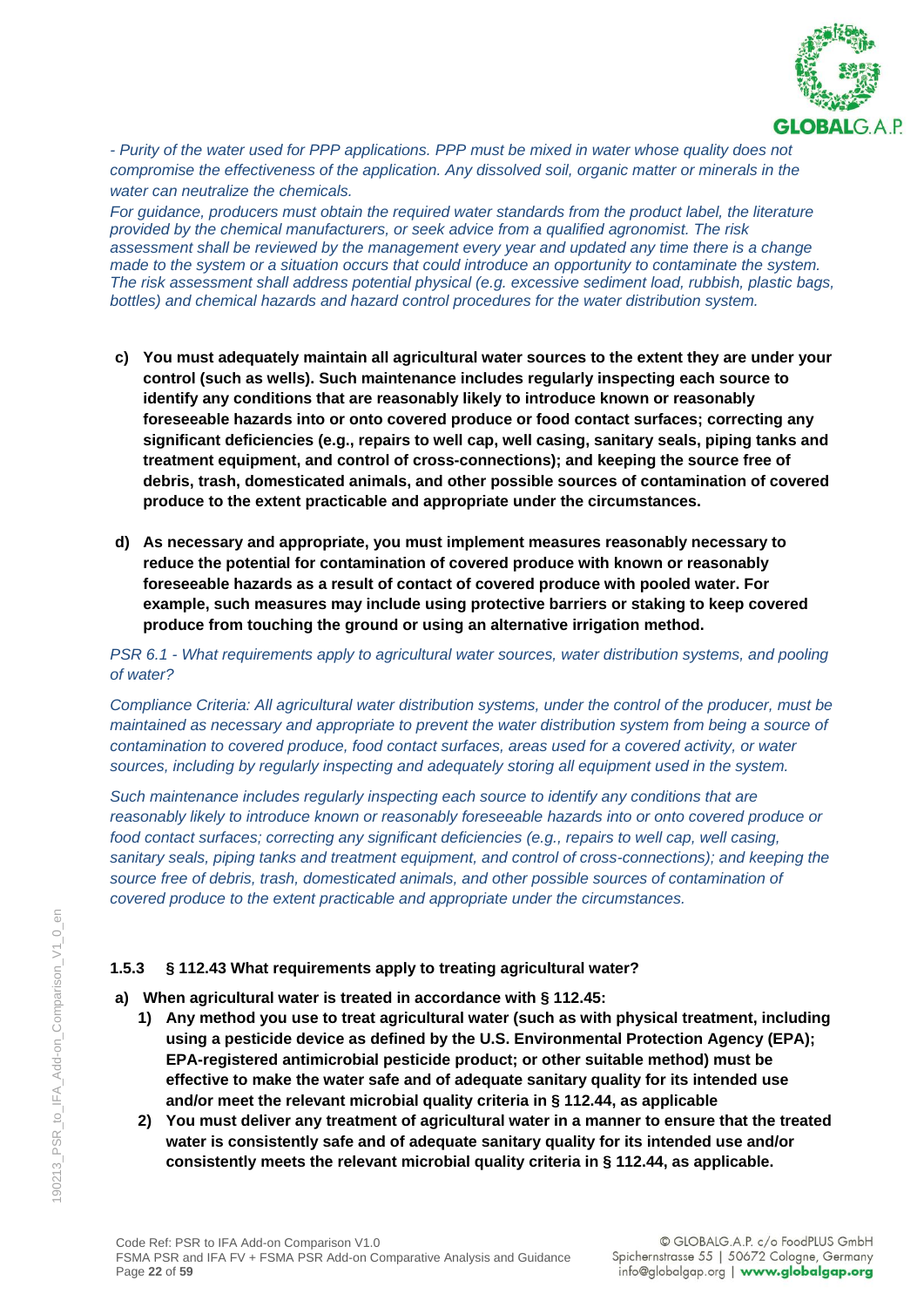

**b) You must monitor any treatment of agricultural water at a frequency adequate to ensure that the treated water is consistently safe and of adequate sanitary quality for its intended use and/or consistently meets the relevant microbial quality criteria in § 112.44, as applicable.**

### *PSR 6.2 - What requirements apply to treating agricultural water?*

*Control Point: When agricultural water is treated, are the requirements of the Produce Safety Rule complied with?*

*Compliance Criteria: When agricultural water is treated in accordance with § 112.45:*

- *• Any method used to treat agricultural water (such as with physical treatment, including using a pesticide device as defined by the U.S. Environmental Protection Agency (EPA); EPA-registered antimicrobial pesticide product; or other suitable method) must be effective to make the water safe and of adequate sanitary quality for its intended use and/or meet the relevant microbial quality criteria in § 112.44, as applicable.*
- *• Delivery of any treatment of agricultural water must be in a manner to ensure that the treated water is consistently safe and of adequate sanitary quality for its intended use and/or consistently meets the relevant microbial quality criteria in § 112.44, as applicable.*
- *• Monitoring of any treatment of agricultural water must occur at a frequency adequate to ensure that the treated water is consistently safe and of adequate sanitary quality for its intended use and/or consistently meets the relevant microbial quality criteria in § 112.44, as applicable.*

*Records are kept.*

### **1.5.4 § 112.44 What specific microbial quality criteria apply to agricultural water used for certain intended uses?**

*CB 5.3.3 - Is water used on pre-harvest activities analyzed at a frequency in line with the risk assessment (CB 5.3.2) taking into account current sector specific standards?*

*Compliance Criteria: Water testing shall be part of the water management plan as directed by the water risk assessment and current sector specific standards or relevant regulations for the crops being grown. There shall be a written procedure for water testing during the production and harvest season, which includes frequency of sampling, who is taking the samples, where the sample is taken, how the sample is collected, the type of test, and the acceptance criteria.* 

*NA for sub-scope Flowers and Ornamentals.*

- **a) When you use agricultural water for any one or more of these following purposes, you must ensure there is no detectable generic Escherichia coli (E. coli) in 100 milliliters (mL) of agricultural water, and you must not use untreated surface water for any of these purposes:**
	- **1) Used as sprout irrigation water;**
	- **2) Applied in any manner that directly contacts covered produce during or after harvest activities (for example, water that is applied to covered produce for washing or cooling activities, and water that is applied to harvested crops to prevent dehydration before cooling), including when used to make ice that directly contacts covered produce during or after harvest activities;**

*FV 5.7.1 - Is the source of water used for final product washing potable or declared suitable by the competent authorities?*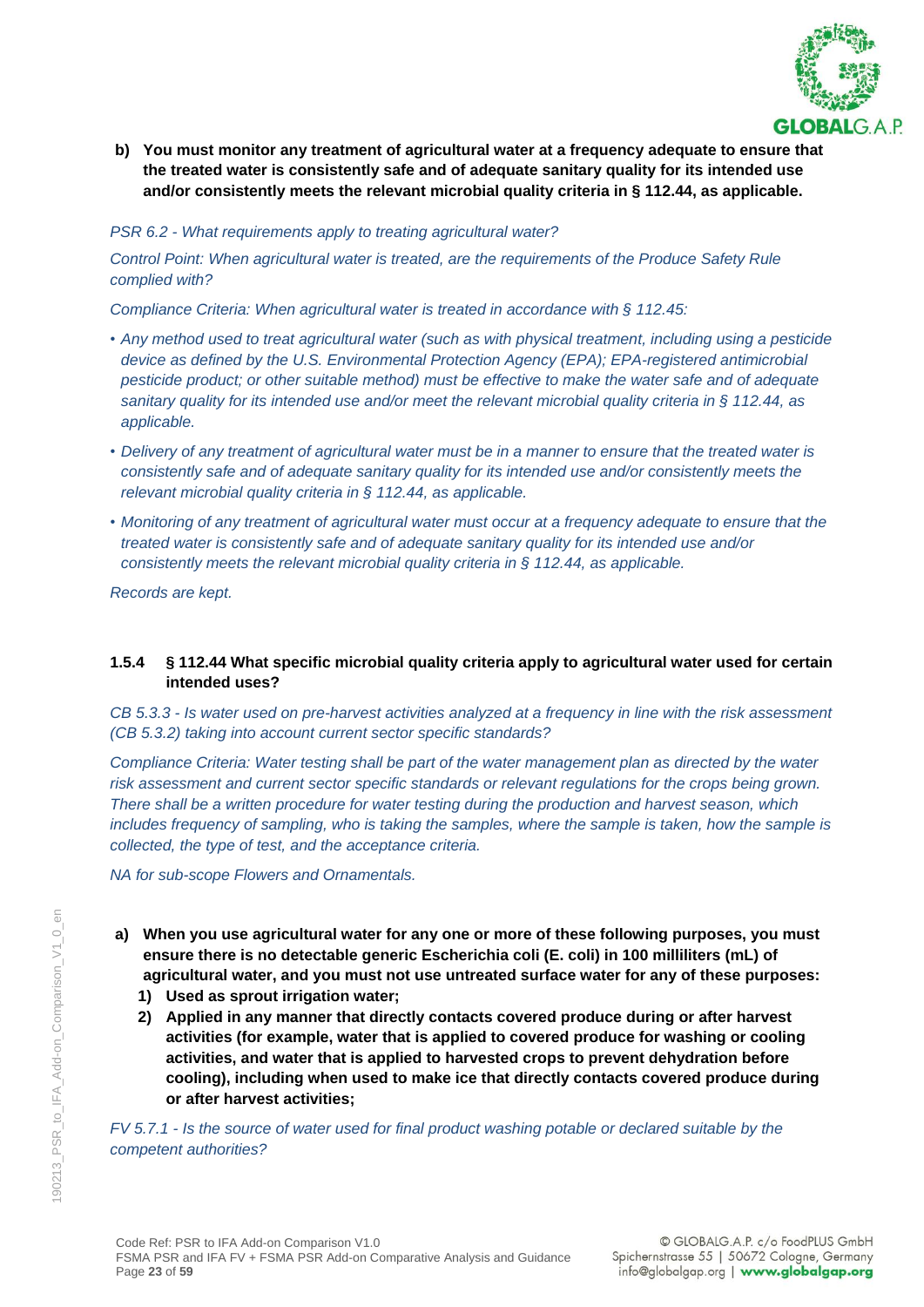

*Compliance Criteria: The water has been declared suitable by the competent authorities and/or a water analysis has been carried out at the point of entry into the washing machinery within the last 12 months. The levels of the parameters analyzed are within accepted WHO thresholds or are accepted as safe for the food industry by the competent authorities.*

### **3) Used to contact food contact surfaces, or to make ice that will contact food contact surfaces; and**

*FV 5.3.1 - If ice (or water) is used during any operations relating to harvest or cooling, does it meet the microbial standards for drinking water, and is it handled under sanitary conditions to prevent produce contamination?*

*Compliance Criteria: Any ice or water used in relation to harvest or cooling shall meet microbial standards for drinking water and shall be handled under sanitary conditions to prevent produce contamination. The only exception is in the case of cranberry fields that are harvested by flooding, where producers shall at a minimum guarantee that the water is not a source of microbiological contamination.*

### **4) Used for washing hands during and after harvest activities.**

*FV 5.2.1 - Water used for hand washing shall at all times meet the microbial standard for drinking water. If this is not possible, sanitizer (e.g. alcohol based gel) shall be used after washing hands with soap and water with irrigation water quality.*

- **b) When you use agricultural water during growing activities for covered produce (other than sprouts) using a direct water application method, the following criteria apply (unless you establish and use alternative criteria in accordance with § 112.49):** 
	- **1) A geometric mean (GM) of your agricultural water samples of 126 or less colony forming units (CFU) of generic E. coli per 100 mL of water (GM is a measure of the central tendency of your water quality distribution); and**
	- **2) A statistical threshold value (STV) of your agricultural water samples of 410 or less CFU of generic E. coli per 100 mL of water (STV is a measure of variability of your water quality distribution, derived as a model-based calculation approximating the 90th percentile using the lognormal distribution).**

#### *PSR 6.3 - What specific microbial quality thresholds shall be established for agricultural water?*

*Compliance Criteria: When agricultural water is used during growing activities for covered produce using a direct water application method, the following criteria apply (unless alternative criteria is established and used in accordance with § 112.49):* 

- *• A geometric mean (GM) of agricultural water samples of 126 or less colony forming units (CFU) of generic E. coli per 100 mL of water (GM is a measure of the central tendency of water quality distribution); and*
- *• A statistical threshold value (STV) of agricultural water samples of 410 or less CFU of generic E. coli per 100 mL of water.*

*The number of samples to calculate GM and STV varies depending on the type of source. See 112.46 b1* 

*As example, the producer may use the UC Davis online calculator for GM and STV.*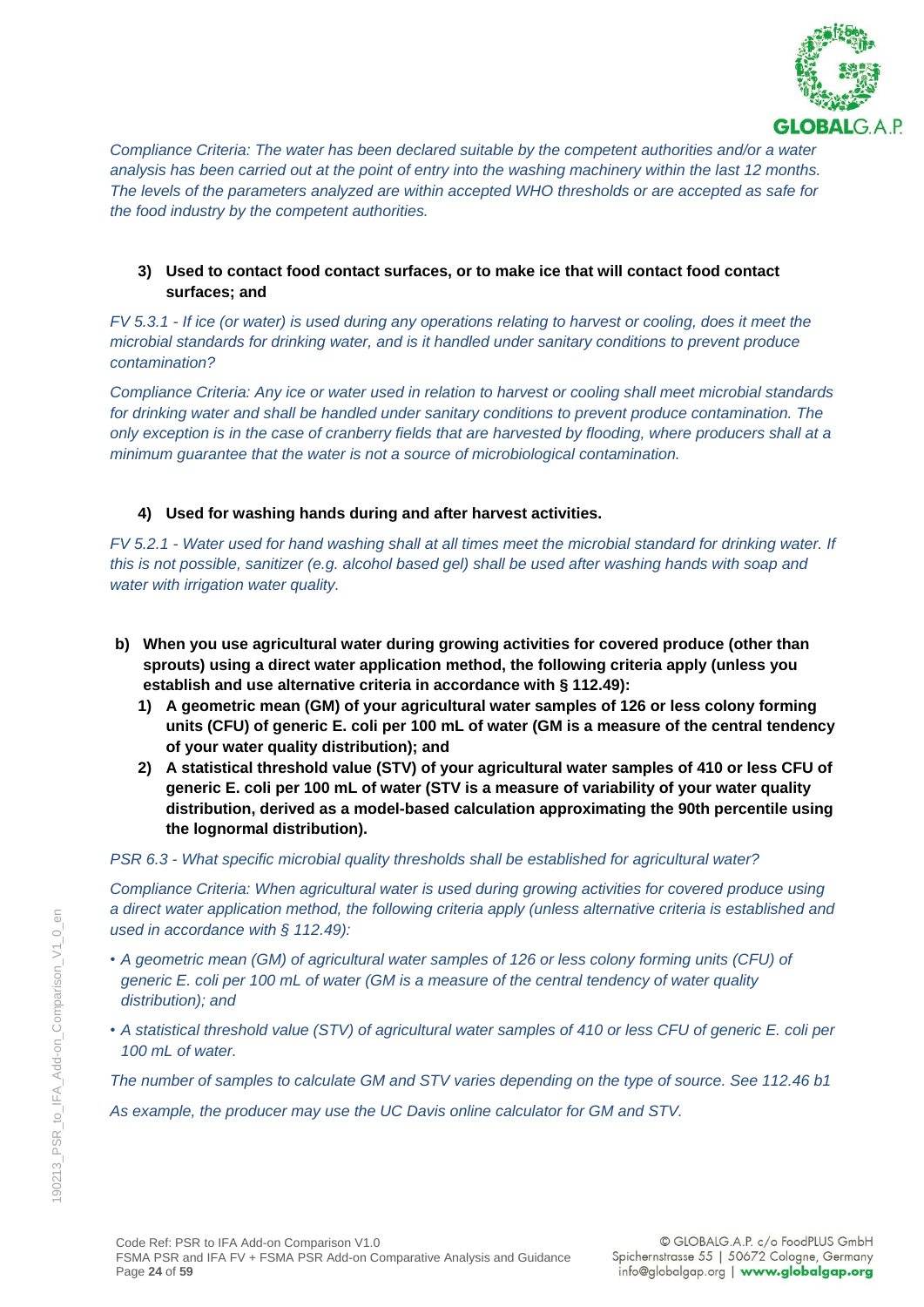

- **1.5.5 § 112.45 What measures must I take if my agricultural water does not meet the requirements of § 112.41 or § 112.44?**
- **a) If you have determined or have reason to believe that your agricultural water is not safe or of adequate sanitary quality for its intended use as required under § 112.41 and/or if your agricultural water does not meet the microbial quality criterion for the specified purposes as required under § 112.44(a), you must immediately discontinue that use(s), and before you may use the water source and/or distribution system again for the intended use(s), you must either:**
	- **1) Re-inspect the entire affected agricultural water system to the extent it is under your control, identify any conditions that are reasonably likely to introduce known or reasonably foreseeable hazards into or onto covered produce or food contact surfaces, make necessary changes, and take adequate measures to determine if your changes were effective and, as applicable, adequately ensure that your agricultural water meets the microbial quality criterion in § 112.44(a); or**
	- **2) Treat the water in accordance with the requirements of § 112.43.**
- **(a) If you have determined that your agricultural water does not meet the microbial quality criteria (or any alternative microbial quality criteria, if applicable) required under § 112.44(b), as soon as practicable and no later than the following year, you must discontinue that use, unless you either:**
	- **1) Apply a time interval(s) (in days) and/or a (calculated) log reduction by:**
		- **(i) Applying a time interval between last irrigation and harvest using either:**

**(A) A microbial die-off rate of 0.5 log per day to achieve a (calculated) log reduction of your geometric mean (GM) and statistical threshold value (STV) to meet the microbial quality criteria in § 112.44(b) (or any alternative microbial criteria, if applicable), but no greater than a maximum time interval of 4 consecutive days; or**

**(B) An alternative microbial die-off rate and any accompanying maximum time interval, in accordance with § 112.49; and/or**

- **(ii) Applying a time interval between harvest and end of storage using an appropriate microbial die-off rate between harvest and end of storage, and/or applying a (calculated) log reduction using appropriate microbial removal rates during activities such as commercial washing, to meet the microbial quality criteria in § 112.44(b) (or any alternative microbial criteria, if applicable), and any accompanying maximum time interval or log reduction, provided you have adequate supporting scientific data and information;**
- **1) Re-inspect the entire affected agricultural water system to the extent it is under your control, identify any conditions that are reasonably likely to introduce known or reasonably foreseeable hazards into or onto covered produce or food contact surfaces, make necessary changes, and take adequate measures to determine if your changes were effective and adequately ensure that your agricultural water meets the microbial quality criteria in § 112.44(b) (or any alternative microbial criteria, if applicable); or**
- **2) Treat the water in accordance with the requirements of § 112.43.**

# *PSR 6.4 - What measures must be taken if agricultural water does not meet the requirements of § 112.41 or § 112.44b?*

*Control Point: If it has been determined or there are reasons to believe that the agricultural water is not safe and/or does not meet the microbial quality criterion required, have adequate corrective measures been taken?*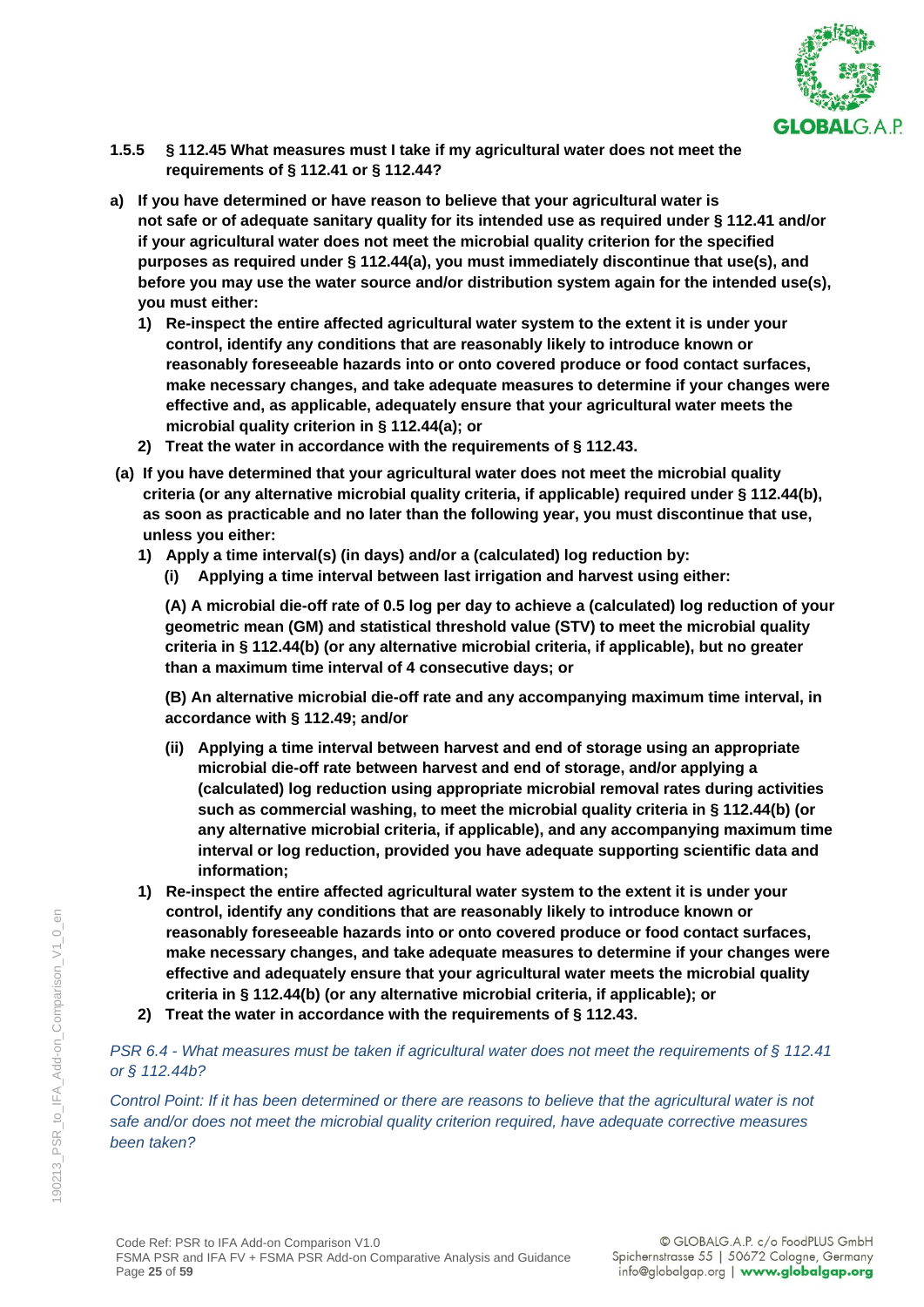

*Compliance Criteria: If the agricultural water does not meet the microbial quality criterion for the specified purposes as required under § 112.44 (b), the producer must immediately discontinue use(s), and the producer must either:*

- *• Apply a time interval(s) (in days) between last use of water and harvest, using a calculated microbial die-off rate as specified in Annex 1 - Agricultural Water; OR*
- Re-inspect the entire affected agricultural water system to the extent it is under the producer's control, *identify any conditions that are reasonably likely to introduce known or reasonably foreseeable hazards into or onto covered produce or food contact surfaces, make necessary changes, and take adequate measures to determine if changes were effective and, as applicable, adequately ensure that agricultural water meets the microbial quality criterion in § 112.44 (b); or*
- *• Treat the water in accordance with the requirements of § 112.43.*

*Records are kept.*

- **1.5.6 § 112.46 How often must I test agricultural water that is subject to the requirements of § 112.44?**
- **(a) There is no requirement to test any agricultural water that is subject to the requirements of § 112.44 when:**
	- **1) You receive water from a Public Water System, as defined under the Safe Drinking Water Act (SDWA) regulations, 40 CFR part 141, that furnishes water that meets the microbial requirements under those regulations or under the regulations of a State (as defined in 40 CFR 141.2) approved to administer the SDWA public water supply program, and you have Public Water System results or certificates of compliance that demonstrate that the water meets that requirement;**
	- **2) You receive water from a public water supply that furnishes water that meets the microbial quality requirement described in § 112.44(a), and you have public water system results or certificates of compliance that demonstrate that the water meets that requirement; or**
	- **3) You treat water in accordance with the requirements of § 112.43.**
- **(b) Except as provided in paragraph (a) of this section, you must take the following steps for each source of water used for purposes that are subject to the requirements of § 112.44(b):**
	- **(ii) The samples of agricultural water must be representative of your use of the water and must be collected as close in time as practicable to, but prior to, harvest. The microbial water quality profile initially consists of the geometric mean (GM) and the statistical threshold value (STV) of generic Escherichia coli (E. coli) (colony forming units (CFU) per 100 milliliter (mL)) calculated using this data set. You must determine the appropriate way(s) in which the water may be used based on your microbial water quality profile in accordance with § 112.45(b).**

#### *PSR 6.5 - For the initial water quality profile, how often must agricultural water be tested?*

*Control Point: Has a microbial water quality profile been developed for each source of water used for preharvest activities?*

*Compliance Criteria: The producer must conduct an initial survey to develop a microbial water quality profile of the agricultural water source. (i) The initial survey must be conducted:* 

- *• For an untreated surface water source, by taking a minimum total of 20 samples of agricultural water (or an alternative testing frequency that is established and used, in accordance with § 112.49) over a minimum period of 2 years, but not greater than 4 years.*
- *• For an untreated ground water source, by taking a minimum total of four samples of agricultural water during the growing season or over a period of 1 year.*

190213\_PSR\_to\_IFA\_Add-on\_Comparison\_V1\_0\_en

90213 PSR to IFA Add-on Comparison V1 0

 $\infty$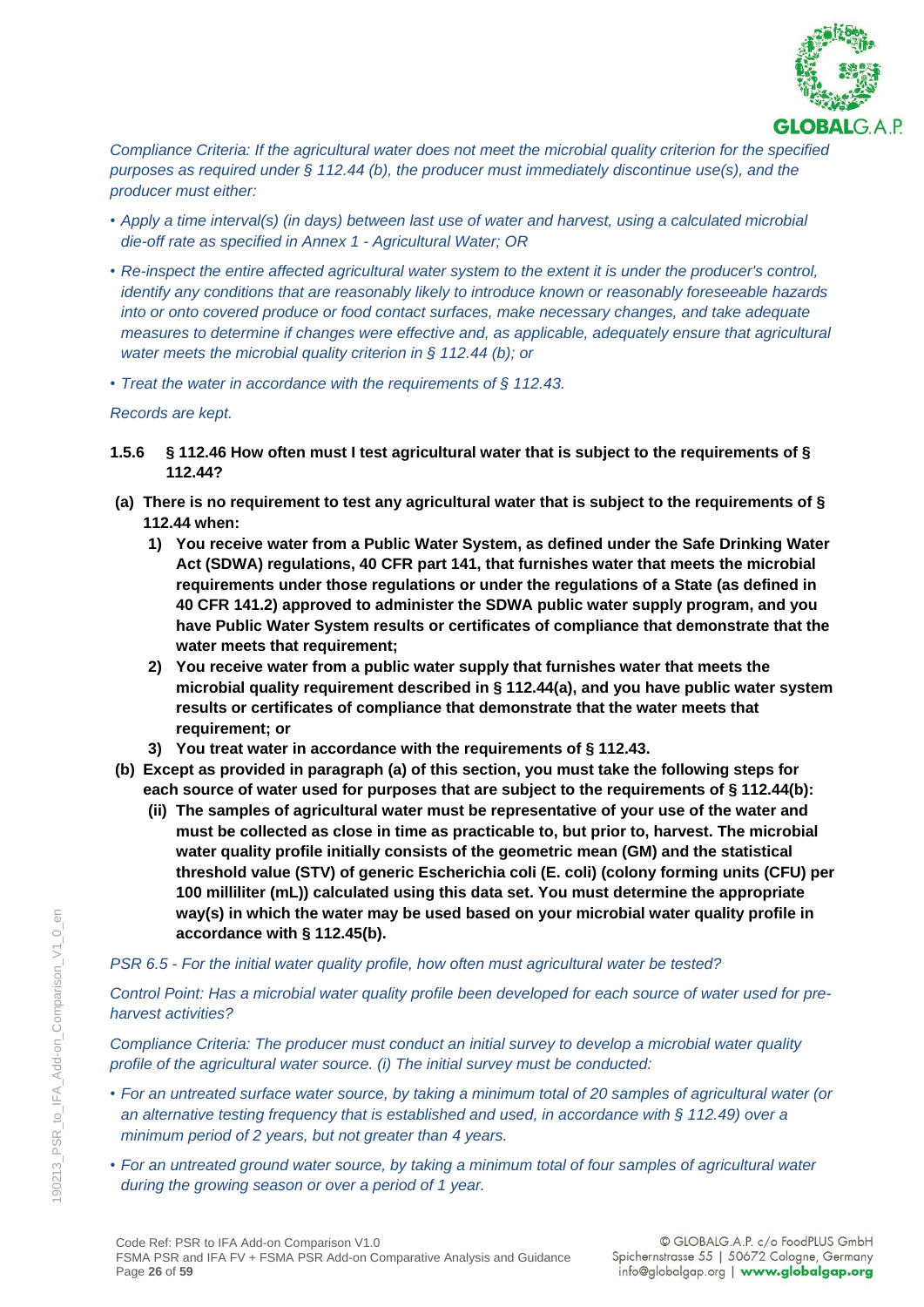

*The samples of agricultural water must be representative of water use and must be collected as close in time as practicable to, but prior to, harvest.* 

*See Annex 1 - Agricultural water for definitions of untreated surface water and ground water*

*The producer may use an alternative testing frequency that can be established and used, in accordance with § 112.49 (c) & (d). In that case, the producer must have scientific evidence of the effectiveness of that testing method. Records are kept.*

- **(iii) You must update the microbial water quality profile annually as required under paragraph (b)(2) of this section, and otherwise required under paragraph (b)(3) of this section.**
- **(2) Conduct an annual survey to update the microbial water quality profile of your agricultural water.**

*CB 5.3.2 - Has a risk assessment on physical and chemical pollution of water used on pre-harvest activities (e.g. irrigation/fertigation, washings, spraying) been completed and has it been reviewed by the management within the last 12 months?*

*Compliance Criteria: A risk assessment that takes into consideration, at a minimum, the following shall be performed and documented:*

- *- Identification of the water sources and their historical testing results (if applicable).*
- *- Method(s) of application (see CB Annex 1 for examples).*
- *- Timing of water use (during crop growth stage).*
- *- Contact of water with the crop.*
- *- Characteristics of the crop and the growth stage.*

*- Purity of the water used for PPP applications. PPP must be mixed in water whose quality does not compromise the effectiveness of the application. Any dissolved soil, organic matter or minerals in the water can neutralize the chemicals. For guidance, producers must obtain the required water standards from the product label, the literature provided by the chemical manufacturers, or seek advice from a qualified agronomist.*

*The risk assessment shall be reviewed by the management every year and updated any time there is a change made to the system or a situation occurs that could introduce an opportunity to contaminate the system. The risk assessment shall address potential physical (e.g. excessive sediment load, rubbish, plastic bags, bottles) and chemical hazards and hazard control procedures for the water distribution system.*

**(i) After the initial survey described in paragraph (b)(1)(i) of this section, you must test the water annually to update your existing microbial water quality profile to confirm that the way(s) in which the water is used continues to be appropriate. You must analyze:**

**(A) For an untreated surface water source, a minimum number of five samples per year (or an alternative testing frequency that you establish and use, in accordance with § 112.49).**

**(B) For an untreated ground water source, a minimum of one sample per year.**

**(ii) The samples of agricultural watermust be representative of your use of the water and must be collected as close in time as practicable to, but prior to, harvest.**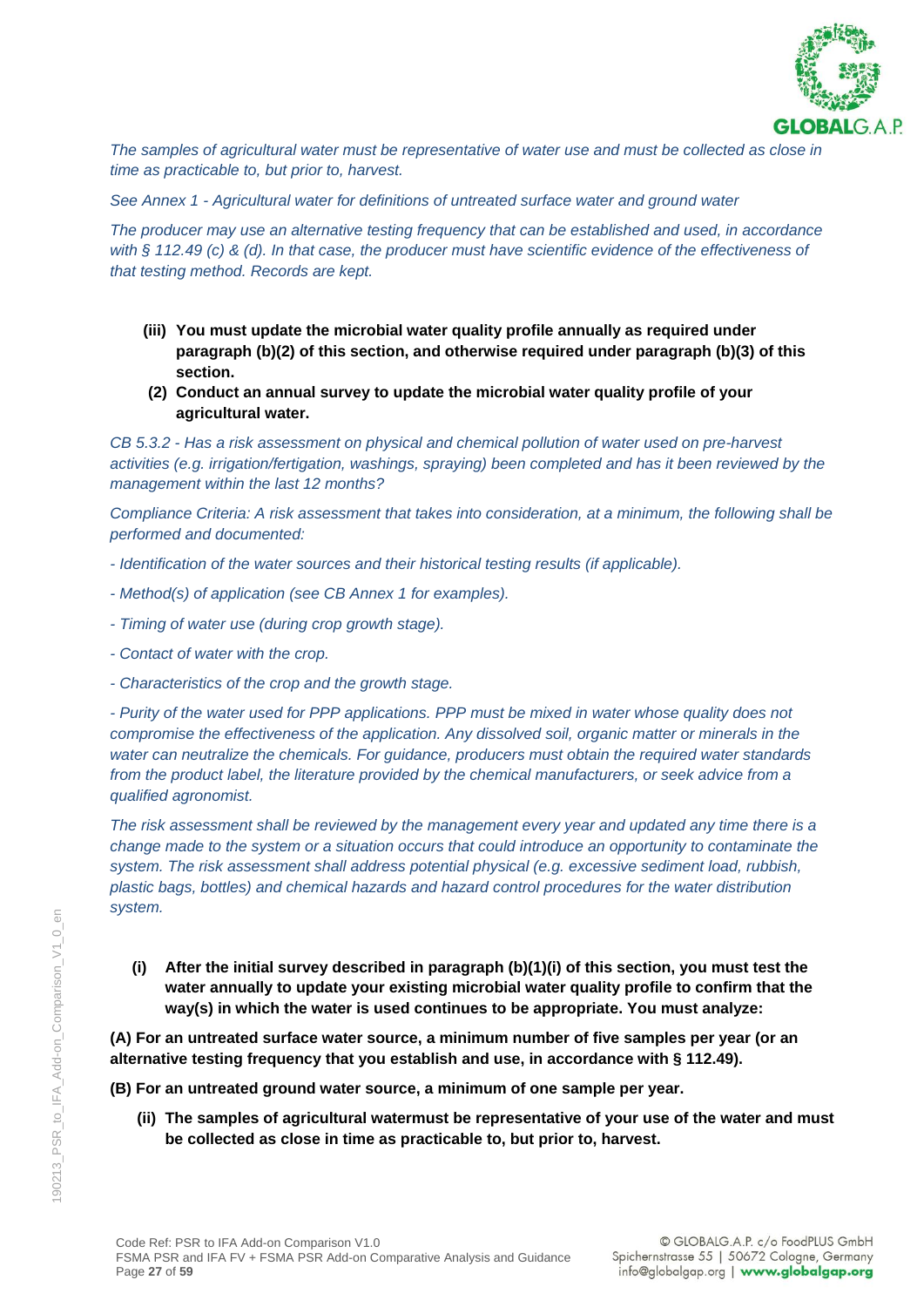

- **(iii) To update the microbial waterquality profile, you must calculate revised GM and STV values using your current annual survey data, combined with your most recent initial or annual survey data from within the previous 4 years, to make up a rolling data set of:**
- **(A) At least 20 samples for untreated surface water sources; and**
- **(B) At least 4 samples for untreated ground water sources.**
	- **(iv) You must modify your water use, as appropriate, based on the revised GM and STV values in your updated microbial water quality profile in accordance with § 112.45(b).**
- **3) If you have determined or have reason to believe that your microbial water quality profile no longer represents the quality of your water (for example, if there are significant changes in adjacent land use that are reasonably likely to adversely affect the quality of your water source), you must develop a new microbial water quality profile reflective of the time period at which you believe your microbial water quality profile changed**

*PSR 6.6 - After the initial profile is developed, how often must agricultural water be tested?*

*Control Point: After the initial year, has the producer conducted an annual survey to update the microbial water quality profile of agricultural water?*

*Compliance Criteria: After the initial survey described above, the producer must test the water annually to update the existing microbial water quality profile to confirm that the water continues to be appropriate. The producer must analyze:* 

- *• For an untreated surface water source, a minimum number of five samples per year to make up a rolling data set of at least 20 samples.*
- *• For an untreated ground water source, a minimum of one sample per year to make up a rolling data set of at least 4 samples.*

*The producer must modify water use, as appropriate, based on the revised GM and STV values in an updated microbial water quality profile.*

*If the producer has determined or has reason to believe that the microbial water quality profile no longer represents the quality of water (for example, if there are significant changes in adjacent land use that are reasonably likely to adversely affect the quality of the water source), the producer must develop a new microbial water quality profile reflective of the time period at which the microbial water quality profile may have changed.*

*Records are kept.*

- **(i) To develop a new microbial water quality profile, you must calculate new GM and STV values using your current annual survey data (if taken after the time of the change), combined with new data, to make up a data set of:**
- **(A) At least 20 samples for untreated surface water sources; and**

**(B) At least 4 samples for untreated ground water sources.**

**(ii) You must modify your water use based on the new GM and STV values in your new microbial water quality profile in accordance with § 112.45(b).**

 $\infty$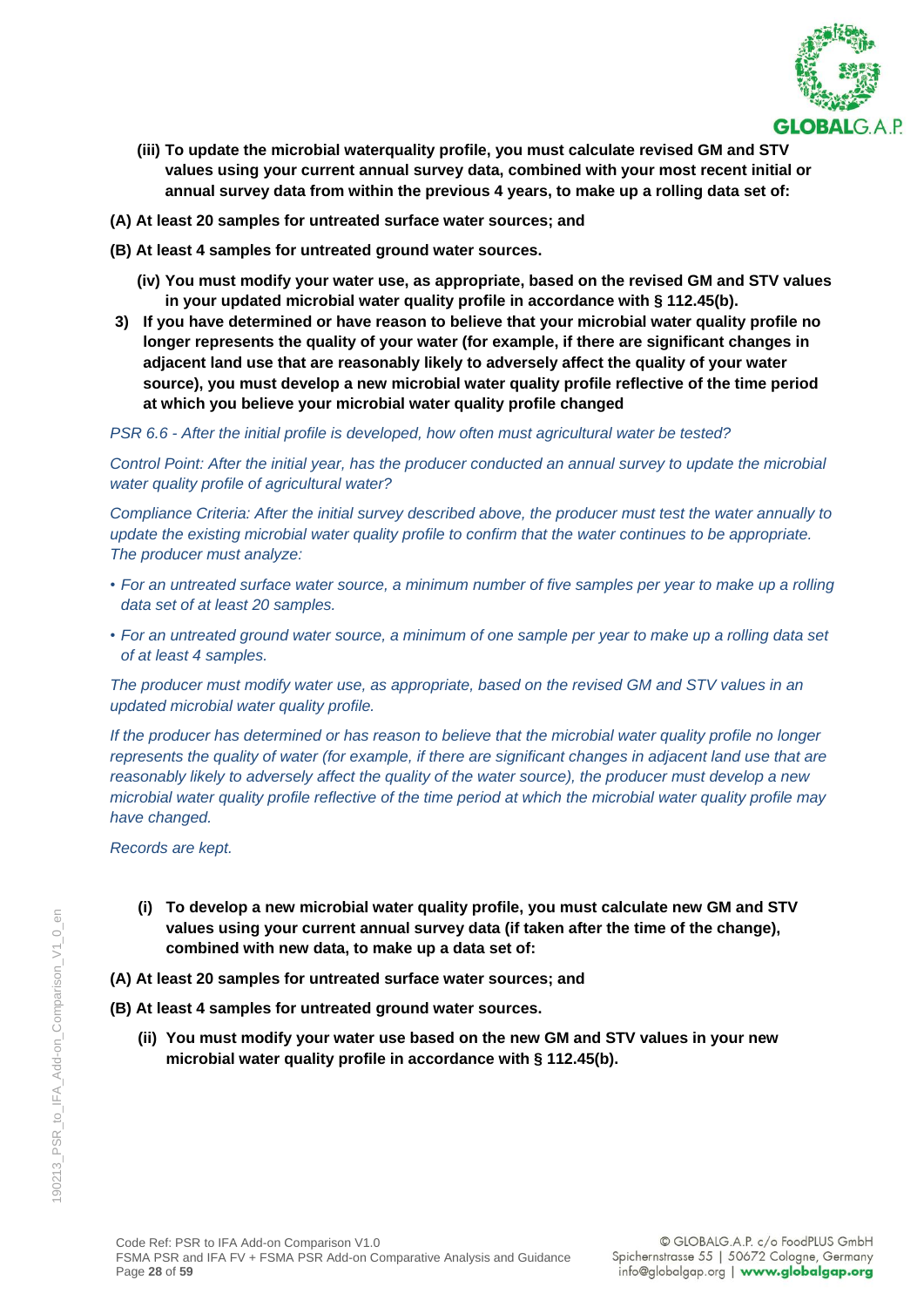

**c) If you use untreated ground water for the purposes that are subject to the requirements of § 112.44(a), you must initially test the microbial quality of each source of the untreated ground water at least four times during the growing season or over a period of 1 year, using a minimum total of four samples collected to be representative of the intended use(s). Based on these results, you must determine whether the water can be used for that purpose, in accordance with § 112.45(a). If your four initial sample results meet the microbial quality criteria of § 112.44(a), you may test once annually thereafter, using a minimum of one sample collected to be representative of the intended use(s). You must resume testing at least four times per growing season or year if any annual test fails to meet the microbial quality criteria in § 112.44(a).**

*PSR 6.5.- For the initial water quality profile, how often must agricultural water be tested?*

*Control Point: Has a microbial water quality profile been developed for each source of water used for preharvest activities?*

*Compliance Criteria: The producer must conduct an initial survey to develop a microbial water quality profile of the agricultural water source. (i) The initial survey must be conducted:* 

- *• For an untreated surface water source, by taking a minimum total of 20 samples of agricultural water (or an alternative testing frequency that is established and used, in accordance with § 112.49) over a minimum period of 2 years, but not greater than 4 years.*
- *• For an untreated ground water source, by taking a minimum total of four samples of agricultural water during the growing season or over a period of 1 year.*

*The samples of agricultural water must be representative of water use and must be collected as close in time as practicable to, but prior to, harvest.* 

*See Annex 1 - Agricultural water for definitions of untreated surface water and ground water*

*The producer may use an alternative testing frequency that can be established and used, in accordance with § 112.49 (c) & (d). In that case, the producer must have scientific evidence of the effectiveness of that testing method. Records are kept.*

### **1.5.7 § 112.47 Who must perform the tests required under § 112.46 and what methods must be used?**

- **(a) You may meet the requirements related to agricultural water testing required under § 112.46 using:**
	- **(1) Test results from your agricultural water source(s) performed by you, or by a person or entity acting on your behalf; or**
	- **(2) Data collected by a third party or parties, provided the water source(s) sampled by the third party or parties adequately represent your agricultural water source(s) and all other applicable requirements of this part are met.**
- **(b) Agricultural water samples must be aseptically collected and tested using a method as set forth in § 112.151.**

*PSR 6.7 - For microbial water quality testing, what testing methods must be used?*

*Control Point: Are agricultural water samples tested following the requirements of the Produce Safety Rule?*

*Compliance Criteria: Agricultural water samples must be aseptically collected. The producer must test the quality of water using a scientifically valid method that is at least equivalent to the method of analysis in accuracy, precision, and sensitivity to Method 1603; or*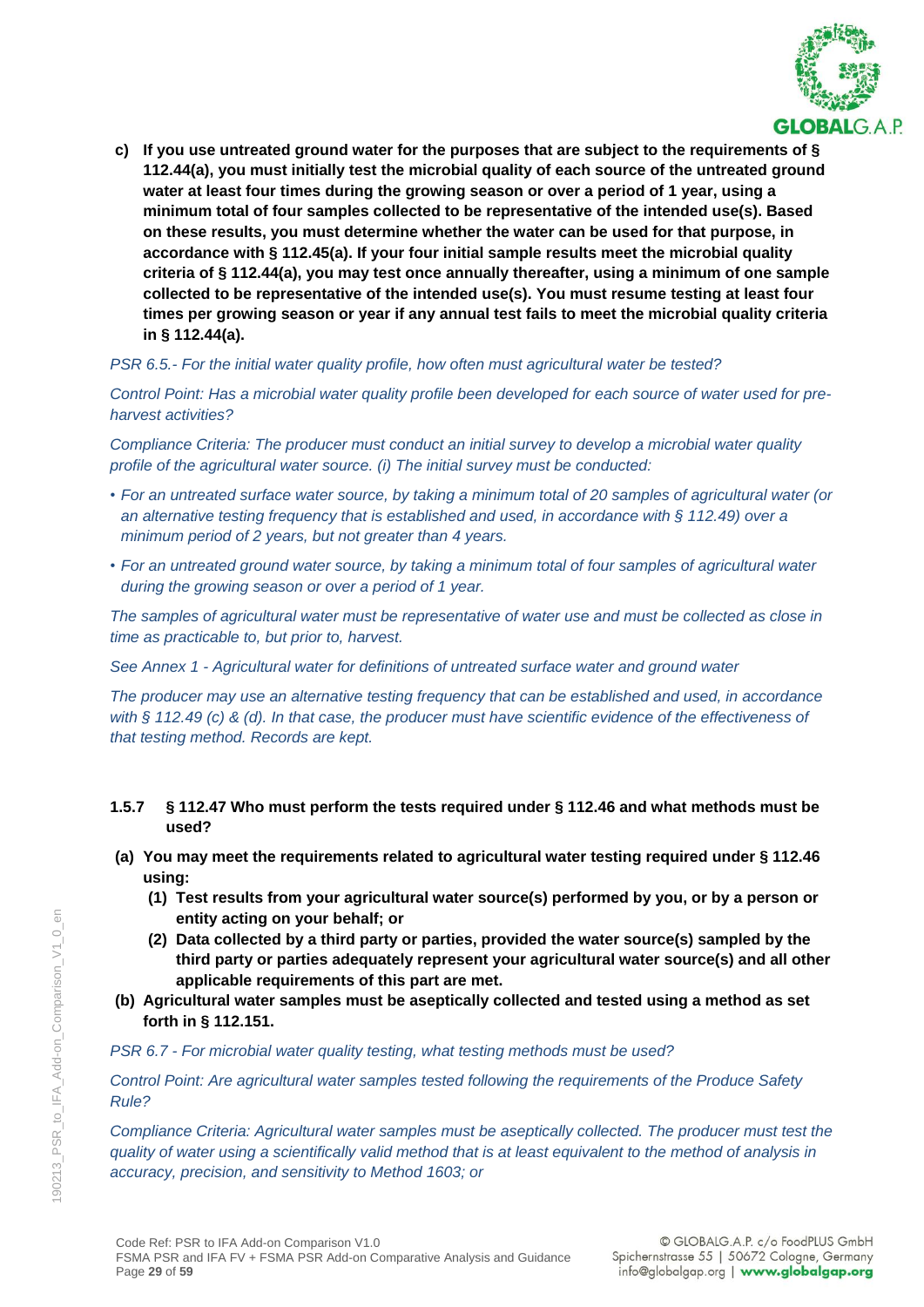

*For any other indicator of fecal contamination, the producer may test for pursuant to § 112.49(a), a scientifically valid method.*

*Equivalent Testing Methodology for Agricultural Water are listed in Annex 1 - Agricultural Water, OR on FDA's website: https://www.fda.gov/food/foodscienceresearch/laboratorymethods/ucm575251.htm*

*Evidence of testing methods are generally available on the laboratory accreditation certificate or directly on the lab report.*

*Records are kept.*

- **1.5.8 § 112.48 What measures must I take for water that I use during harvest, packing, and holding activities for covered produce?**
- **a) You must manage the water as necessary, including by establishing and following waterchange schedules for re- circulated water, to maintain its safety and adequate sanitary quality and minimize the potential for contamination of covered produce and food contact surfaces with known or reasonably foreseeable hazards (for example, hazards that may be introduced into the water from soil adhering to the covered produce).**
- **b) You must visually monitor the quality of water that you use during harvest, packing, and holding activities for covered produce (for example, water used for washing covered produce in dump tanks, flumes, or wash tanks, and water used for cooling covered produce in hydrocoolers) for buildup of organic material (such as soil and plant debris).**

*CB 5.3.2 - Has a risk assessment on physical and chemical pollution of water used on pre-harvest activities (e.g. irrigation/fertigation, washings, spraying) been completed and has it been reviewed by the management within the last 12 months?*

*Compliance Criteria: A risk assessment that takes into consideration, at a minimum, the following shall be performed and documented:*

- *- Identification of the water sources and their historical testing results (if applicable).*
- *- Method(s) of application (see CB Annex 1 for examples).*
- *- Timing of water use (during crop growth stage).*
- *- Contact of water with the crop.*
- *- Characteristics of the crop and the growth stage.*

*- Purity of the water used for PPP applications. PPP must be mixed in water whose quality does not compromise the effectiveness of the application. Any dissolved soil, organic matter or minerals in the water can neutralize the chemicals. For guidance, producers must obtain the required water standards*  from the product label, the literature provided by the chemical manufacturers, or seek advice from a *qualified agronomist.*

*The risk assessment shall be reviewed by the management every year and updated any time there is a change made to the system or a situation occurs that could introduce an opportunity to contaminate the system. The risk assessment shall address potential physical (e.g. excessive sediment load, rubbish, plastic bags, bottles) and chemical hazards and hazard control procedures for the water distribution system.*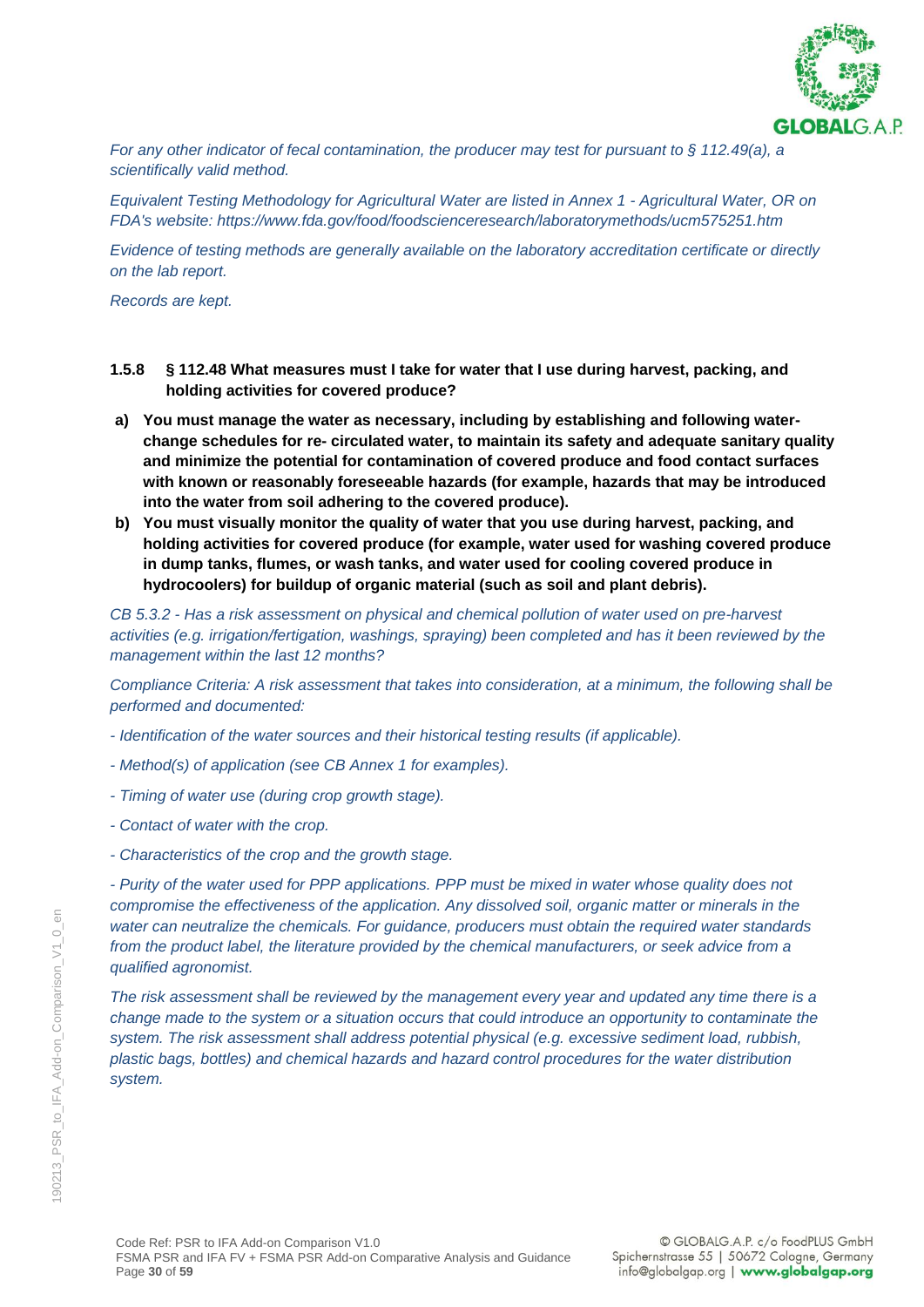

**c) You must maintain and monitor the temperature of water at a temperature that is appropriate for the commodity and operation (considering the time and depth of submersion) and is adequate to minimize the potential for infiltration of microorganisms of public health significance into covered produce.**

*FV 5.5.1 - Are temperature and humidity controls (where applicable) maintained and documented?*

*PSR 7.2 - What measures must be taken for water that is used during harvest, packing, and holding activities for covered produce?*

*Compliance Criteria: The producer must maintain and monitor the temperature of water at a temperature that is appropriate for the commodity and operation (considering the time and depth of submersion) and is adequate to minimize the potential for infiltration of microorganisms of public health significance into covered produce.* 

*N/A if water is not used during harvest, packing, or holding activities.*

*N/A if post-harvest handling activities are not carried out on-farm.*

# **1.5.9 § 112.49 What alternatives may I establish and use in lieu of the requirements of this subpart?**

**Provided you satisfy the requirements of § 112.12, you may establish and use one or more of the following alternatives:**

- **(a) An alternative microbial quality criterion (or criteria) using an appropriate indicator of fecal contamination, in lieu of the microbial quality criteria in § 112.44(b);**
- **(b) An alternative microbial die-off rate and an accompanying maximum time interval, in lieu of the microbial die-off rate and maximum time interval in § 112.45(b)(1)(i);**
- **(c) An alternative minimum number of samples used in the initial survey for an untreated surface**  water source, in lieu of the minimum number of samples required under § 112.46(b)(1)(i)(A); **and**
- **(d) An alternative minimum number of samples used in the annual survey for an untreated surface water source, in lieu of the minimum number of samples required under § 112.46(b)**

Alternative options and approaches are mentioned in control points PSR 6.3, 6.5, 6.8, and Annex 1.

### **1.5.10 § 112.50 Under this subpart, what requirements apply regarding records?**

- **(a) You must establish and keep records required under this subpart in accordance with the requirements of subpart O of this part.**
- **(b) You must establish and keep the following records:**
	- **(1) The findings of the inspection of your agricultural water system in accordance with the requirements of**

### **§ 112.42(a);**

- **(2) Documentation of the results of all analytical tests conducted on agricultural water for purposes of compliance with this subpart;**
- **(3) Scientific data or information you rely on to support the adequacy of a method used to satisfy the requirements of § 112.43(a)(1) and (2);**
- **(4) Documentation of the results of water treatment monitoring under**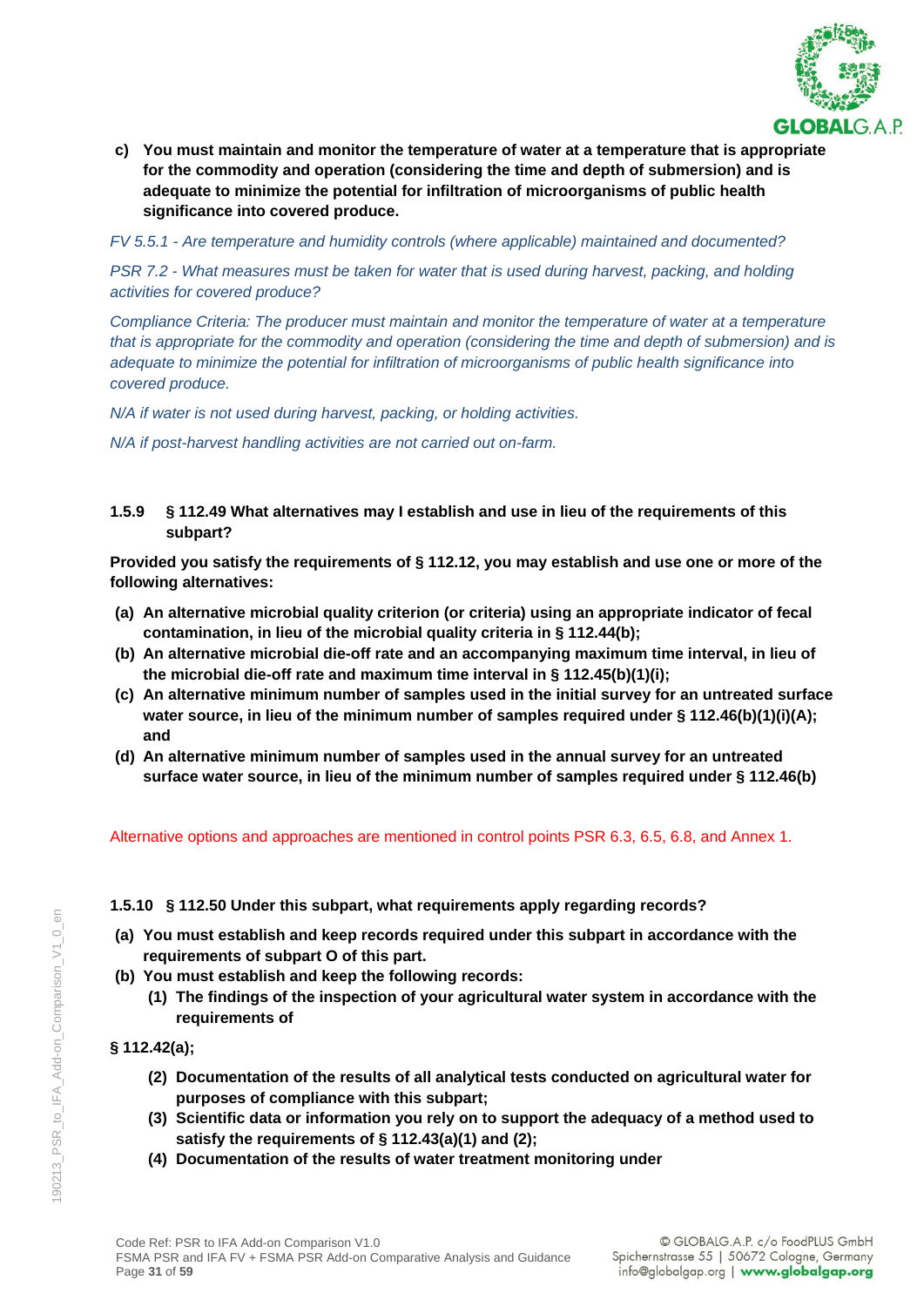

### **§ 112.43(b);**

- **(5) Scientific data or information you rely on to support the microbial die-off or removal rate(s) that you used to determine the time interval (in days) between harvest and end of storage, including other activities such as commercial washing, as applicable, used to achieve the calculated log reduction of generic Escherichia coli (E. coli), in accordance with the specific time interval or log reduction applied, how the time interval or log reduction was determined, and the dates of corresponding activities such as the dates of last irrigation and harvest, the dates of harvest and end of storage, and/or the dates of activities such as commercial washing);**
- **(6) Documentation of actions you take in accordance with § 112.45. With respect to any time interval or (calculated) log reduction applied in accordance with § 112.45(b)(1)(i) and/or (ii), such documentation must include the specific time interval or log reduction applied, how the time interval or log reduction was determined, and the dates of corresponding activities such as the dates of last irrigation and harvest, the dates of harvest and end of storage, and/or the dates of activities such as commercial washing);**
- **(7) Annual documentation of the results or certificates of compliance from a public water system required under § 112.46(a)(1) or (2), if applicable;**
- **(8) Scientific data or information you rely on to support any alternative that you establish and use in accordance with § 112.49; and**
- **(9) Any analytical methods you use in lieu of the method that is incorporated by reference in § 112.151(a).**

#### *PSR 6.8 - Under subpart E, agricultural water, what requirements apply regarding records?*

*Compliance Criteria: Required records for agricultural water under the Produce Safety Rule are:*

- *• The findings of the inspection of agricultural water system*
- *• Scientific data or information to support the adequacy of a method used for water treatment;*
- *• If applicable, results of the water treatment monitoring;*
- *• If applicable, scientific data or information to support the microbial die-off or removal rate(s) used to determine the time interval (in days) between harvest and end of storage, including other activities such as commercial washing, as applicable, used to achieve the calculated log reduction of generic Escherichia coli (E. coli)*
- *• If applicable, documentation of actions taken in accordance with respect to any time interval or (calculated) log reduction applied, such documentation must include the specific time interval or log reduction applied, how the time interval or log reduction was determined, and the dates of corresponding activities such as the dates of last irrigation and harvest, the dates of harvest and end of storage, and/or the dates of activities such as commercial washing);*
- *• If applicable, scientific data or information to support any alternative microbial quality criterion, alternative number of water samples*
- *• If applicable, any analytical methods used in lieu of the testing method*

 $\infty$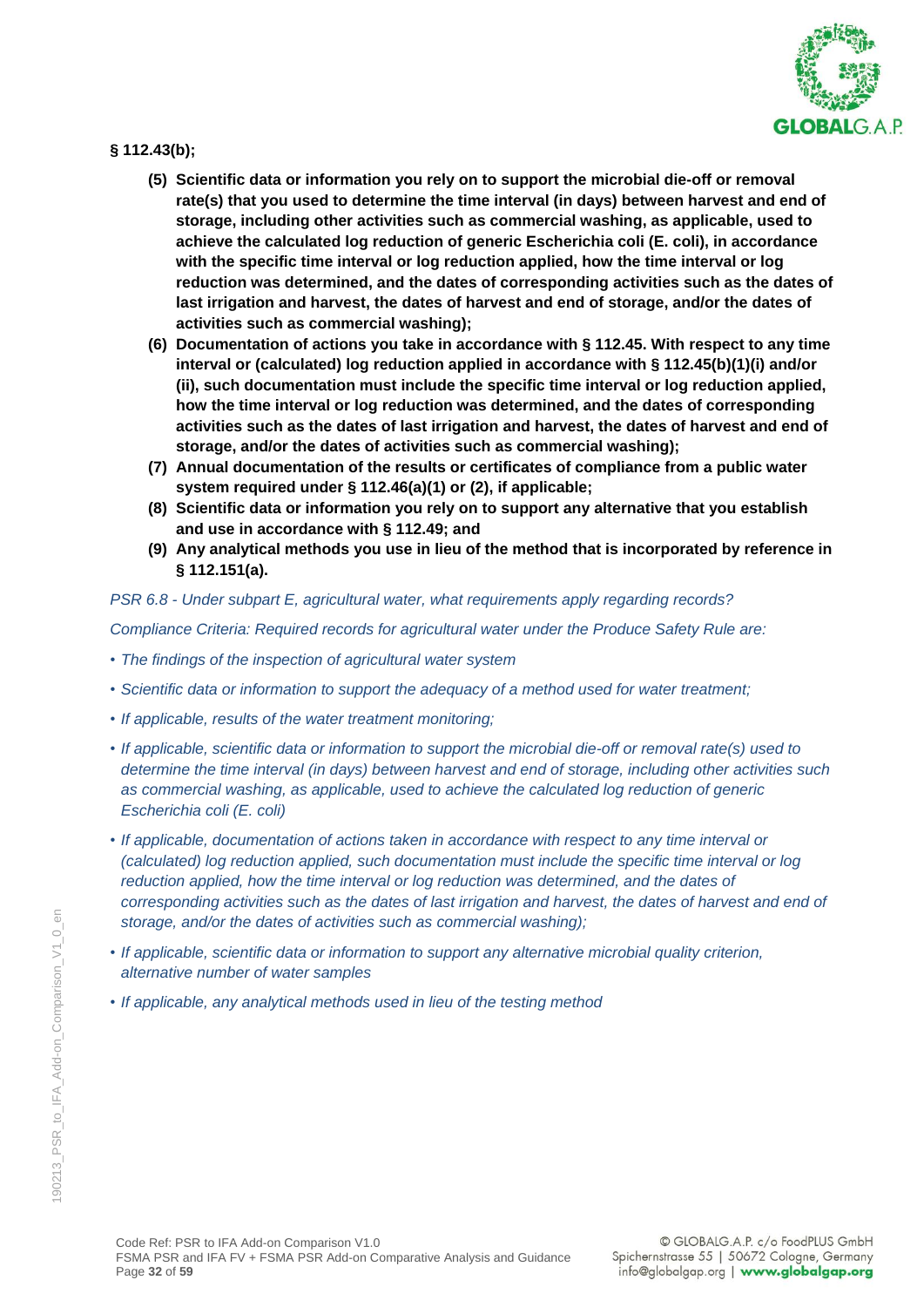

- 1.6 SUBPART F—BIOLOGICAL SOIL AMENDMENTS OF ANIMAL ORIGIN AND HUMAN WASTE
- **1.6.1 § 112.51 What requirements apply for determining the status of a biological soil amendment of animal origin?**
- **(a) A biological soil amendment of animal origin is treated if it has been processed to completion to adequately reduce microorganisms of public health significance in accordance with the requirements of § 112.54, or, in the case of an agricultural tea, the biological materials of animal origin used to make the tea have been so processed, the water used to make the tea is not untreated surface water, and the water used to make the tea has no detectable**
- **(b) A biological soil amendment of animal origin is untreated if it:**
	- **(1) Has not been processed to completion in accordance with the requirements of § 112.54, or in the case of an agricultural tea, the biological materials of animal origin used to make the tea have not been so processed, or the water used to make the tea is untreated surface water, or the water used to make the tea has detectable generic E. coli in 100 mL of water;**
	- **(2) Has become contaminated after treatment;**
	- **(3) Has been recombined with an untreated biological soil amendment of animal origin;**
	- **(4) Is or contains a component that is untreated waste that you know or have reason to believe is contaminated with a hazard or has been associated with foodborne illness; or**
	- **(5) Is an agricultural tea made with biological materials of animal origin that contains an agricultural tea additive.**

*FV 4.2.1 - Does the interval between the application of organic fertilizer and the product harvest not compromise food safety?*

*Compliance Criteria: Records show that the interval between use of composted organic fertilizers and harvest does not compromise food safety (see also CB 4.4.2).*

*When raw animal manure is used, producers shall conduct a risk assessment (CB 4.2.2) and incorporate the raw manure into the soil:*

*- for tree crops, prior to bud burst, or exceptionally it may be incorporated in a shorter interval based on the risk assessment but never shorter than 60 days prior to harvest;*

*- for all other crops: at least 60 days prior to harvest for all other crops. In the case of leafy greens (also called potherbs, greens, vegetable greens, leafy greens, or salad greens) it cannot be applied after planting even if the growing cycle is longer than 60 days.*

*Refer to Annex FV 1.*

*FSMA PSR Add-On Annex 2:* 

*ANNEX 2 SOIL AMENDMENTS*

*Treatment Process for Biological Soil Amendments* 

*The following treatment processes are acceptable for a biological soil amendment of animal origin that you apply in the growing of covered produce, provided that the resulting biological soil amendments are applied in accordance with the applicable requirements of § 112.56:*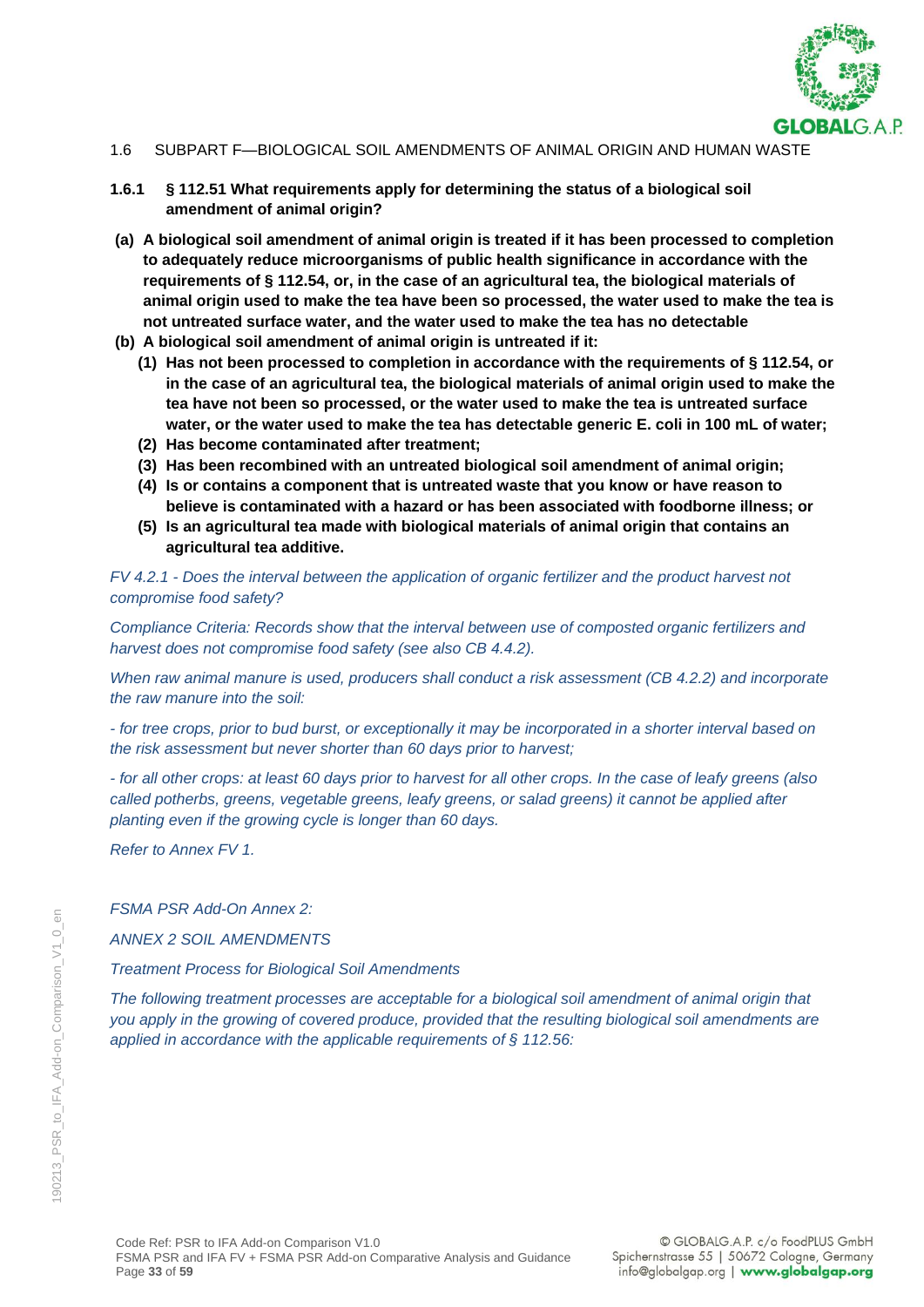

- *• A scientifically valid controlled physical process (e.g., thermal), chemical process (e.g., high alkaline pH), biological process (e.g., composting), or a combination of scientifically valid controlled physical, chemical and/or biological processes that has been validated to satisfy the microbial standard in § 112.55 (a) for Listeria monocytogenes (L. monocytogenes), Salmonella species, and E. coli O157:H7; or*
- *• A scientifically valid controlled physical, chemical, or biological process, or a combination of scientifically valid controlled physical, chemical, and/or biological processes, that has been validated to satisfy the microbial standard in §112.55(b) for Salmonella species and fecal coliforms. Examples of scientifically valid controlled biological (e.g., composting) processes that meet the microbial standard in § 112.55(b) are below.*

#### **1.6.2 § 112.52 How must I handle, convey, and store biological soil amendments of animal origin?**

- **(a) You must handle, convey and store any biological soil amendment of animal origin in a manner and location such that it does not become a potential source of contamination to covered produce, food contact surfaces, areas used for a covered activity, water sources, water distribution systems, and other soil amendments. Agricultural teas that are biological soil amendments of animal origin may be used in water distribution systems provided that all other requirements of this rule are met**
- **(b) You must handle, convey and store any treated biological soil amendment of animal origin in a manner and location that minimizes the risk of it becoming contaminated by an untreated or in-process biological soil amendment of animal origin.**
- **(c) You must handle, convey, and store any biological soil amendment of animal origin that you know or have reason to believe may have become contaminated as if it was untreated**

*PSR 2.1 - What are the requirements for handling, conveyance, and storage of biological soil amendments of animal origin?*

*Compliance Criteria: Any treated biological soil amendment of animal origin must be handled and conveyed in a manner and location that minimizes the risk of it becoming contaminated by an untreated or in-process biological soil amendment of animal origin.* 

*Any biological soil amendment of animal origin that is known or has reason to believe may have become contaminated must be handled, conveyed, and stored as if it was untreated.*

*N/A if producer does not use biological soil amendments as considered under PSR.*

### **1.6.3 § 112.53 What prohibitions apply regarding use of human waste?**

**You may not use human waste for growing covered produce, except sewage sludge biosolids used in accordance with the requirements of 40 CFR part 503, subpart D, or equivalent regulatory requirements.**

*CB 4.4.1 - Does the producer prevent the use of human sewage sludge on the farm?*

*Compliance Criteria: No treated or untreated human sewage sludge is used on the farm for the production of GLOBALG.A.P. registered crops. No N/A.*

# **1.6.4 § 112.54 What treatment processes are acceptable for a biological soil amendment of animal origin that I apply in the growing of covered produce?**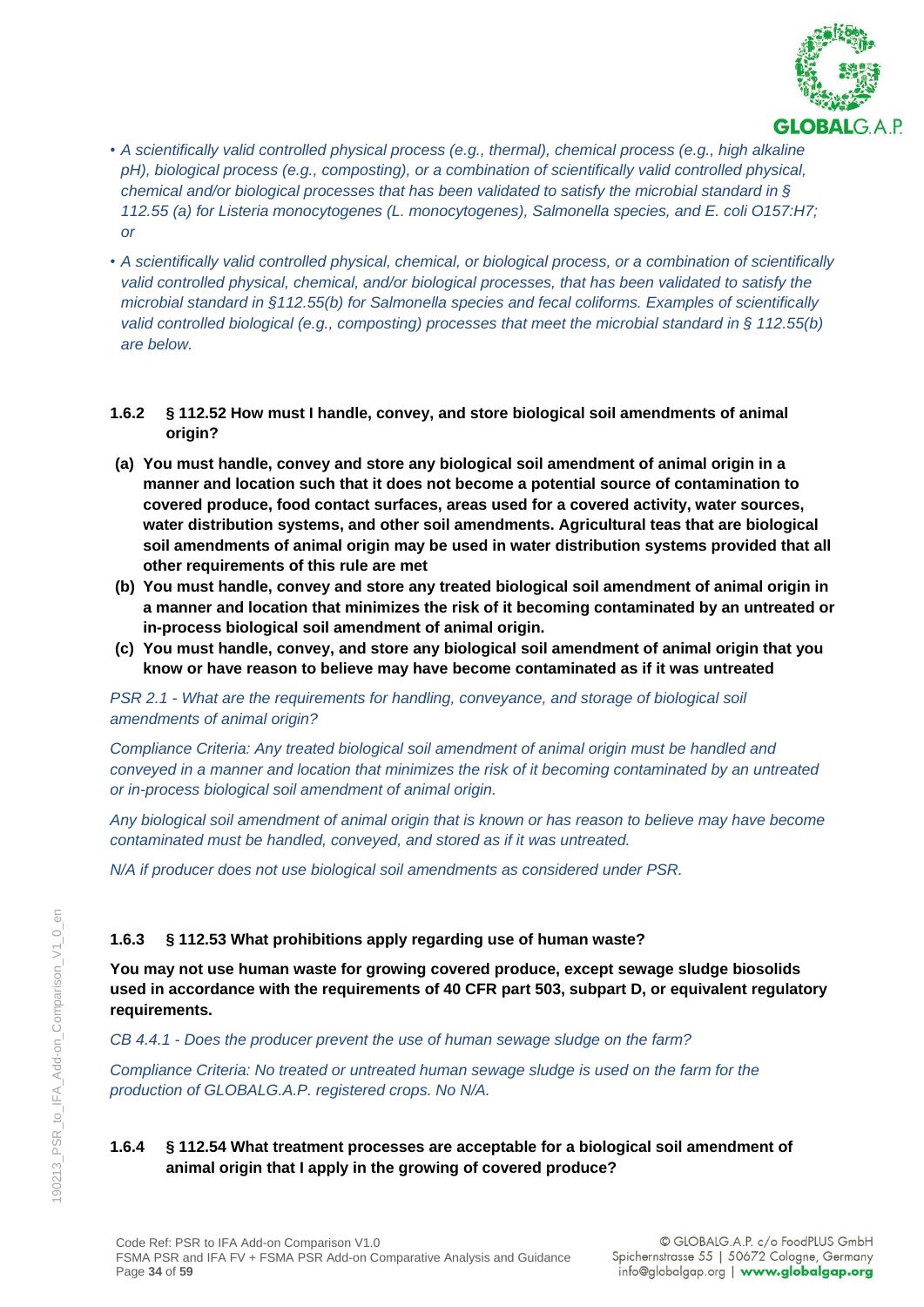

**Each of the following treatment processes are acceptable for a biological soil amendment of animal origin that you apply in the growing of covered produce, provided that the resulting biological soil amendments are applied in accordance with the applicable requirements of § 112.56:(a) A scientifically valid controlled physical process microbial standard in § 112.55(a) for Listeria monocytogenes (L. monocytogenes), Salmonella species, and E. coli O157:H7; or**

- **(b) A scientifically valid controlled physical, chemical, or biological process, or a combination of scientifically valid controlled physical, chemical, and/or biological processes, that has been validated to satisfy the microbial standard in § 112.55(b) for Salmonella species and fecal coliforms. Examples of scientifically valid controlled biological (e.g., composting) processes that meet the microbial standard in § 112.55(b) include:**
	- **(1) Static composting that maintains aerobic (i.e., oxygenated) conditions at a minimum of 131 F (55 C) for 3 consecutive days and is followed by adequate curing; and**
	- **(2) Turned composting that maintains aerobic conditions at a minimum of**

**131 F (55 C) for 15 days (which do not have to be consecutive), with a minimum of five turnings, and is followed by adequate curing.**

*FV 4.2.1 - Does the interval between the application of organic fertilizer and the product harvest not compromise food safety?*

*Compliance Criteria: Records show that the interval between use of composted organic fertilizers and harvest does not compromise food safety (see also CB 4.4.2).*

*When raw animal manure is used, producers shall conduct a risk assessment (CB 4.2.2) and incorporate the raw manure into the soil:*

*- for tree crops, prior to bud burst, or exceptionally it may be incorporated in a shorter interval based on the risk assessment but never shorter than 60 days prior to harvest;*

*- for all other crops: at least 60 days prior to harvest for all other crops. In the case of leafy greens (also called potherbs, greens, vegetable greens, leafy greens, or salad greens) it cannot be applied after planting even if the growing cycle is longer than 60 days.*

*Refer to Annex FV 1.*

*CB 4.2.2 - Has a risk assessment been carried out for organic fertilizer, which, prior to application, considers its source, characteristics and intended use?*

*Compliance Criteria: Documented evidence is available to demonstrate that a food safety and environmental risk assessment for the use of organic fertilizer has been done, and that at least the following have been considered:* 

- *type of organic fertilizer*
- *method of treatment to obtain the organic fertilizer*
- *microbial contamination (plant and human pathogens)*
- *weed/seed content*
- *heavy metal content*
- *timing of application, and placement of organic fertilizer (e.g. direct contact to edible part of crop, ground between crops, etc.).*

*This also applies to substrates from biogas plants.*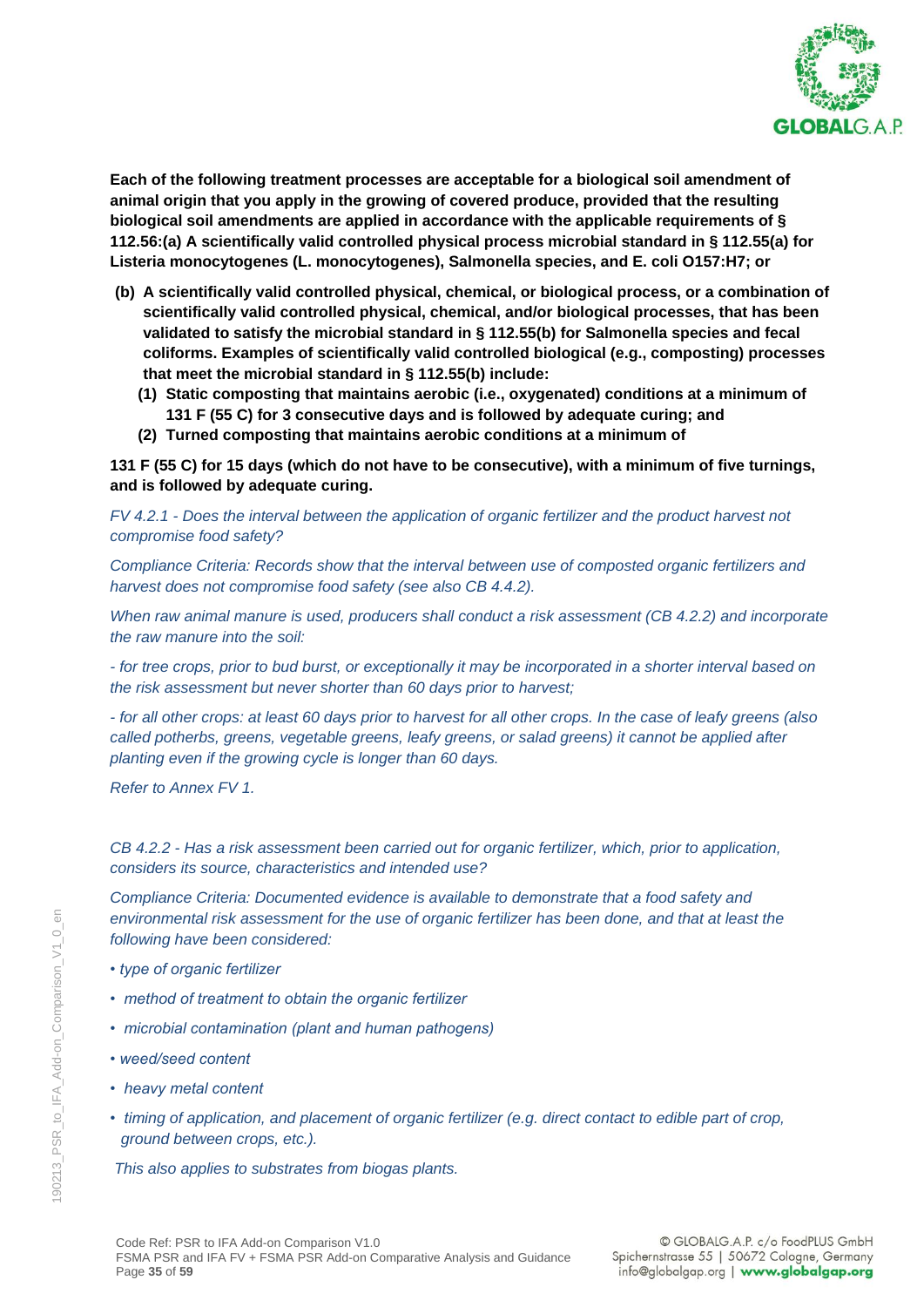

### *IFA FV Critical Control Points and Compliance Criteria Annex 1 – Section 5.3:*

*During compost, exposure to temperatures above 55°c for 3 days is sufficient to kill pathogenic organisms. The manure heap/pile should be turned to ensure that all parts of the material are exposed to the above temperature regime.*

- *If compost or treated manure is bought, the supplier shall guarantee the treatment.*
- The incorporation of applied composted manure into the soil can help reduce run-off and the risk of *contamination of watercourses, neighboring fields etc. This practice is recommended.*
- *• The interval between application and cropping shall be considered. The time lapse between the application of composted manure and the harvest of fresh fruits and vegetables should be maximized.*

### *FSMA PSR Add-On Annex 2:*

#### *Treatment Process for Biological Soil Amendments*

*The following treatment processes are acceptable for a biological soil amendment of animal origin that you apply in the growing of covered produce, provided that the resulting biological soil amendments are applied in accordance with the applicable requirements of § 112.56:* 

- *• A scientifically valid controlled physical process (e.g., thermal), chemical process (e.g., high alkaline pH), biological process (e.g., composting), or a combination of scientifically valid controlled physical, chemical and/or biological processes that has been validated to satisfy the microbial standard in § 112.55 (a) for Listeria monocytogenes (L. monocytogenes), Salmonella species, and E. coli O157:H7; or*
- *• A scientifically valid controlled physical, chemical, or biological process, or a combination of scientifically valid controlled physical, chemical, and/or biological processes, that has been validated to satisfy the microbial standard in §112.55(b) for Salmonella species and fecal coliforms. Examples of scientifically valid controlled biological (e.g., composting) processes that meet the microbial standard in § 112.55(b) are below.*

### **1.6.5 § 112.55 What microbial standards apply to the treatment processes in § 112.54?**

**The following microbial standards apply to the treatment processes in § 112.54 as set forth in that section.**

- **(a) For L. monocytogenes, Salmonella species, and E. coli O157:H7, the relevant standards in the table in this paragraph (a); or**
- **(b) Salmonella species are not detected using a method that can detect three MPN Salmonella species per 4 grams of total solids (dry weight basis); and less than 1,000 MPN fecal coliforms per gram of total solids (dry weight basis).**

### *FSMA PSR Add-On Annex 2:*

#### *Treatment Process for Biological Soil Amendments*

*The following treatment processes are acceptable for a biological soil amendment of animal origin that you apply in the growing of covered produce, provided that the resulting biological soil amendments are applied in accordance with the applicable requirements of § 112.56:* 

 $\overline{\Theta}$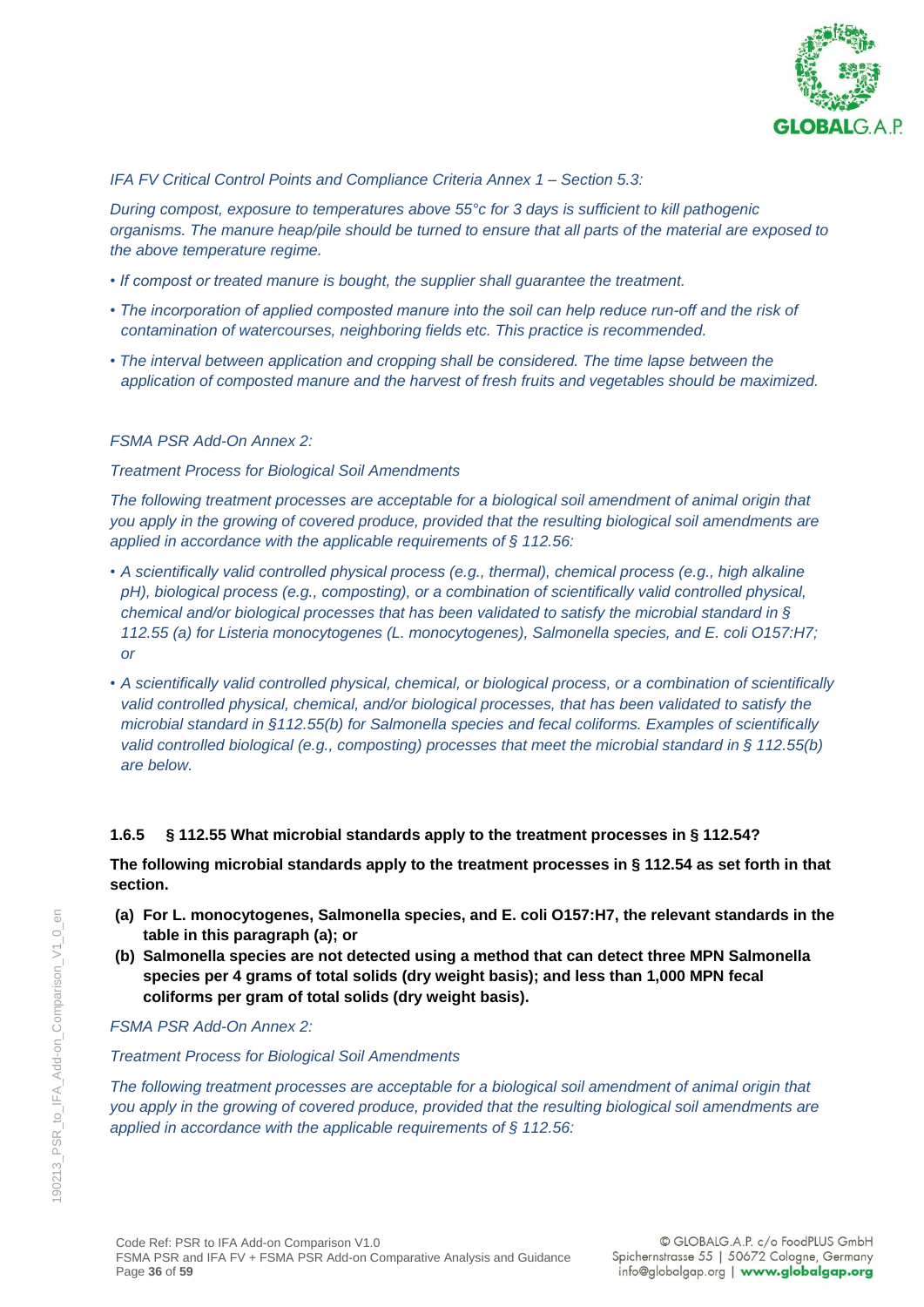

- *• A scientifically valid controlled physical process (e.g., thermal), chemical process (e.g., high alkaline pH), biological process (e.g., composting), or a combination of scientifically valid controlled physical, chemical and/or biological processes that has been validated to satisfy the microbial standard in § 112.55 (a) for Listeria monocytogenes (L. monocytogenes), Salmonella species, and E. coli O157:H7; or*
- *• A scientifically valid controlled physical, chemical, or biological process, or a combination of scientifically valid controlled physical, chemical, and/or biological processes, that has been validated to satisfy the microbial standard in §112.55(b) for Salmonella species and fecal coliforms. Examples of scientifically valid controlled biological (e.g., composting) processes that meet the microbial standard in § 112.55(b) are below.*

### **1.6.6 § 112.56 What application requirements and minimum application intervals apply to biological soil amendments of animal origin?**

**(a) You must apply the biological soil amendments of animal origin specified in the first column of the table in this paragraph (a) in accordance with the application requirements specified in the second column of the table in this paragraph (a) and the minimum application intervals specified in the third column of the table in this paragraph (a).**

*FV 4.2.1 - Does the interval between the application of organic fertilizer and the product harvest not compromise food safety?*

*Compliance Criteria: Records show that the interval between use of composted organic fertilizers and harvest does not compromise food safety (see also CB 4.4.2).*

*When raw animal manure is used, producers shall conduct a risk assessment (CB 4.2.2) and incorporate the raw manure into the soil:*

*- for tree crops, prior to bud burst, or exceptionally it may be incorporated in a shorter interval based on the risk assessment but never shorter than 60 days prior to harvest;*

*- for all other crops: at least 60 days prior to harvest for all other crops. In the case of leafy greens (also called potherbs, greens, vegetable greens, leafy greens, or salad greens) it cannot be applied after planting even if the growing cycle is longer than 60 days.*

*Refer to Annex FV 1.*

### **1.6.7 § 112.60 Under this subpart, what requirements apply regarding records?**

- **(a) You must establish and keep records required under this subpart in accordance with the requirements of subpart O of this part.**
- **(b) For any biological soil amendment of animal origin you use, you must establish and keep the following records:**
	- **(1) For a treated biological soil amendment of animal origin you receive from a third party, documentation (such as a Certificate of Conformance)**
	- **(i) The process used to treat**
	- **(ii) The biological soil amendment of animal origin has been handled, conveyed and stored in a manner and location to minimize the risk of contamination by an untreated or in process biological soil amendment of animal origin; and**

**For a treated biological soil amendment of animal origin you produce for your own covered farm(s), documentation that process controls (for example, time, temperature, and turnings) were achieved.**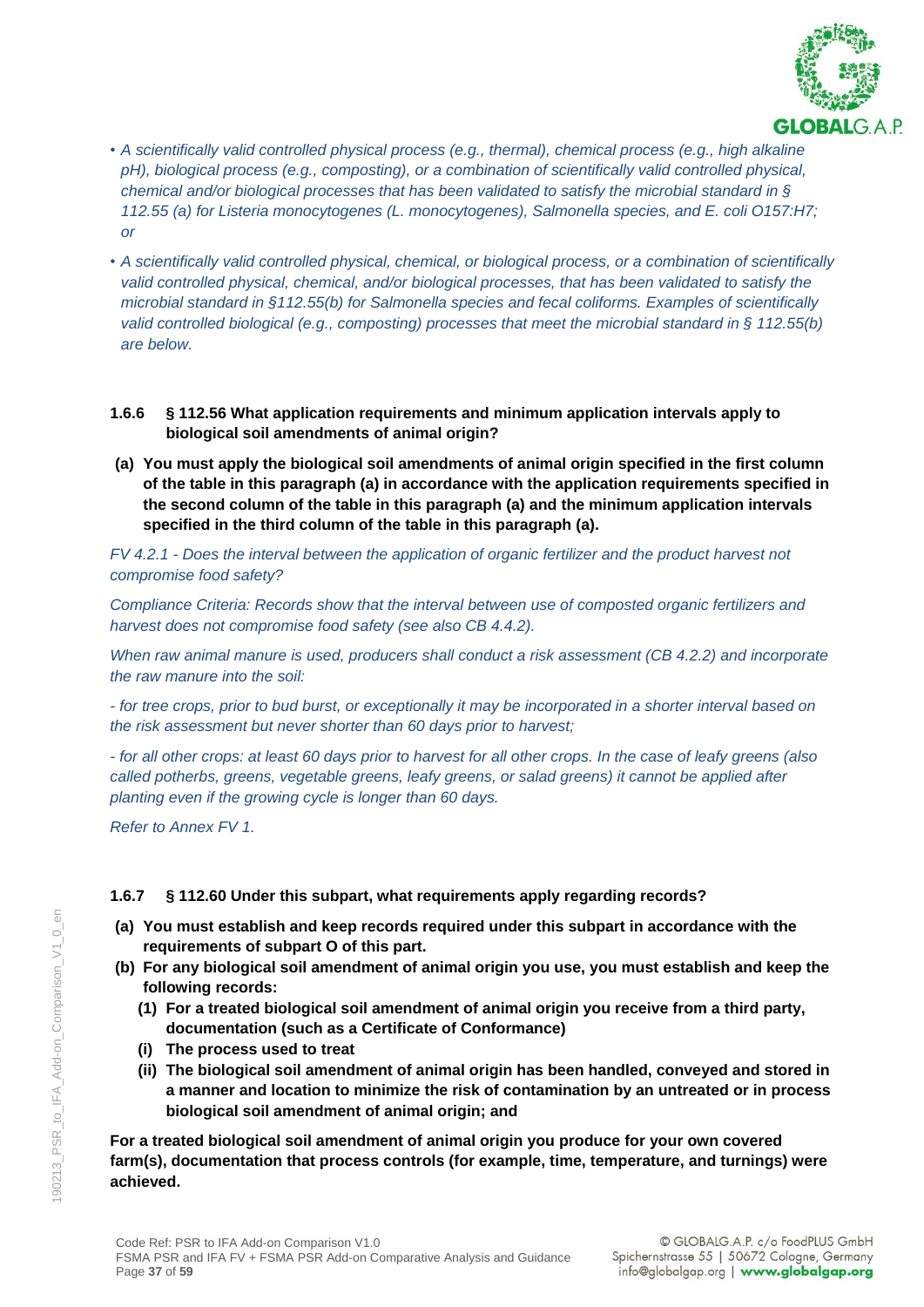

*FV 4.2.1 - Does the interval between the application of organic fertilizer and the product harvest not compromise food safety?*

*Compliance Criteria: Records show that the interval between use of composted organic fertilizers and harvest does not compromise food safety (see also CB 4.4.2).*

*When raw animal manure is used, producers shall conduct a risk assessment (CB 4.2.2) and incorporate the raw manure into the soil:*

*- for tree crops, prior to bud burst, or exceptionally it may be incorporated in a shorter interval based on the risk assessment but never shorter than 60 days prior to harvest;*

*- for all other crops: at least 60 days prior to harvest for all other crops. In the case of leafy greens (also called potherbs, greens, vegetable greens, leafy greens, or salad greens) it cannot be applied after planting even if the growing cycle is longer than 60 days.*

*Refer to Annex FV 1.*

*CB 4.2.2 Has a risk assessment been carried out for organic fertilizer, which, prior to application, considers its source, characteristics and intended use?*

*Inspection Method and Explanation (From Inspection Guidelines) for CB 4.2.2: Review the documented risk assessment for completeness. When only using commercially compounded organic fertilizer, a risk assessment is not necessary, but documentary evidence must be supplied with the sourced fertilizer.*

*Cross-check with FV 4.2.1.*

#### 1.7 SUBPART I—DOMESTICATED AND WILD ANIMALS

- **1.7.1 § 112.81 How do the requirements of this subpart apply to areas where covered activities take place**
- **(a) The requirements of this subpart apply when a covered activity takes place in an outdoor area or a partially enclosed building and when, under the circumstances, there is a reasonable probability that animals will contaminate covered produce.**
- **(b) The requirements of this subpart do not apply:**
	- **(1) When a covered activity takes place in a fully-enclosed building; or**
	- **(2) To fish used in aquaculture operations.**

*AF 1.1.2 - Is a recording system established for each unit of production or other area/location to provide a record of the livestock/aquaculture production and/or agronomic activities undertaken at those locations?*

*Compliance Criteria: Current records shall provide a history of GLOBALG.A.P. production of all production areas. No N/A.*

*FV 1.1.1 - Does the risk assessment for the farm site carried out as identified in AF 1.2.1. make particular reference to microbial contamination?*

*Compliance Criteria: As part of their risk assessment for the farm site (see AF 1.2.1.), producers shall identify the locations of nearby commercial animal operations, composting and potential sources for ingress by domestic and wild animals, and other contamination routes such as floodwater intrusion and dust.*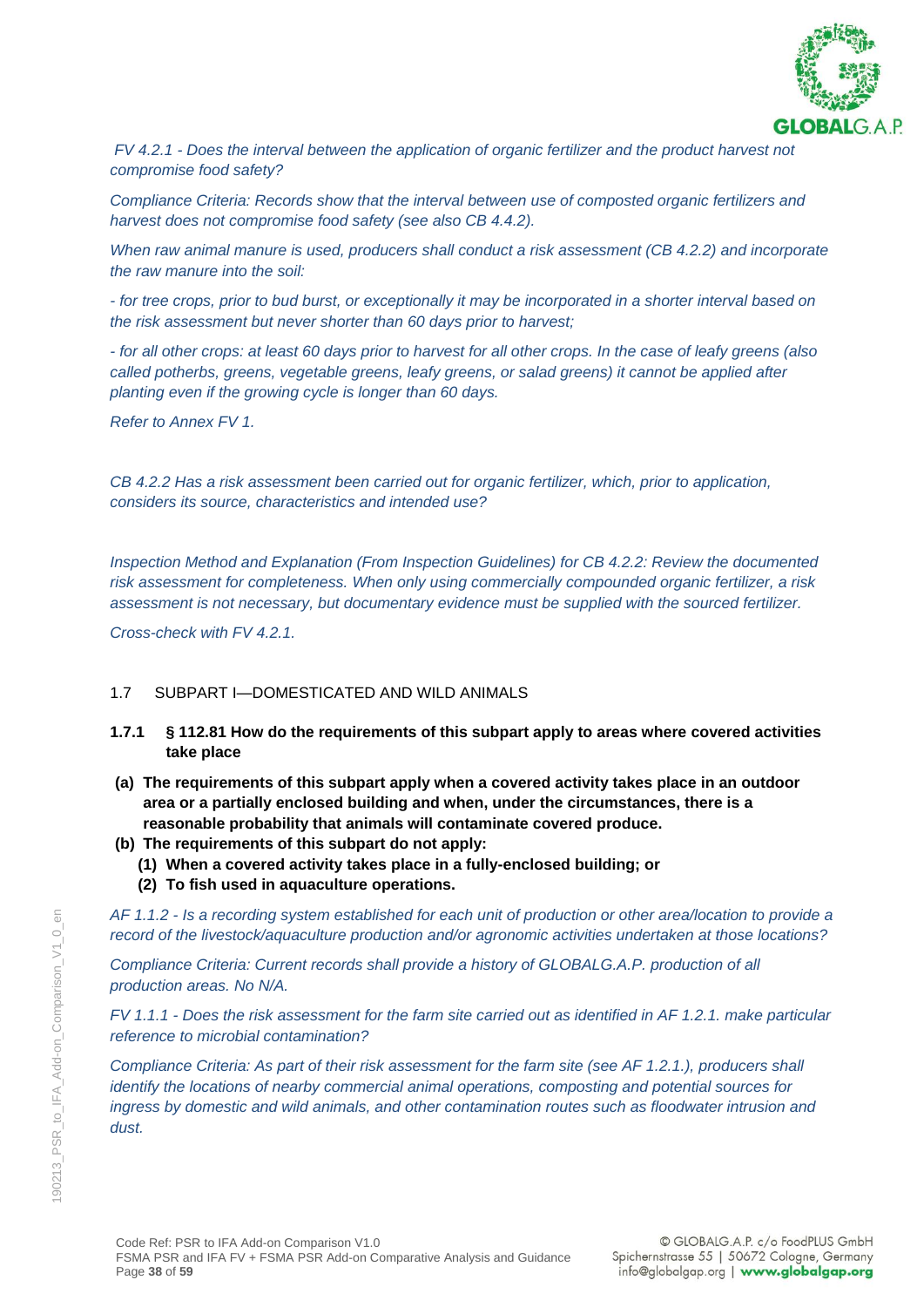

- **1.7.2 § 112.83 What requirements apply regarding grazing animals, working animals, and animal intrusion?**
- **(a) You must take the steps set forth in paragraph (b) of this section if under the circumstances there is a reasonable probability that grazing animals, working animals, or animal intrusion will contaminate covered produce.**
- **(b) You must:**
	- **(1) Assess the relevant areas used for a covered activity for evidence of potential contamination of covered produce as needed during the growing season (based on your covered produce; your practices and conditions; and your observations and experience); and**
	- **(2) If significant evidence of potential contamination is found (such as observation of animals, animal excreta or crop destruction), you must evaluate whether the covered produce can be harvested in accordance with the requirements of § 112.112 and take measures reasonably necessary during growing to assist you later during harvest when you must identify, and not harvest, covered produce that is reasonably likely to be contaminated with a known or reasonably foreseeable hazard.**

*AF 7.1.1 - Does each producer have a wildlife management and conservation plan for the farm business that acknowledges the impact of farming activities on the environment?*

*Compliance Criteria: There shall be a written action plan that aims to enhance habitats and maintain biodiversity on the farm. This can be either an individual plan or a regional activity that the farm is participating in or is covered by. It shall pay special attention to areas of environmental interest being protected and make reference to legal requirements where applicable. The action plan shall include knowledge of integrated pest management practices, nutrient use of crops, conservation sites, water supplies, the impact on other users, etc.*

*FV 1.1.1 - Does the risk assessment for the farm site carried out as identified in AF 1.2.1. make particular reference to microbial contamination?*

*Compliance Criteria: As part of their risk assessment for the farm site (see AF 1.2.1.), producers shall identify the locations of nearby commercial animal operations, composting and potential sources for ingress by domestic and wild animals, and other contamination routes such as floodwater intrusion and dust.*

*FV 4.3.1 - Is there lack of evidence of excessive animal activity in the crop production area that is a potential food safety risk?*

*Compliance Criteria: Appropriate measures shall be taken to reduce possible contamination within the growing area. Example subjects to be considered include: livestock near the field, high concentrations of wildlife in the field, rodents, and domestic animals (own animals, dog walkers, etc.). Where appropriate buffer areas, physical barriers, fences should be used.*

**1.7.3 § 112.84 Does this regulation require covered farms to take actions that would constitute a ''taking'' of threatened or endangered species; to take measures to exclude animals from outdoor growing areas; or to destroy animal habitat or otherwise clear farm borders around outdoor growing areas or drainages?**

**No. Nothing in this regulation authorizes the ''taking'' of threatened or endangered species as that term is defined by the Endangered Species Act (16 U.S.C. 1531–1544) (i.e., to harass, harm, pursue, hunt, shoot, wound, kill, trap, capture, or collect, or to attempt to engage in any such conduct), in violation of the Endangered Species Act.**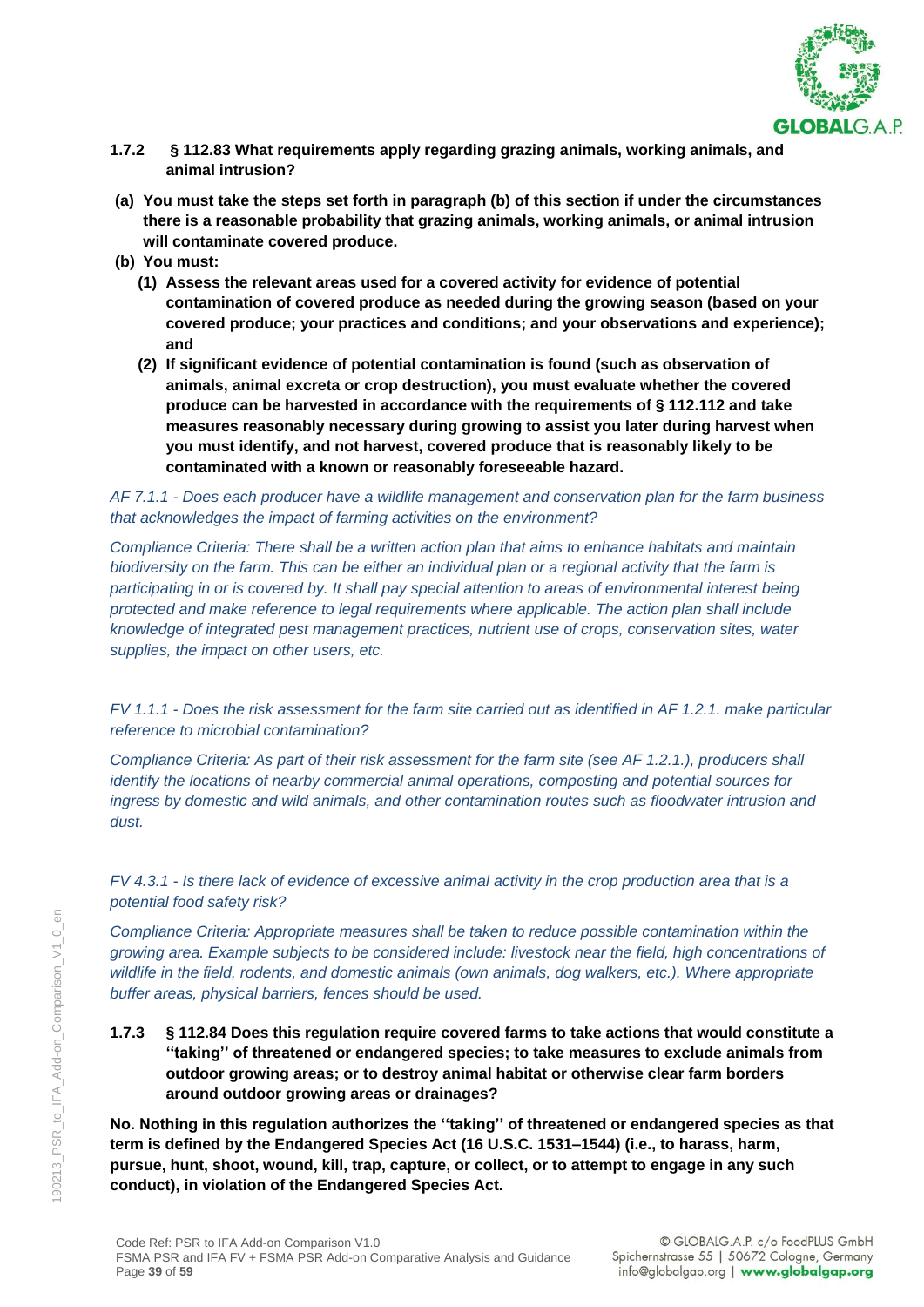

**This regulation does not require covered farms to take measures to exclude animals from outdoor growing areas, or to destroy animal habitat or otherwise clear farm borders around outdoor growing areas or drainages.**

*AF 7.1.1 - Does each producer have a wildlife management and conservation plan for the farm business that acknowledges the impact of farming activities on the environment?*

*Compliance Criteria: There shall be a written action plan that aims to enhance habitats and maintain biodiversity on the farm. This can be either an individual plan or a regional activity that the farm is participating in or is covered by. It shall pay special attention to areas of environmental interest being protected and make reference to legal requirements where applicable. The action plan shall include knowledge of integrated pest management practices, nutrient use of crops, conservation sites, water supplies, the impact on other users, etc.*

*FV 1.1.1 - Does the risk assessment for the farm site carried out as identified in AF 1.2.1. make particular reference to microbial contamination?*

*Compliance Criteria: As part of their risk assessment for the farm site (see AF 1.2.1.), producers shall identify the locations of nearby commercial animal operations, composting and potential sources for ingress by domestic and wild animals, and other contamination routes such as floodwater intrusion and dust.*

### 1.8 SUBPART K—GROWING, HARVESTING, PACKING, AND HOLDING ACTIVITIES

**1.8.1 § 112.111 What measures must I take if I grow, harvest, pack or hold both covered and excluded produce?**

**If you grow, harvest, pack or hold produce that is not covered in this part (i.e., excluded produce in accordance with § 112.2) and also conduct such activities on covered produce, and the excluded produce is not grown, harvested, packed or held in accordance with this part, you must take measures during these covered activities, as applicable, to:**

- **(a) Keep covered produce separate from excluded produce (except when covered produce and excluded produce are placed in the same container for distribution); and**
- **(b) Adequately clean and sanitize, as necessary, any food contact surfaces that contact excluded produce before using such food contact surfaces for covered activities on covered produce.**

*PSR 3.1 - What measures must be taken if a producer grows, harvests, packs, or holds both covered and exempt produce?*

*Compliance Criteria: A producer that grows, harvests, packs, or holds produce that is not covered by the FDA's Produce Safety Rule (i.e., excluded produce in accordance with § 112.2) and also conducts such activities on covered produce, and the excluded produce is not grown, harvested, packed or held in accordance with this part, the producer must take measures during these covered activities, as applicable, to:*

- *• Keep covered produce separate from exempt produce (except when covered produce and exempt produce are placed in the same container for distribution); and*
- *• Adequately clean and sanitize, as necessary, any food contact surfaces that contact exempt produce before using such food contact surfaces for covered activities on covered produce.*

*N/A if producer does not grow exempted produce.*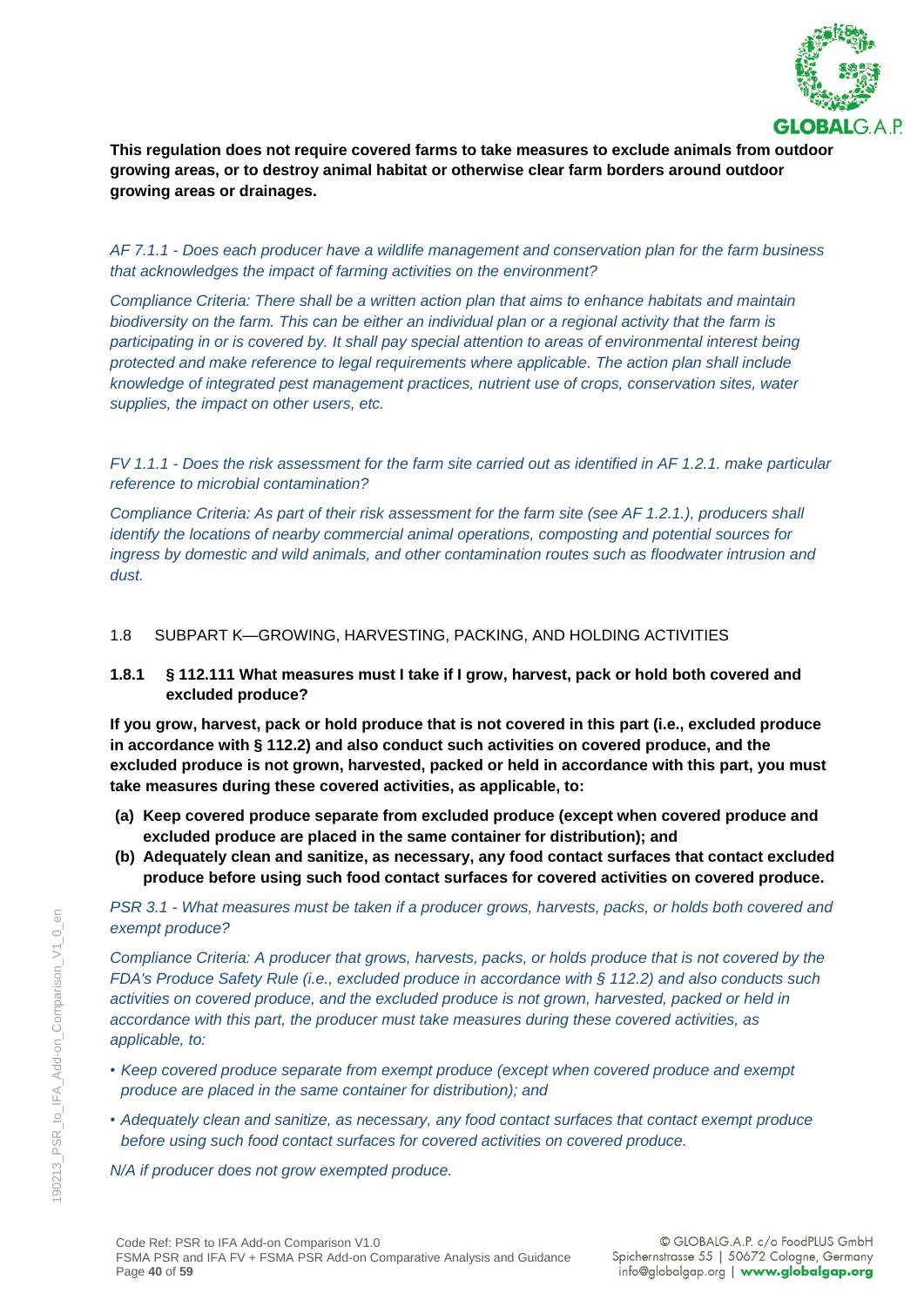

*When a producer grows, harvests, packs, or holds both covered and exempt produce, but follows the IFA Standard and PSR Module for both, this question may be marked "Yes", the justification shall detail products covered, exempt, and explain how exempted produce activities are carried out.*

#### **1.8.2 § 112.112 What measures must I take immediately prior to and during harvest activities**

**You must take all measures reasonably necessary to identify, and not harvest, covered produce that is reasonably likely to be contaminated with a known or reasonably foreseeable hazard, including steps to identify and not harvest covered produce that is visibly contaminated with animal excreta. At a minimum, identifying and not harvesting covered produce that is reasonably likely to be contaminated with animal excreta or that is visibly contaminated with animal excreta requires a visual assessment of the growing area and all covered produce to be harvested, regardless of the harvest method used.**

### *PSR 3.2 - What measures must be taken immediately prior to and during harvest activities?*

*Compliance Criteria: The producer must take all measures reasonably necessary to identify, and not harvest, covered produce that is reasonably likely to be contaminated with a known or reasonably foreseeable hazard, including steps to identify and not harvest covered produce that is visibly contaminated with animal excreta. At a minimum, identifying and not harvesting covered produce that is*  reasonably likely to be contaminated with animal excreta or that is visibly contaminated with animal *excreta requires a visual assessment of the growing area and all covered produce to be harvested, regardless of the harvest method used.*

*Additionally: The requirement under PSR does not explicitly require written policy or record. Observation and implicit policy may be verified through worker interviews.*

### **1.8.3 § 112.113 How must I handle harvested covered produce during covered activities?**

**You must handle harvested covered produce during covered activities in a manner that protects against contamination with known or reasonably foreseeable hazards—for example, by avoiding, to the degree practicable, contact of cut surfaces of harvested produce with soil.**

### *FV 5 - HARVEST AND POST-HARVEST (PRODUCT HANDLING) ACTIVITIES*

*FV 5.1.1 - Has a hygiene risk assessment been performed for the harvest, pre-farm gate transport process, and post-harvest activities including product handling?*

*FV 5.1.2 - Are there documented hygiene procedures and instructions for the harvest and post-harvest processes including product handling (also when they take place directly on the field, orchard or greenhouse) designed to prevent contamination of crop, crop production areas, food contact surfaces and harvested product?*

*FV 5.1.3 - Are the hygiene procedures and instructions for the harvest and post-harvest activities, including product handling, implemented?*

*FV 5.1.4 - Have workers received specific training in hygiene before harvesting and handling produce?*

*FV 5.1.5 - Are signs that communicate the primary hygiene instructions to workers and visitors, including at least instructions to workers, to wash their hands before returning to work clearly displayed?*

*FV 5.1.6 - Are smoking, eating, chewing and drinking confined to designated areas segregated from growing areas and products?*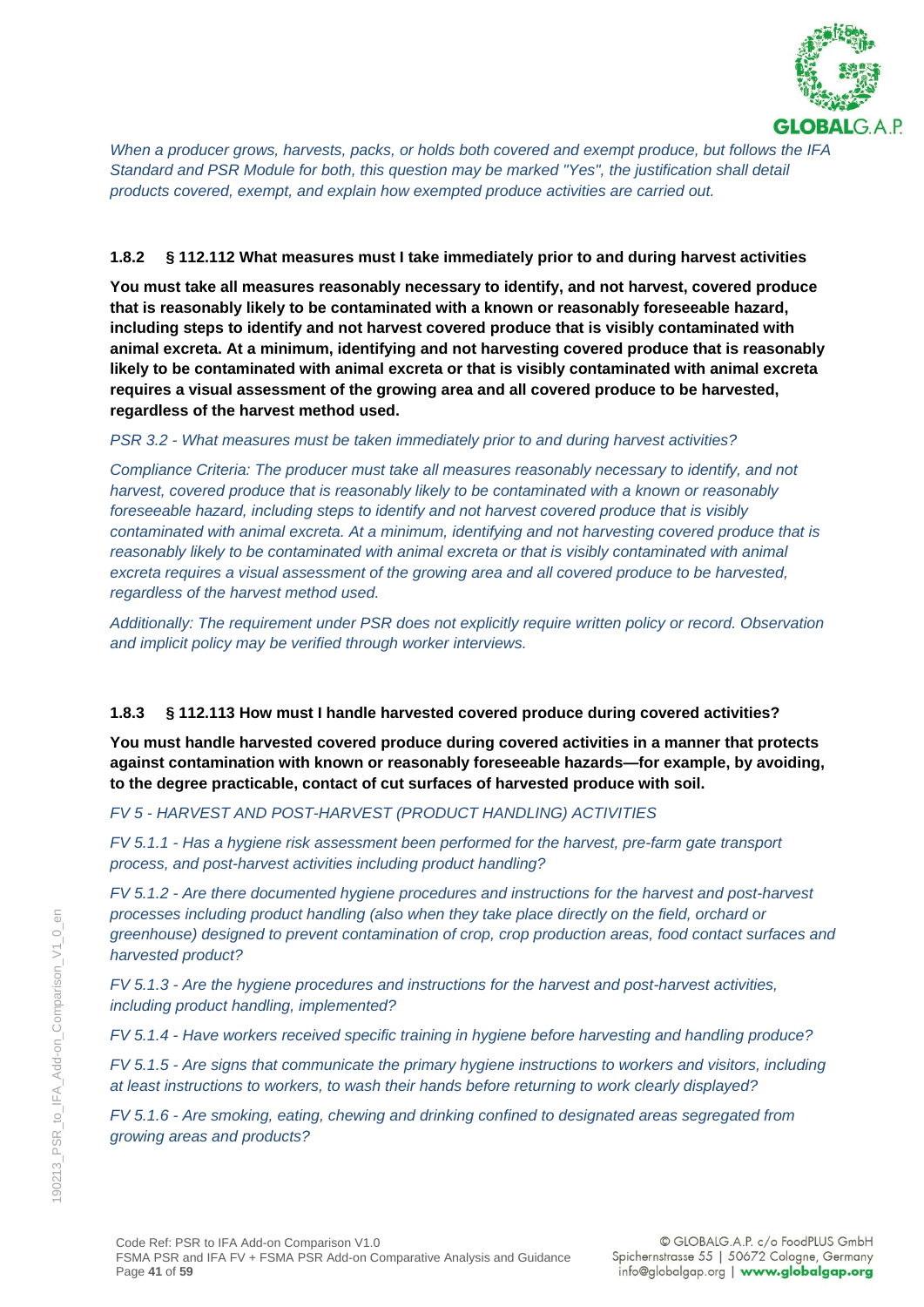

### **1.8.4 § 112.114 What requirements apply to dropped covered produce?**

**You must not distribute dropped covered produce. Dropped covered produce is covered produce that drops to the ground before harvest. Dropped covered produce does not include root crops that grow underground (such as carrots), crops that grow on the ground (such as cantaloupe), or produce that is intentionally dropped to the ground as part of harvesting (such as almonds).**

#### *PSR 3.3 - What requirements apply to dropped covered produce?*

*Compliance Criteria: Producers must not distribute dropped produce that is covered under the FSMA Produce Safety Rule. By definition, "dropped produce" is produce which drops to the ground before harvest. Dropped produce does not include root crops that grow underground (such as carrots), crops that grow on the ground (such as cantaloupe), or produce that is intentionally dropped to the ground as part of harvesting (such as almonds). In such cases, the auditor may select N/A and include normal conditions of growing and/or harvest in the justification column. Additionally: The requirement under PSR does not explicitly require written policy. Observation and implicit policy may be verified through worker interviews.*

### **1.8.5 § 112.115 What measures must I take when packaging covered produce?**

**You must package covered produce in a manner that prevents the formation of Clostridium botulinum toxin if such toxin is a known or reasonably foreseeable hazard (such as for mushrooms).**

*PSR 3.4 - What measures must be taken when packaging covered produce?*

*Compliance Criteria: Packaging of covered produce must be conducted in a manner that prevents the formation of Clostridium botulinum toxin if such toxin is a known or reasonably foreseeable hazard (such as for mushrooms).*

*This is applicable in case of packaging with modified atmosphere, low or no oxygen atmosphere.* 

*E.g. apply means to reduce the potential for toxin formation including:*

- *• use of perforated packaging film which allows free air access*
- *• use of time-temperature integrators on individual packages of produce to signal when a cumulative time-temperature combination has been reached that presents a risk for C. botulinum toxin formation*
- *• use of antimicrobial compounds*

*N/A for produce packed in normal atmospheric condition.*

- **1.8.6 § 112.116 What measures must I take when using food-packing (including food packaging) material?**
- **(a) You must use food-packing material that is adequate for its intended use, which includes being:**
	- **1) Cleanable or designed for single use; and**
	- **2) Unlikely to support growth or transfer of bacteria.**
- **(b) If you reuse food-packing material, you must take adequate steps to ensure that food contact surfaces are clean, such as by cleaning food-packing containers or using a clean liner.**

*FV 5 4.3 - Are packing materials appropriate for use, and are they used and stored in clean and hygienic conditions so as to prevent them from becoming a source of contamination?*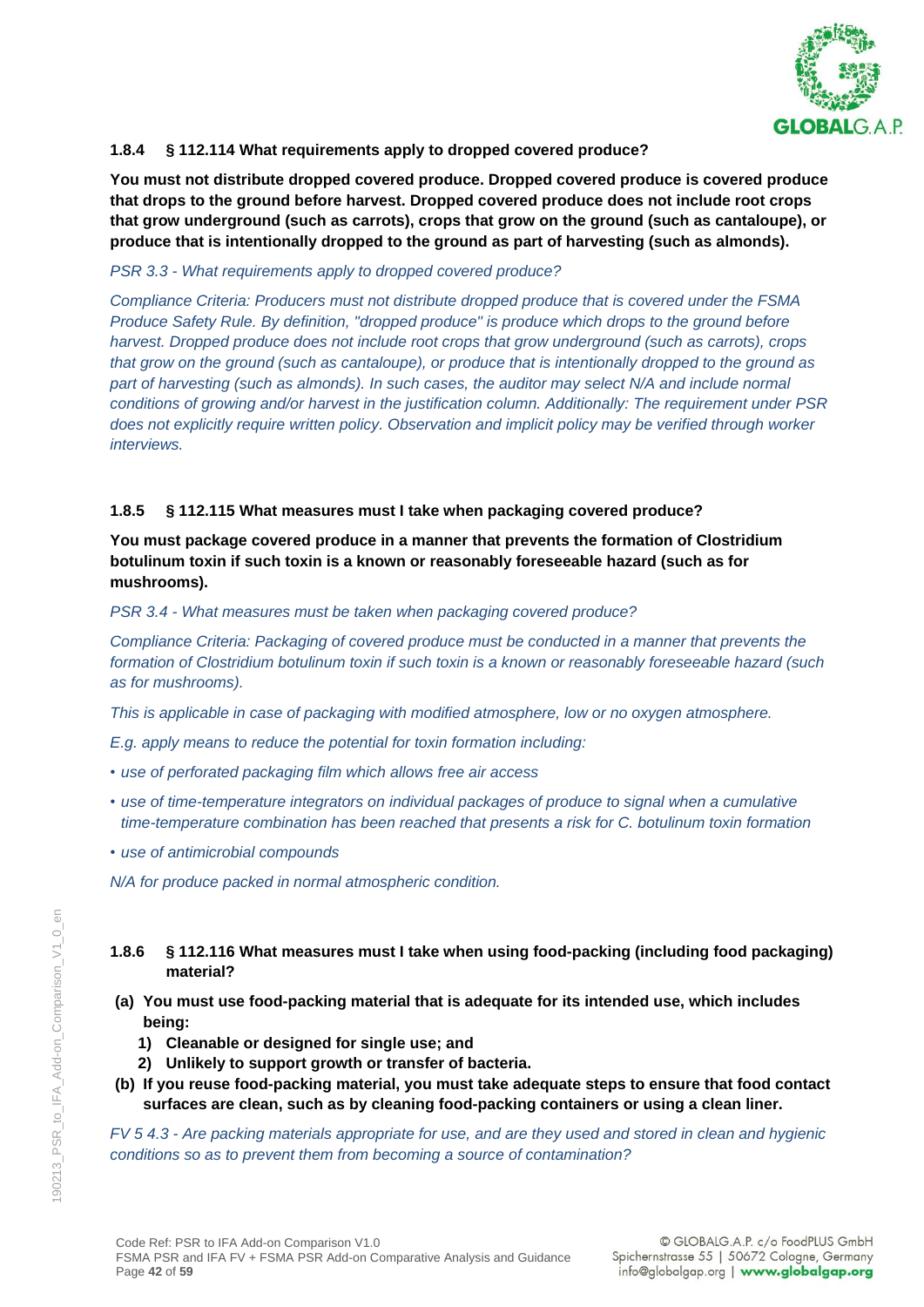

*Compliance Criteria: Packaging material used shall be appropriate for the food safety of the products packed. To prevent product contamination, packing materials (including re-useable crates) shall be stored in a clean and hygienic area.*

While the GLOBALG.A.P. IFA FV control point does not specifically state that containers are able to be cleaned or designed for single use as noted in the FSMA PSR, the requirements note that packaging must be appropriate, clean, and hygienic for the specific use.

1.9 SUBPART L—EQUIPMENT, TOOLS, BUILDINGS, AND SANITATION

**1.9.1 § 112.121 What equipment and tools are subject to the requirements of this subpart?**

**Equipment and tools subject to the requirements of this subpart are those that are intended to, or likely to, contact covered produce; and those instruments or controls used to measure, regulate, or record conditions to control or prevent the growth of microorganisms of public health significance. Examples include knives, implements, mechanical harvesters, waxing machinery, cooling equipment (including hydrocoolers), grading belts, sizing equipment, palletizing equipment, and equipment used to store or convey harvested covered produce (such as containers, bins, food-packing material, dump tanks, flumes, and vehicles or other equipment used for transport that are intended to, or likely to, contact covered produce).**

*FV 5.2.4 - Are the harvest containers used exclusively for produce and are these containers, the tools used for harvesting and the harvest equipment appropriate for their intended use and cleaned, maintained and able to protect the product from contamination?*

*Compliance Criteria: Reusable harvesting containers, harvesting tools (e.g. scissors, knives, pruning shears, etc.) and harvesting equipment (e.g. machinery) are cleaned and maintained. A documented cleaning (and, when indicated by the risk assessment, disinfection) schedule is in place to prevent produce contamination.*

*Produce containers are only used to contain harvested product (i.e. no agricultural chemicals, lubricants, oil, cleaning chemicals, plant or other debris, lunch bags, tools, etc.).*

### **1.9.2 § 112.122 What buildings are subject to the requirements of this subpart?**

**Buildings subject to the requirements of this subpart include:**

- **(a) Any fully- or partially-enclosed building used for covered activities, including minimal structures that have a roof but do not have any walls; and**
- **(b) Storage sheds, buildings, or other structures used to store food contact surfaces (such as harvest containers and food-packing materials).**

#### *AF 6.2.2 - Is the site kept in a tidy and orderly condition?*

*Compliance Criteria: Visual assessment shall show that there is no evidence of waste/litter in the immediate vicinity of the production site(s) or storage buildings. Incidental and insignificant litter and waste on the designated areas are acceptable as well as the waste from the current day's work. All other litter and waste shall be cleared up, including fuel spills.*

*FV 5.4.2 - Are all collection/storage/distribution points of packed produce, also those in the field, maintained in clean and hygienic conditions?*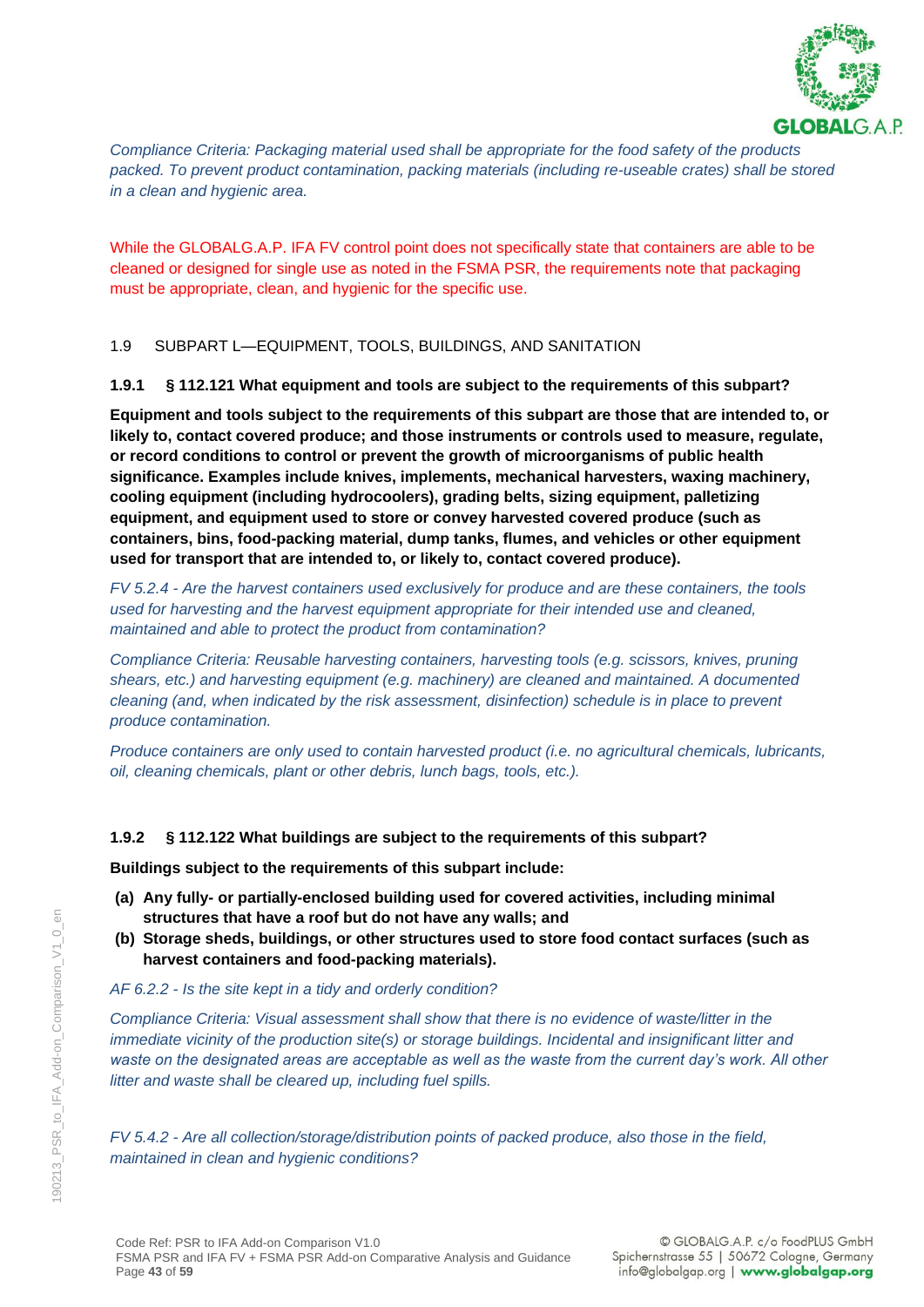

*Compliance Criteria: To prevent contamination, all on- and off-farm storage and produce handling facilities and equipment (i.e. process lines and machinery, walls, floors, storage areas, etc.) shall be cleaned and/or maintained according to a documented cleaning and maintenance schedule that includes defined minimum frequency. Records of cleaning and maintenance shall be kept.*

- **1.9.3 § 112.123 What general requirements apply regarding equipment and tools subject to this subpart?**
- **a) You must use equipment and tools that are of adequate design, construction, and workmanship to enable them to be adequately cleaned and properly maintained; and**
- **b) Equipment and tools must be:**
	- **(1) Installed and maintained as to facilitate cleaning of the equipment and of all adjacent spaces; and**
	- **(2) Stored and maintained to protect covered produce from being contaminated with known or reasonably foreseeable hazards and to prevent the equipment and tools from attracting and harboring pests.**
- **c) Seams on food contact surfaces of equipment and tools that you use must be either smoothly bonded, or maintained to minimize accumulation of dirt, filth, food particles, and organic material and thus minimize the opportunity for harborage or growth of microorganisms.**
- **(d) (1) You must inspect, maintain, and clean and, when necessary and appropriate, sanitize all food contact surfaces of equipment and tools used in covered activities as frequently as reasonably necessary to protect against contamination of covered produce. (2) You must maintain and clean all non-food-contact surfaces of equipment and tools subject to this subpart used during harvesting, packing, and holding as frequently as reasonably necessary to protect against contamination of covered produce.**
- **(e) If you use equipment such as pallets, forklifts, tractors, and vehicles such that they are intended to, or likely to, contact covered produce, you must do so in a manner that minimizes the potential for contamination of covered produce or food contact surfaces with known or reasonably foreseeable hazards**

*FV 5.2.4 - Are the harvest containers used exclusively for produce and are these containers, the tools used for harvesting and the harvest equipment appropriate for their intended use and cleaned, maintained and able to protect the product from contamination?*

*Compliance Criteria: Reusable harvesting containers, harvesting tools (e.g. scissors, knives, pruning shears, etc.) and harvesting equipment (e.g. machinery) are cleaned and maintained. A documented cleaning (and, when indicated by the risk assessment, disinfection) schedule is in place to prevent produce contamination.*

*Produce containers are only used to contain harvested product (i.e. no agricultural chemicals, lubricants, oil, cleaning chemicals, plant or other debris, lunch bags, tools, etc.).*

*FV 5.4.7 - Are all forklifts and other driven transport trolleys clean and well maintained and of a suitable type to avoid contamination through emissions?*

*Compliance Criteria: Internal transport should be maintained in a manner to avoid produce contamination, with special attention to fume emissions. Forklifts and other driven transport trolleys should be electric or gas-driven.*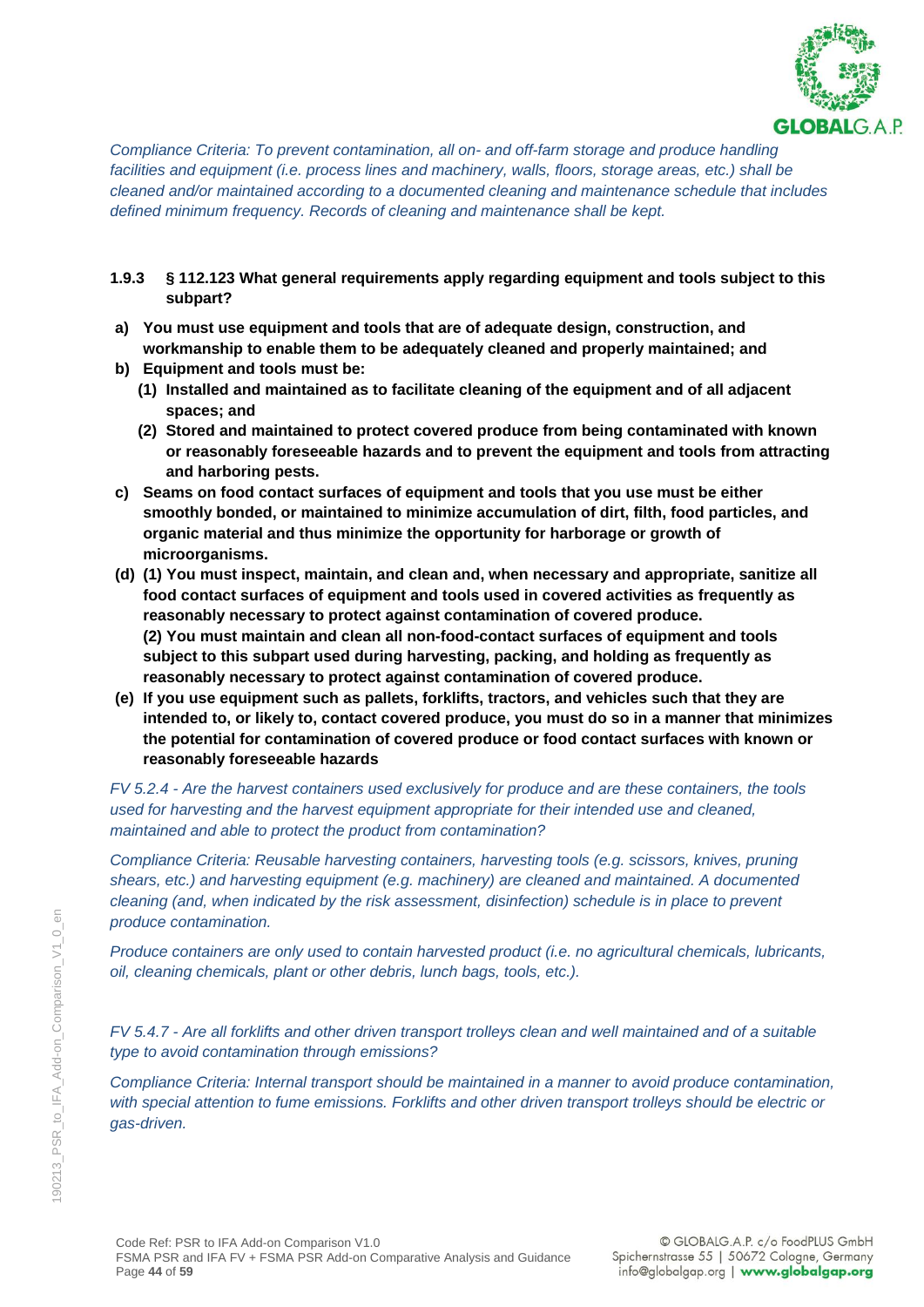

*CB 8.1 - Is equipment sensitive to food safety (e.g. plant protection product sprayers, irrigation/fertigation equipment, post-harvest product application equipment) maintained in a good state of repair, routinely verified and, where applicable, calibrated at least annually, and are records of measures taken within the previous 12 months available?*

*Compliance Criteria: The equipment is kept in a good state of repair with documented evidence of up-todate maintenance sheets for all repairs, oil changes, etc. undertaken.*

*E.g.: Plant protection product sprayers: See Annex CB.6 for guidance on compliance with visual inspection and functional tests of application equipment. The calibration of the plant protection product application machinery (automatic and non-automatic) has been verified for correct operation within the*  last 12 months and this is certified or documented either by participation in an official scheme (where it *exists) or by having been carried out by a person who can demonstrate their competence.*

*If small handheld measures not individually identifiable are used, then their average capacity has been verified and documented, with all such items in use having been compared to a standard measure at least annually.*

*Irrigation/fertigation equipment: As a minimum, annual maintenance records shall be kept for all methods of irrigation/fertigation machinery/techniques used.*

*PSR 8.1 - What requirements apply regarding equipment and tools for harvest and post-harvest handling activities?*

*Compliance Criteria: The producer must use equipment and tools that are of adequate design, construction, and workmanship to enable adequate cleaning and proper maintenance; and*

*Seams on food contact surfaces of equipment and tools that are used must be either smoothly bonded, or maintained to minimize accumulation of dirt, filth, food particles, and organic material and thus minimize the opportunity for harborage or growth of microorganisms.*

*N/A if post-harvest handling activities are not carried out on-farm.*

#### **1.9.4 § 112.124 What requirements apply to instruments and controls used to measure, regulate, or record?**

*CB 8.1 - Is equipment sensitive to food safety (e.g. plant protection product sprayers, irrigation/fertigation equipment, post-harvest product application equipment) maintained in a good state of repair, routinely verified and, where applicable, calibrated at least annually, and are records of measures taken within the previous 12 months available?*

*Compliance Criteria: The equipment is kept in a good state of repair with documented evidence of up-todate maintenance sheets for all repairs, oil changes, etc. undertaken.*

*E.g.: Plant protection product sprayers: See Annex CB.6 for guidance on compliance with visual inspection and functional tests of application equipment. The calibration of the plant protection product application machinery (automatic and non-automatic) has been verified for correct operation within the*  last 12 months and this is certified or documented either by participation in an official scheme (where it *exists) or by having been carried out by a person who can demonstrate their competence.*

*If small handheld measures not individually identifiable are used, then their average capacity has been verified and documented, with all such items in use having been compared to a standard measure at least annually.*

*Irrigation/fertigation equipment: As a minimum, annual maintenance records shall be kept for all methods of irrigation/fertigation machinery/techniques used.*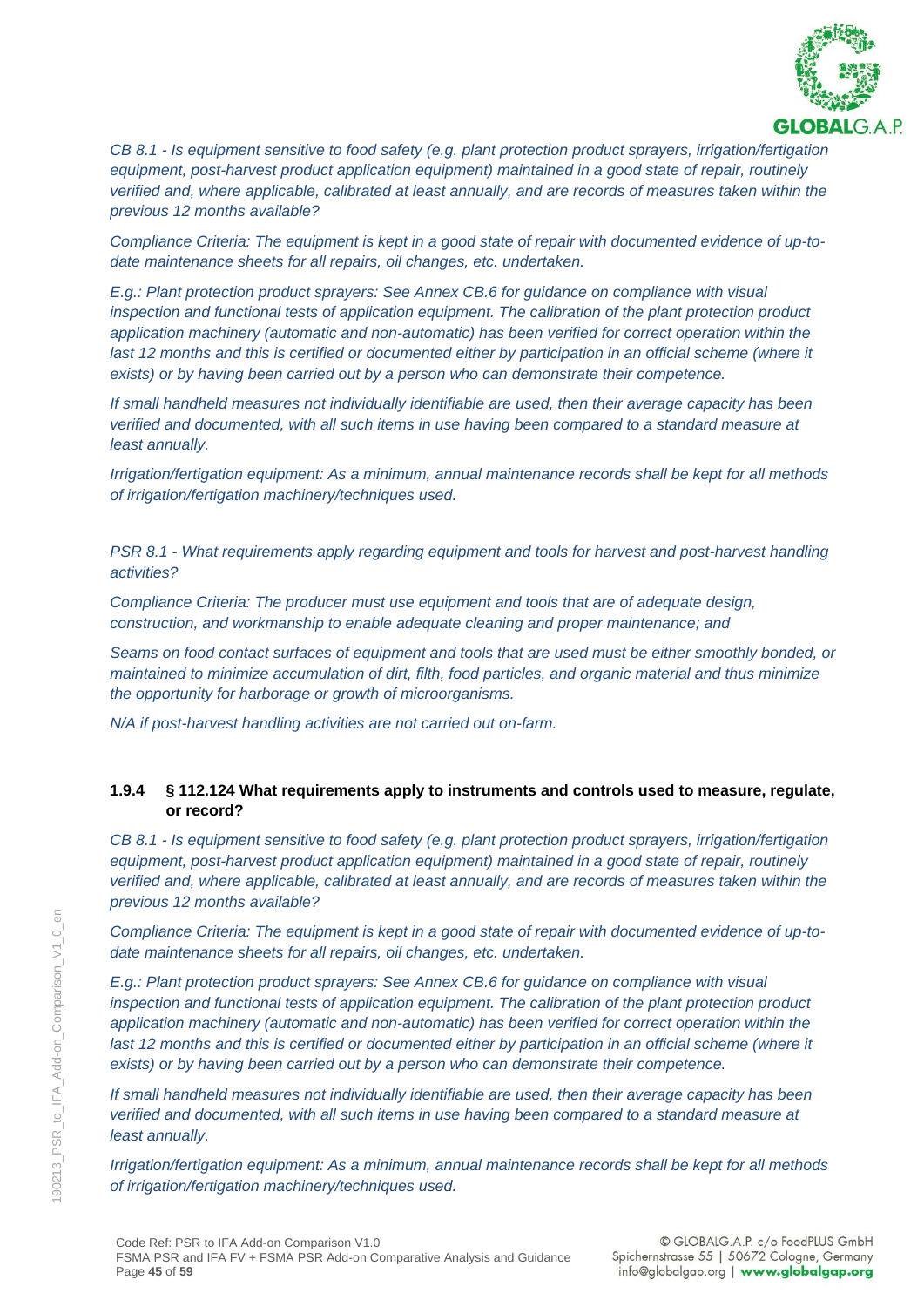

*CB 8.2 - Is equipment sensitive to the environment and other equipment used on the farming activities (e.g. fertilizer spreaders, equipment used for weighing and temperature control) routinely verified and, where applicable, calibrated at least annually?*

*Compliance Criteria: The equipment used is kept in a good state of repair with documented evidence of up-to-date maintenance sheets for all repairs, oil changes, etc. undertaken.*

*E.g.: Fertilizer spreader: There shall exist, as a minimum, records stating that the verification of calibration has been carried out by a specialized company, supplier of fertilization equipment or by the technically responsible person of the farm within the last 12 months.*

*If small handheld measures not individually identifiable are used, then their average capacity has been verified and documented, with all such items in use having been compared to a standard measure at least annually.*

### **1.9.5 § 112.125 What requirements apply to equipment that is subject to this subpart used in the transport of covered produce?**

**Equipment that is subject to this subpart that you use to transport covered produce must be:**

**(a) Adequately clean before use in transporting covered**

**produce; and**

#### **(b) Adequate for use in transporting covered produce.**

*FV 5.4.7 - Are all forklifts and other driven transport trolleys clean and well maintained and of a suitable type to avoid contamination through emissions?*

*Compliance Criteria: Internal transport should be maintained in a manner to avoid produce contamination, with special attention to fume emissions. Forklifts and other driven transport trolleys should be electric or gas-driven.*

*FV 5.2.6 - Are vehicles used for pre-farm gate transport of harvested produce and any equipment used for loading cleaned and maintained where necessary according to risk?*

*Compliance Criteria: Farm vehicles used for loading and pre-farm gate transport of harvested produce are cleaned and maintained so as to prevent produce contamination (e.g. soil, dirt, animal manure, spills, etc.).*

#### **1.9.6 § 112.126 What requirements apply to my buildings?**

**(a) All of the following requirements apply regarding buildings:**

**(1) Buildings must be suitable in size, construction, and design to facilitate maintenance and sanitary operations for covered activities to reduce the potential for contamination of covered produce or food contact surfaces with known or reasonably foreseeable hazards.**

#### **Buildings must:**

- **(i) Provide sufficient space for placement of equipment and storage of materials;**
- **(ii) Permit proper precautions to be taken to reduce the potential for contamination of covered produce, food contact surfaces, or packing materials with known or reasonably foreseeable hazards.**

 $\overleftarrow{\Theta}$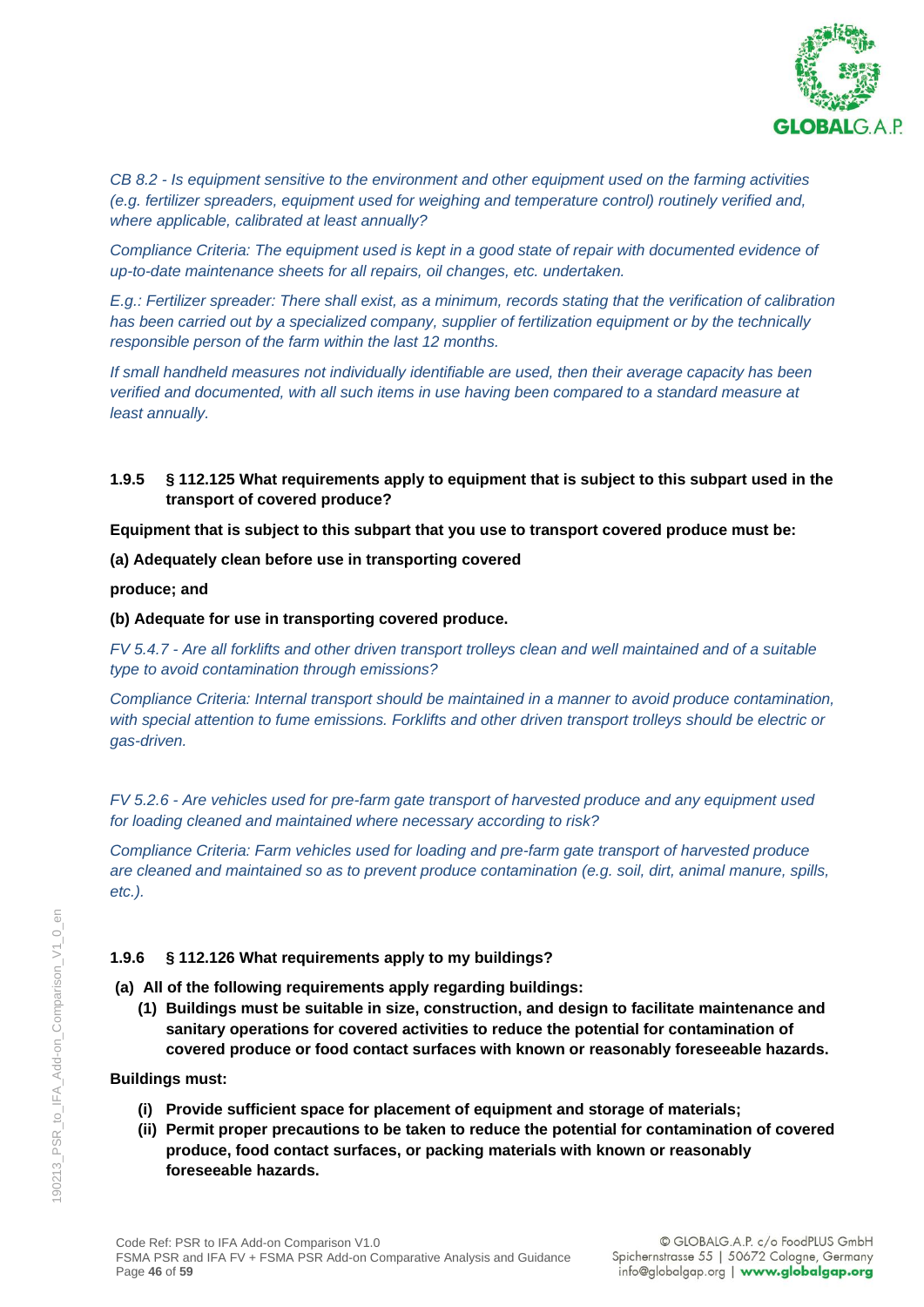

**The potential for contamination must be reduced by effective design including the separation of operations in which contamination is likely to occur, by one or more of the following means: Location, time, partition, enclosed systems, or other effective means; and**

- **(2) You must provide adequate drainage in all areas where normal operations release or discharge water or other liquid waste on the ground or floor of the building.**
- **(b) You must implement measures to prevent contamination of your covered produce and food contact surfaces in your buildings, as appropriate, considering the potential for such contamination through:**
- **(1) Floors, walls, ceilings, fixtures, ducts, or pipes; and**
- **(2) Drip or condensate.**

*AF 1.2.1 - Is there a risk assessment available for all sites registered for certification (this includes rented land, structures and equipment) and does this risk assessment show that the site in question is suitable for production, with regards to food safety, the environment, and health and welfare of animals in the scope of the livestock and aquaculture certification where applicable?*

*Compliance Criteria: A written risk assessment to determine whether the sites are appropriate for production shall be available for all sites. It shall be ready for the initial inspection and maintained updated and reviewed when new sites enter in production and when risks for existing ones have changed, or at least annually, whichever is shorter. The risk assessment may be based on a generic one but shall be customized to the farm situation.*

*Risk assessments shall take into account:*

*- Potential physical, chemical (including allergens) and biological hazards*

*- Site history (for sites that are new to agricultural production, history of five years is advised and a minimum of one year shall be known)*

*- Impact of proposed enterprises on adjacent stock/crops/ environment, and the health and safety of animals in the scope of the livestock and aquaculture certification.*

*(See AF Annex 1 and AF Annex 2 for guidance on risk assessments. FV Annex 1 includes guidance regarding flooding)*

*PSR 8.2 - What requirements apply to buildings where post-harvest handling occurs?*

*Compliance Criteria: All of the following requirements apply regarding buildings:*

*Buildings must be suitable in size, construction, and design to facilitate maintenance and sanitary operations for covered activities to reduce the potential for contamination of covered produce or food contact surfaces with known or reasonably foreseeable hazards. Buildings must:* 

*Provide sufficient space for placement of equipment and storage of materials;* 

*Permit proper precautions to be taken to reduce the potential for contamination of covered produce, food contact surfaces, or packing materials with known or reasonably foreseeable hazards. The potential for contamination must be reduced by effective design including the separation of operations in which contamination is likely to occur, by one or more of the following means: Location, time, partition, enclosed systems, or other effective means.*

*N/A if post-harvest handling activities are in-field or not carried out on-farm*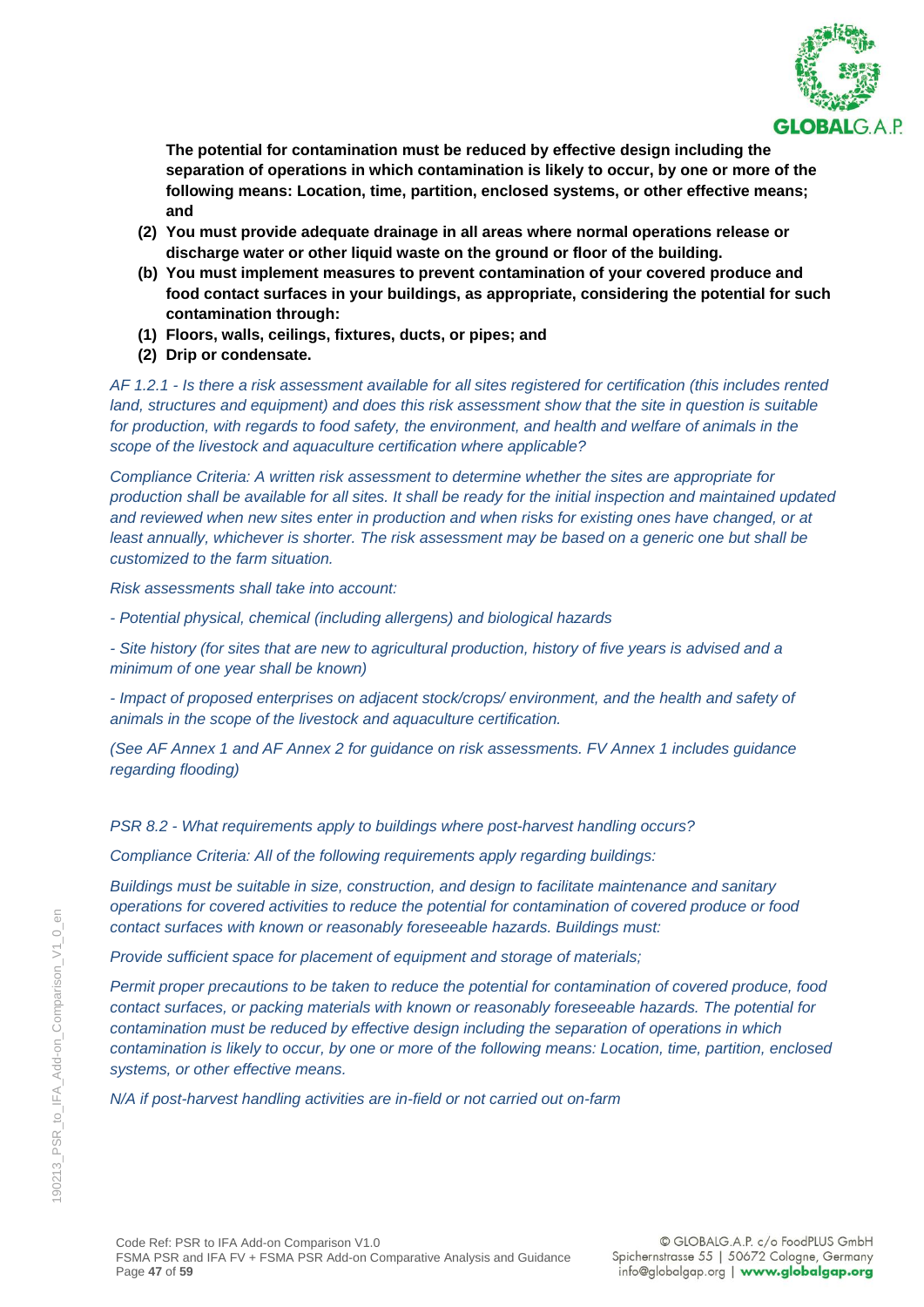

- **1.9.7 § 112.127 What requirements apply regarding domesticated animals in and around a fullyenclosed building?**
- **(a) You must take reasonable precautions to prevent contamination of covered produce, food contact surfaces, and food-packing materials in fully enclosed buildings with**

**known or reasonably foreseeable hazards from domesticated animals by:**

- **(1) Excluding domesticated animals from fully-enclosed buildings where covered produce, food contact surfaces, or food-packing material is exposed; or**
- **(2) Separating domesticated animals in a fully enclosed building from an area where a covered activity is conducted on covered produce by location, time, or partition.**
- **(b) Guard or guide dogs may be allowed in some areas of a fully enclosed building if the presence of the dogs is unlikely to result in contamination of produce, food contact surfaces, or food-packing materials.**

*PSR 8.4 - What requirements apply regarding domesticated animals in and around a fully-enclosed building?*

*Compliance Criteria: Producer must take reasonable precautions to prevent contamination of covered produce, food contact surfaces, and food-packing materials in fully- enclosed buildings with known or reasonably foreseeable hazards from domesticated animals by:*

- *• Excluding domesticated animals from fully-enclosed buildings where covered produce, food contact surfaces, or food-packing material is exposed; or*
- *• Where product handling activities are conducted on covered produce in a fully-enclosed building, separating domesticated animals by location, time, or partition.*

*Guard or guide dogs are allowed in some areas of a fully-enclosed building, where the presence of the dogs is unlikely to result in contamination of produce, food contact surfaces, or food-packing materials, based on the hygiene risk assessment and procedures.*

*N/A if post-harvest handling activities are in-field, building is not fully enclosed or post-harvest handling activities are not carried out on-farm.*

#### **1.9.8 § 112.128 What requirements apply regarding pest control in buildings?**

- **(a) You must take those measures reasonably necessary to protect covered produce, food contact surfaces, and food-packing materials from contamination by pests in buildings, including routine monitoring for pests as necessary and appropriate.**
- **(b) For fully-enclosed buildings, you must take measures to exclude pests from your buildings.**
- **(c) For partially-enclosed buildings, you must take measures to prevent pests from becoming established in your buildings (such as by use of screens or by monitoring for the presence of pests and removing them when present).**

*FV 5.6.1 - Is there a system for monitoring and correcting pest populations in the packing and storing areas?*

*Compliance Criteria: Producers shall implement measures to control pest populations in the packing and storing areas appropriate to the farm condition. No N/A.*

*FV 5.6.2 - Is there visual evidence that the pest monitoring and correcting process are effective?*

*Compliance Criteria: A visual assessment shows that the pest monitoring and correcting process are effective. No N/A.*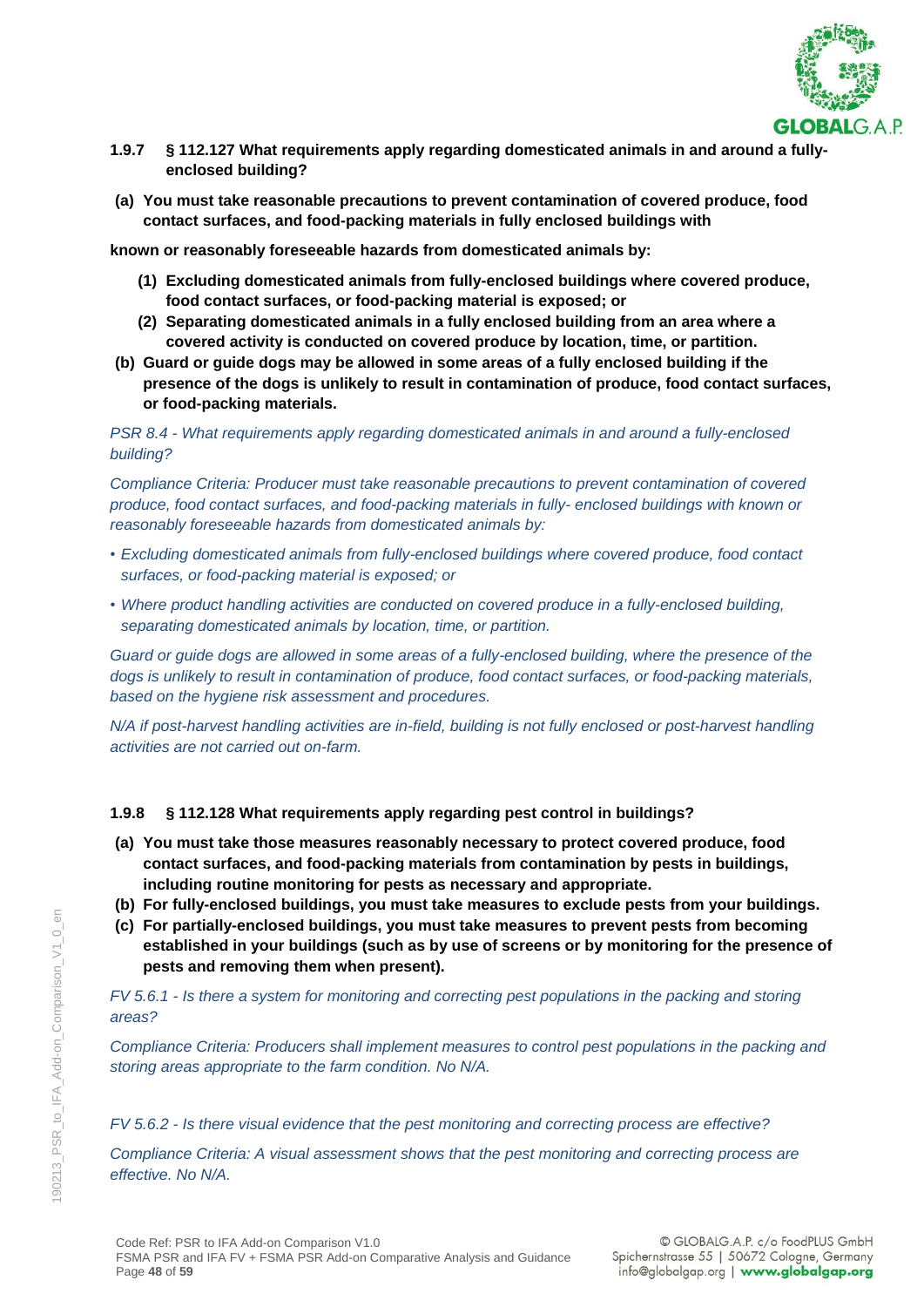

*FV 5.6.3 - Are detailed records kept of pest control inspections and necessary actions taken?*

*Compliance Criteria: Monitoring is scheduled and there are records of pest control inspections and followup action plan(s).*

While the IFA FV plus FSMA Add-on control points do not directly distinguish between partially and fully enclosed buildings in regard to pest control, the pest control program should take the needs of the specific operation into account.

#### **1.9.9 § 112.129 What requirements apply to toilet facilities?**

**All of the following requirements apply to toilet facilities:**

- **(a) You must provide personnel with adequate, readily accessible toilet facilities, including toilet facilities readily accessible to growing areas during harvesting activities.**
- **(b) Your toilet facilities must be designed, located, and maintained to:**
	- **1) Prevent contamination of covered produce, food contact surfaces, areas used for a covered activity, water sources, and water distribution systems with human waste;**
	- **2) Be directly accessible for servicing, be serviced and cleaned at a frequency sufficient to ensure suitability of use, and be kept supplied with toilet paper; and**
	- **3) Provide for the sanitary disposal of waste and toilet paper.**
- **(c) During growing activities that take place in a fully-enclosed building, and during covered harvesting, packing, or holding activities, you must provide a hand-washing station in sufficiently close proximity to toilet facilities to make it practical for persons who use the toilet facility to wash their hands.**

#### *FV 5.2.2 - Do harvest workers have access to clean toilets in the vicinity of their work?*

*Compliance Criteria: Field sanitation units shall be designed, constructed, and located in a manner that minimizes the potential risk for product contamination and allows direct accessibility for servicing. Fixed or mobile toilets (including pit latrines) are constructed of materials that are easy to clean and they are in a good state of hygiene. Toilets are expected to be in a reasonable proximity (e.g. 500m or 7 minutes) to place of work. Failure point = no or insufficient toilets in reasonable proximity to place of work. Not applicable is only possible when harvest workers don't come in contact with marketable produce during harvesting (e.g. mechanical harvesting). Toilets shall be appropriately maintained and stocked.* 

*(For guidance, see Annex FV 1, 5.4.1)*

#### *PSR 4.1 - What requirements apply to toilet facilities?*

*Control Point: Do toilet facilities comply with the Produce Safety Rule requirements?*

*Compliance Criteria: Toilet facilities must be designed, located, and maintained to:*

*• Prevent contamination of covered produce, food contact surfaces, areas used for a covered activity, water sources, and water distribution systems with human waste;*

*and,*

*• Provide for the sanitary disposal of waste and toilet paper.*

*No N/A*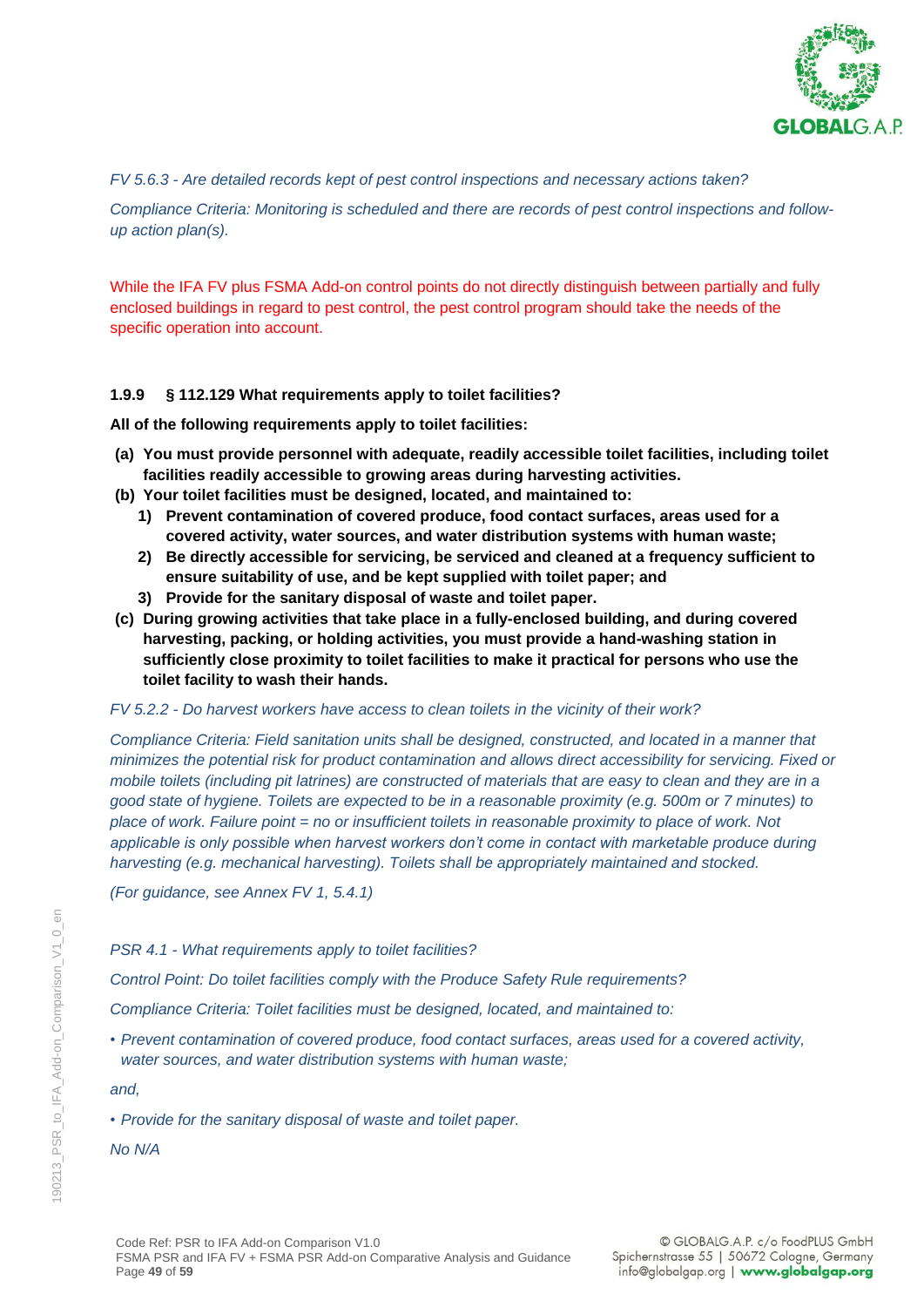

#### **1.9.10 § 112.130 What requirements apply for hand-washing facilities?**

- **(a) You must provide personnel with adequate, readily accessible hand- washing facilities during growing activities that take place in a fully- enclosed building, and during covered harvest, packing, or holding activities.**
- **(b) Your hand-washing facilities must be furnished with:**
	- **1) Soap (or other effective surfactant);**
	- **2) Running water that satisfies the requirements of § 112.44(a) for water used to wash hands; and**
	- **3) Adequate drying devices (such as single service towels, sanitary towel service, or electric hand dryers).**
- **(c) You must provide for appropriate disposal of waste (for example, waste water and used single-service towels) associated with a hand-washing facility and take appropriate measures to prevent waste water from a hand- washing facility from contaminating covered produce, food contact surfaces, areas used for a covered activity, agricultural water sources, and agricultural water distribution systems with known or reasonably foreseeable hazards.**
- **(d) You may not use antiseptic hand rubs as a substitute for soap (or other effective surfactant) and water.**

### *FV 5.2.3 - Do workers handling the product on the field or in a facility have access to clean toilets and hand-washing facilities in the vicinity of their work?*

*Compliance Criteria: Hand washing facilities, containing non-perfumed soap, water to clean and disinfect hands, and hand-drying facilities shall be accessible and near to the toilets (as near as possible without the potential for cross-contamination). Workers shall wash their hands prior to start of work; after each visit to a toilet; after using a handkerchief/tissue; after handling contaminated material; after smoking, eating or drinking, after breaks; prior to returning to work; and at any other time when their hands may have become a source of contamination. When handling takes place in a facility, toilets shall be maintained in a good state of hygiene, and shall not open directly onto the produce handling area, unless the door is self-closing.*

#### *PSR 4.2 - What requirements apply for hand-washing facilities?*

*Compliance Criteria: The following requirements apply to hand-washing facilities:*

*The producer must provide appropriate disposal for waste (for example, waste water and used singleservice towels) associated with a hand-washing facility and take appropriate measures to prevent waste water from a hand-washing facility from contaminating covered produce, food contact surfaces, areas used for a covered activity, agricultural water sources, and agricultural water distribution systems with known or reasonably foreseeable hazards.*

*Antiseptic hand rubs may not be used as a substitute for soap (or other effective surfactant) and water. No N/A*

### **1.9.11 § 112.131 What must I do to control and dispose of sewage?**

### **All of the following requirements apply for the control and disposal of sewage:**

**(a) You must dispose of sewage into an adequate sewage or septic system or through other adequate means.**

 $\infty$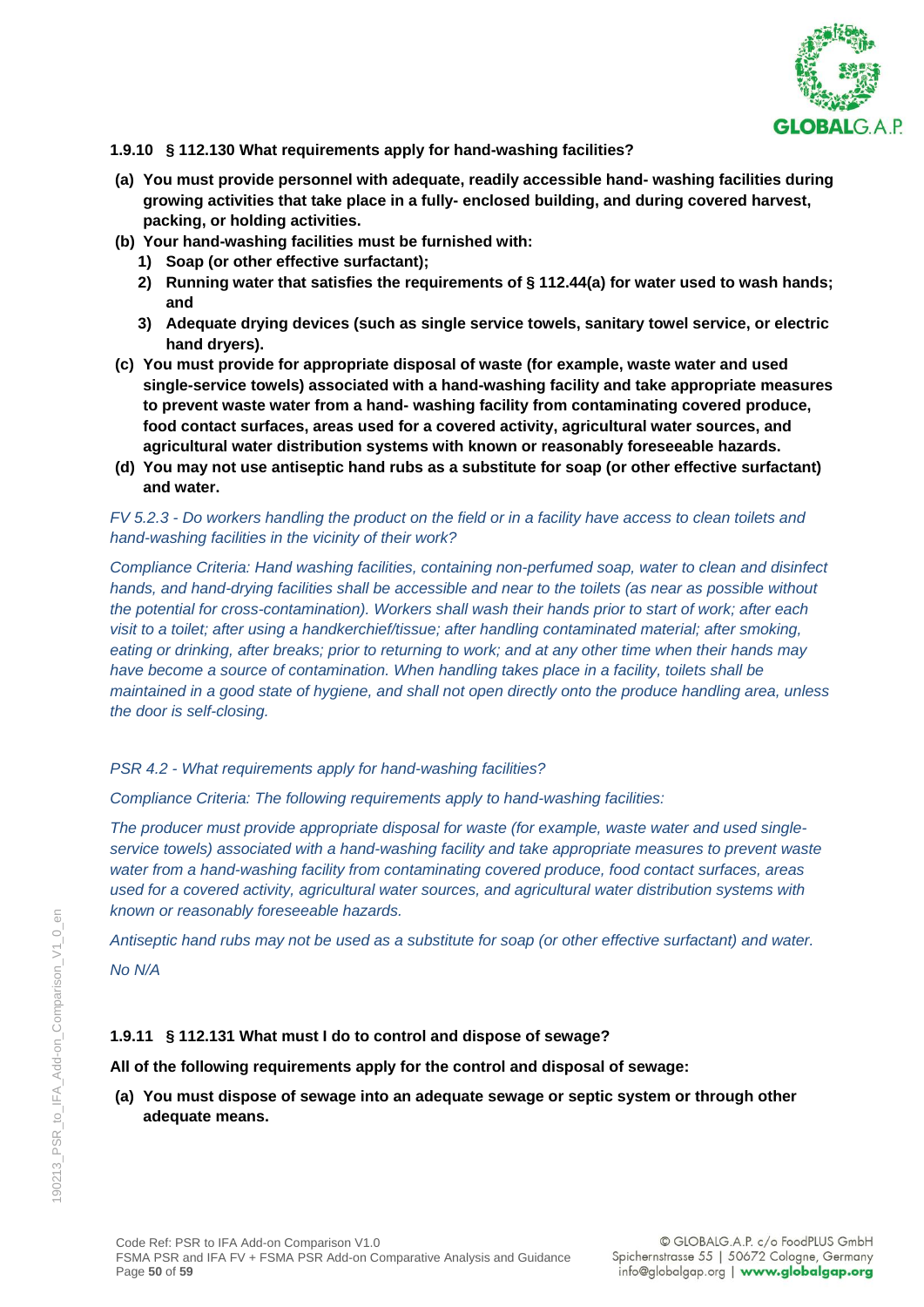

- **(b) You must maintain sewage and septic systems in a manner that prevents contamination of covered produce, food contact surfaces, areas used for a covered activity, agricultural water sources, and agricultural water distribution systems with known or reasonably foreseeable hazards.**
- **(c) You must manage and dispose of leakages or spills of human waste in a manner that prevents contamination of covered produce, and prevents or minimizes contamination of food contact surfaces, areas used for a covered activity, agricultural water sources, or agricultural water distribution systems.**
- **(d) After a significant event (such as flooding or an earthquake) that could negatively impact a sewage or septic system, you must take appropriate steps to ensure that sewage and septic systems continue to operate in a manner that does not contaminate covered produce, food contact surfaces, areas used for a covered activity, agricultural water sources, or agricultural water distribution systems.**

### *FV 5.2.2 - Do harvest workers have access to clean toilets in the vicinity of their work?*

*Compliance Criteria: Field sanitation units shall be designed, constructed, and located in a manner that minimizes the potential risk for product contamination and allows direct accessibility for servicing. Fixed or mobile toilets (including pit latrines) are constructed of materials that are easy to clean and they are in a good state of hygiene.* 

*(For guidance, see Annex FV 1, 5.4.1)*

#### *PSR 4.1 - What requirements apply to toilet facilities?*

*Control Point: Do toilet facilities comply with the Produce Safety Rule requirements?*

*Compliance Criteria: Toilet facilities must be designed, located, and maintained to:*

*• Prevent contamination of covered produce, food contact surfaces, areas used for a covered activity, water sources, and water distribution systems with human waste;*

*and,*

*• Provide for the sanitary disposal of waste and toilet paper.*

*No N/A*

### *PSR 8.5 - What controls must be in place for disposal of sewage?*

*Compliance Criteria: Producer must maintain sewage and septic systems, manage and dispose of leakages or spills of human waste in a manner that prevents contamination of covered produce, food contact surfaces, areas used for a covered activity, agricultural water sources, and agricultural water distribution systems with known or reasonably foreseeable hazards.*

*After a significant event (such as flooding or an earthquake) that could negatively impact a sewage or septic system, the producer must take appropriate steps to ensure that sewage and septic systems continue to operate in a manner that does not contaminate covered produce, food contact surfaces, areas used for a covered activity, agricultural water sources, or agricultural water distribution systems.*

*Additionally: The requirement under PSR does not explicitly require written policy or record. Observation and implicit policy may be verified through worker interviews.*

*N/A if post-harvest handling activities are not carried out on-farm.*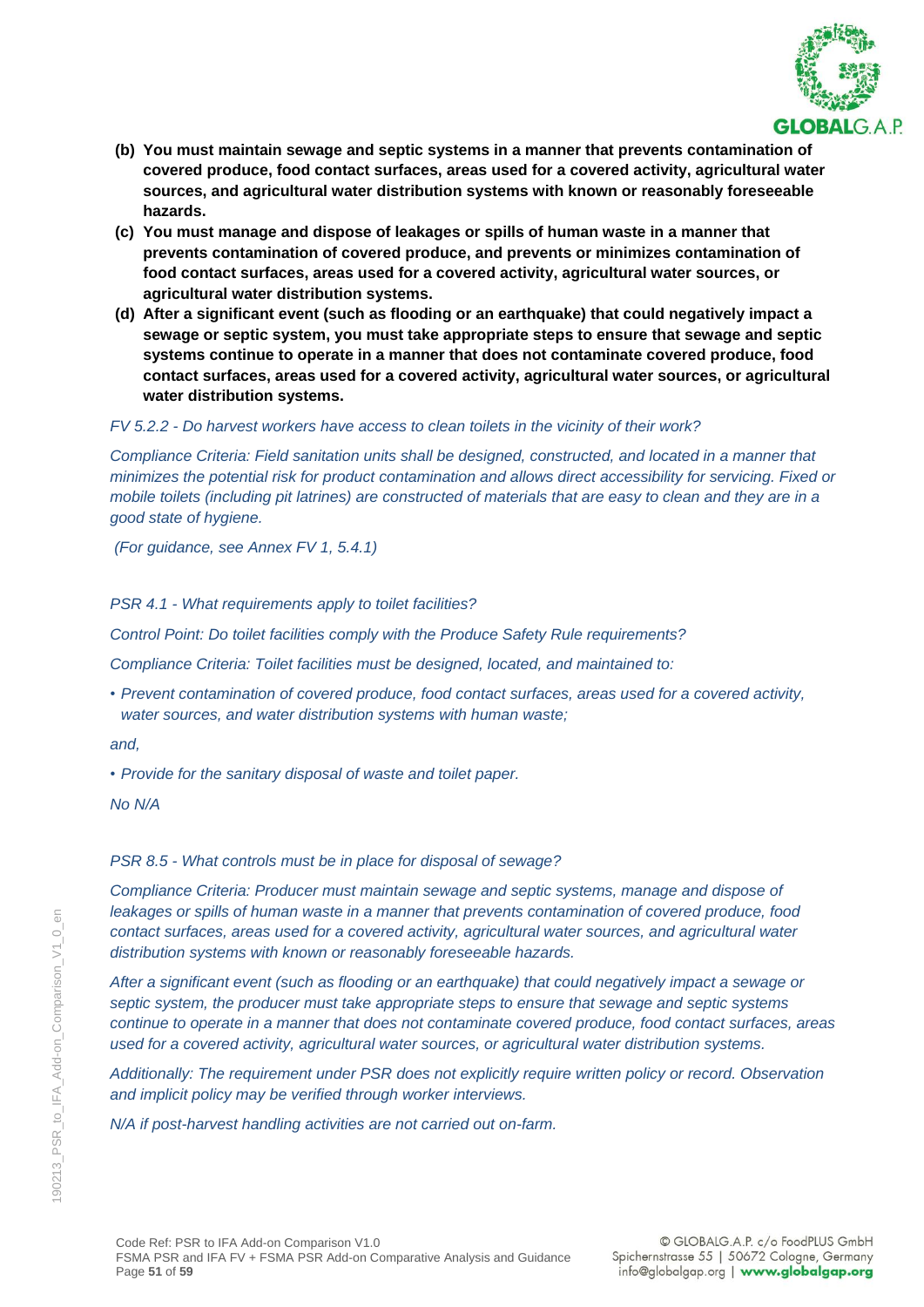

**1.9.12 § 112.132 What must I do to control and dispose of trash, litter, and waste in areas used for covered activities?**

**All of the following requirements apply to the control and disposal of trash, litter, and waste in areas used for covered activities:**

- **(a) You must convey, store, and dispose of trash, litter and waste to:**
	- **(1) Minimize the potential for trash, litter, or waste to attract or harbor pests; and (2) Protect against contamination of covered produce, food contact surfaces, areas used for a covered activity, b) You must adequately operate systems for waste treatment and disposal so that they do not constitute a potential source of contamination in areas used for a covered activity.**

#### *AF 6.2.2 - Is the site kept in a tidy and orderly condition?*

*Compliance Criteria: Visual assessment shall show that there is no evidence of waste/litter in the immediate vicinity of the production site(s) or storage buildings.* 

*Incidental and insignificant litter and waste on the designated areas are acceptable as well as the waste from the current day's work. All other litter and waste shall be cleared up, including fuel spills.*

*FV 5.4.4 - Are bits of packaging material and other non-produce waste removed from the field?*

*Compliance Criteria: Bits of packaging material and non-produce waste shall be removed from the field.*

*FV 5.4.8 - Is rejected and contaminated produce not introduced in the supply chain and is waste material effectively controlled in a way that it does not pose a risk of contamination?*

*Compliance Criteria: Produce that poses a microbial food safety hazard is not harvested or is culled. Culled produce and waste materials are stored in clearly designated and segregated areas designed to avoid contamination of products. These areas are routinely cleaned and/or disinfected according to the cleaning schedule. Only daily accumulations of rejected produce and waste materials are acceptable.*

### **1.9.13 § 112.133 What requirements apply to plumbing?**

**The plumbing must be of an adequate size and design and be adequately installed and maintained to:**

- **(a) Distribute water under pressure as needed, in sufficient quantities, in all areas where used for covered activities, for sanitary operations, or for hand- washing and toilet facilities;**
- **(b) Properly convey sewage and liquid disposable waste;**
- **(c) Avoid being a source of contamination to covered produce, food contact surfaces, areas used for a covered activity, or agricultural water sources; and**
- **(d) Not allow backflow from, or cross connection between, piping systems that discharge waste water or sewage and piping systems that carry water used for a covered activity, for sanitary operations, or for use in hand-washing facilities.**

#### *PSR 8.6 - What requirements apply to plumbing?*

*Compliance Criteria: The plumbing must be of an adequate size and design and be adequately installed and maintained to:*

*• Distribute water under pressure as needed, in sufficient quantities, in all areas where used for covered activities, for sanitary operations, or for hand- washing and toilet facilities;*

 $\epsilon$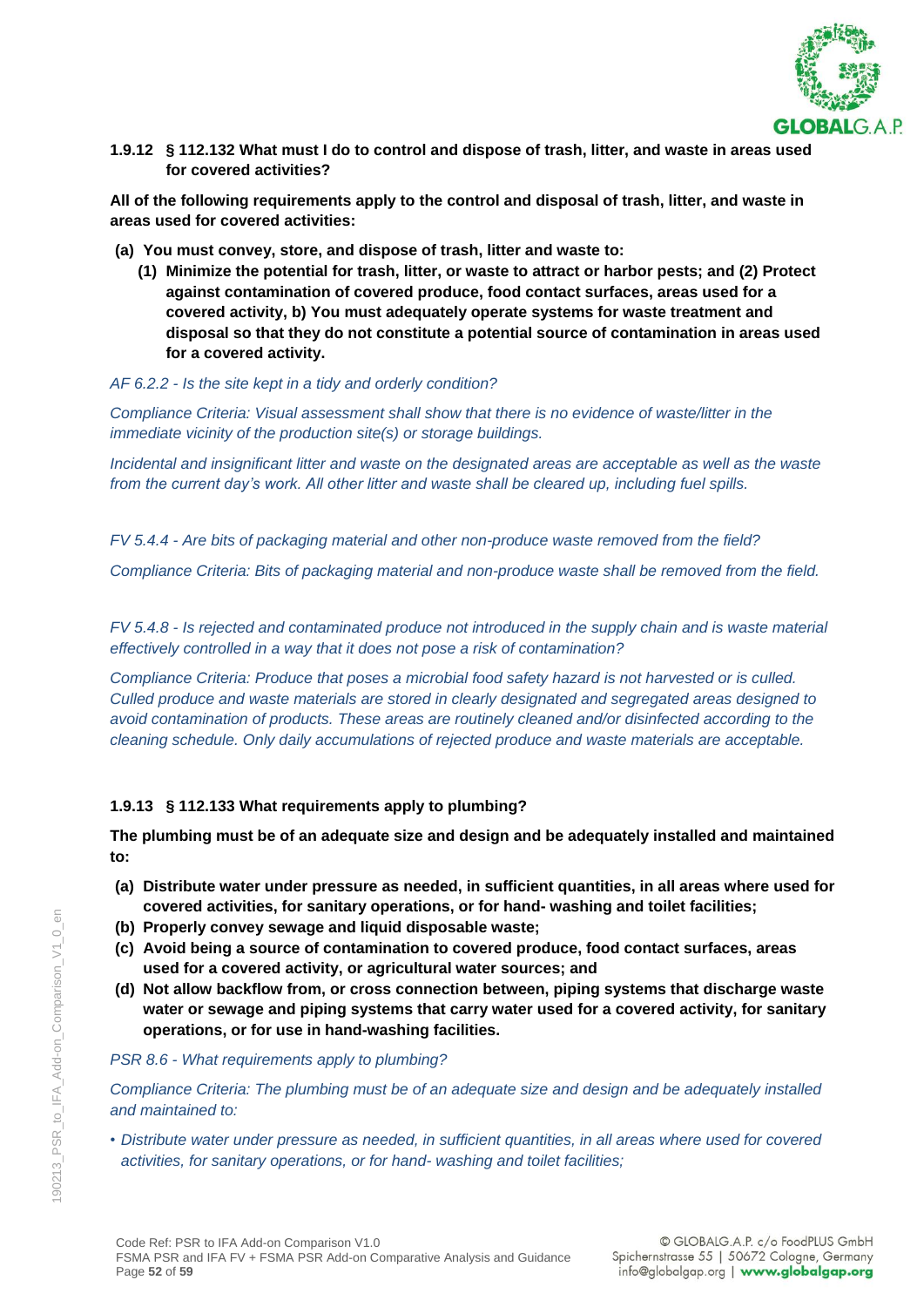

- *• Properly convey sewage and liquid disposable waste;*
- *• Avoid being a source of contamination to covered produce, food contact surfaces, areas used for a covered activity, or agricultural water sources; and*
- *• Not allow backflow from, or cross connection between, piping systems that discharge waste water or sewage and piping systems that carry water used for a covered activity, for sanitary operations, or for use in hand-washing facilities.*

*N/A if post-harvest handling activities are not carried out on-farm*

- **1.9.14 § 112.134 What must I do to control animal excreta and litter from domesticated animals that are under my control?**
- **(a) If you have domesticated animals, to prevent contamination of covered produce, food contact surfaces, areas used for a covered activity, agricultural water sources, or agricultural water distribution systems with animal waste, you must:**
	- **(1) Adequately control their excreta and litter; and**
	- **(2) Maintain a system for control of animal excreta and litter.**

*PSR 8.7 - What actions must be taken to control animal excreta and litter from domesticated animals that are under producer's control?*

*Compliance Criteria: Producers are permitted to have domesticated animals on farms of covered produce, provided that the producer takes measures to prevent contamination of covered produce, food contact surfaces, areas used for a covered activity, agricultural water sources, or agricultural water distribution systems with animal waste, the producer must:*

- *• Adequately control their excreta and litter; and*
- *• Maintain a system for control of animal excreta and litter.*

*N/A if producer does not have domesticated animals on farm.*

*N/A if post-harvest handling activities are not carried out on-farm.*

#### **1.9.15 § 112.140 Under this subpart, what requirements apply regarding records?**

- **(a) You must establish and keep records required under this subpart in accordance with the requirements of subpart O of this part.**
- **(b) You must establish and keep documentation of the date and method of cleaning and sanitizing of equipment subject to this subpart used in:**
	- **(1) Growing operations for sprouts; and**
	- **(2) Covered harvesting, packing, or holding activities.**

*PSR 5.1 - What general requirements apply to records required under this part?*

*Compliance Criteria: Except as otherwise specified, all records required under this part must be dated, and signed or initialed by the person who performed the activity documented.*

*Records required under:*

- *• §§ 112.7(b) - qualified exemption*
- *• 112.30(b)(2) - personnel training*
- *• 112.50(b)(2) - agricultural water testing*
- *• (4) - water treatment monitoring*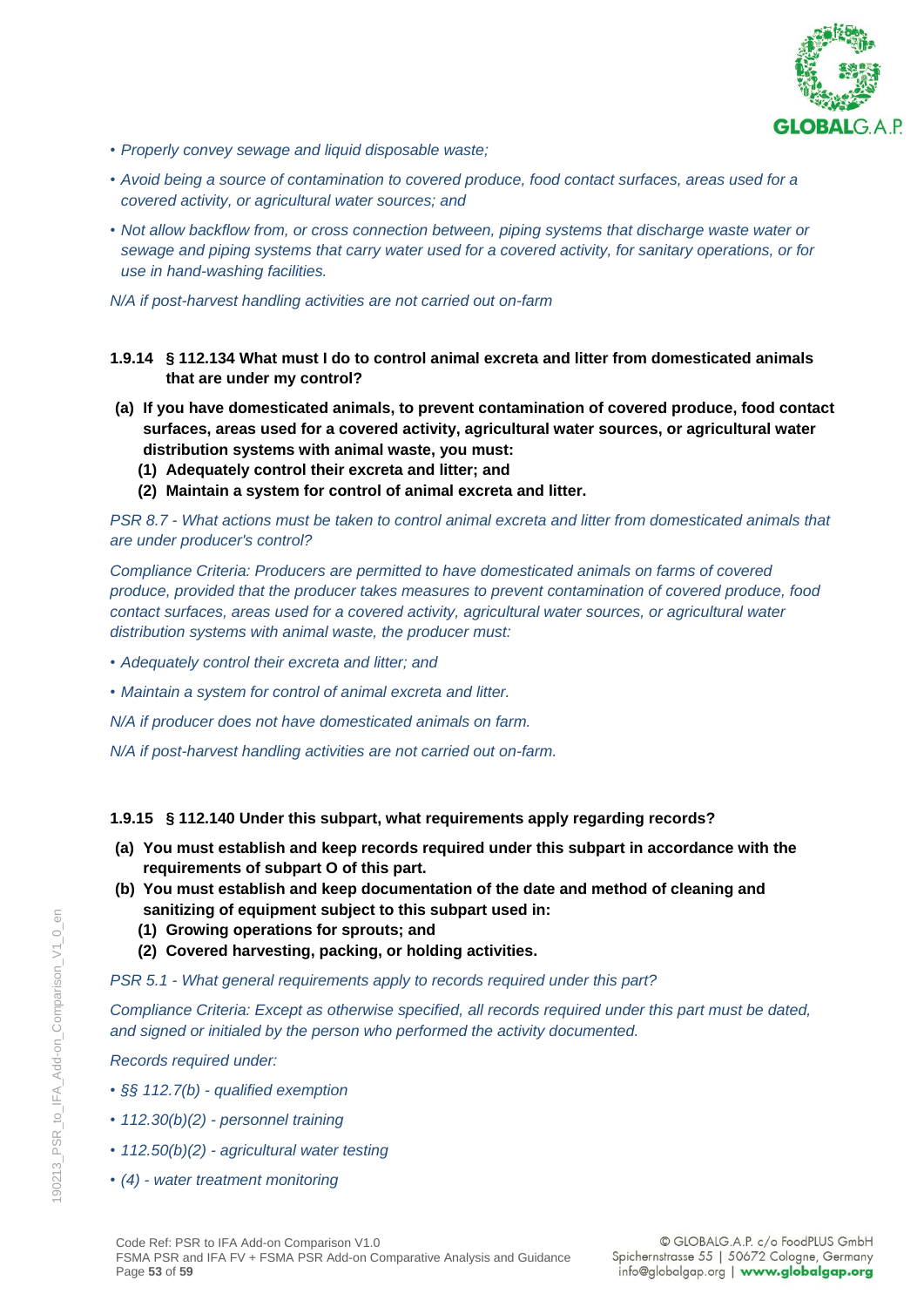

- *• (6) - actions taken when agricultural water does not meet microbial quality thresholds*
- *• 112.60(b)(2) - compost process*
- *• 112.140(b)(1) and (2) - method to clean and sanitize tools and equipment*

*Records must be reviewed, dated, and signed, within a reasonable time after the records are made, by a supervisor or responsible party.*

*No N/A*

### 1.10 SUBPART M—SPROUTS

As GLOBALG.A.P. does not certify sprouts, this subpart does not pertain to the IFA FV and FSMA PSR Add-on.

### 1.11 SUBPART N—ANALYTICAL METHODS

**1.11.1 § 112.151 What methods must I use to test the quality of water to satisfy the requirements of § 112.46?**

The FMSA PSR agriculture water quality and accepted test methods are currently being reviewed by the FDA. Stakeholders should carefully review this section, but be aware that additional guidance will be issued by the FDA.

### **1.11.2 § 112.152 What methods must I use to test the growing, harvesting, packing, and holding environment for Listeria species or L. monocytogenes to satisfy the requirements of § 112.144(a)?**

This section references Subpart M – Sprouts. GLOBALG.A.P. does not certify sprouts, so this section is not applicable.

**1.11.3 § 112.153 What methods must I use to test spent sprout irrigation water (or sprouts) from each production batch of sprouts for pathogens to satisfy the requirements of § 112.144(b) and (c)?**

This section references Subpart M – Sprouts. GLOBALG.A.P. does not certify sprouts, so this section is not applicable.

#### 1.12 SUBPART O—RECORDS

#### **1.12.1 § 112.161 What general requirements apply to records required under this part?**

- **(1) Include, as applicable:**
- **(i) The name and location of your farm;**
- **(ii) Actual values and observations obtained during monitoring;**
- **(iii) An adequate description (such as the commodity name, or the specific variety or brand name of a commodity, and, when available, any lot number or other identifier) of covered produce applicable to the record;**
- **(iv) The location of a growing area (for example, a specific field) or other area (for example, a specific packing shed) applicable to the record; and**

 $\infty$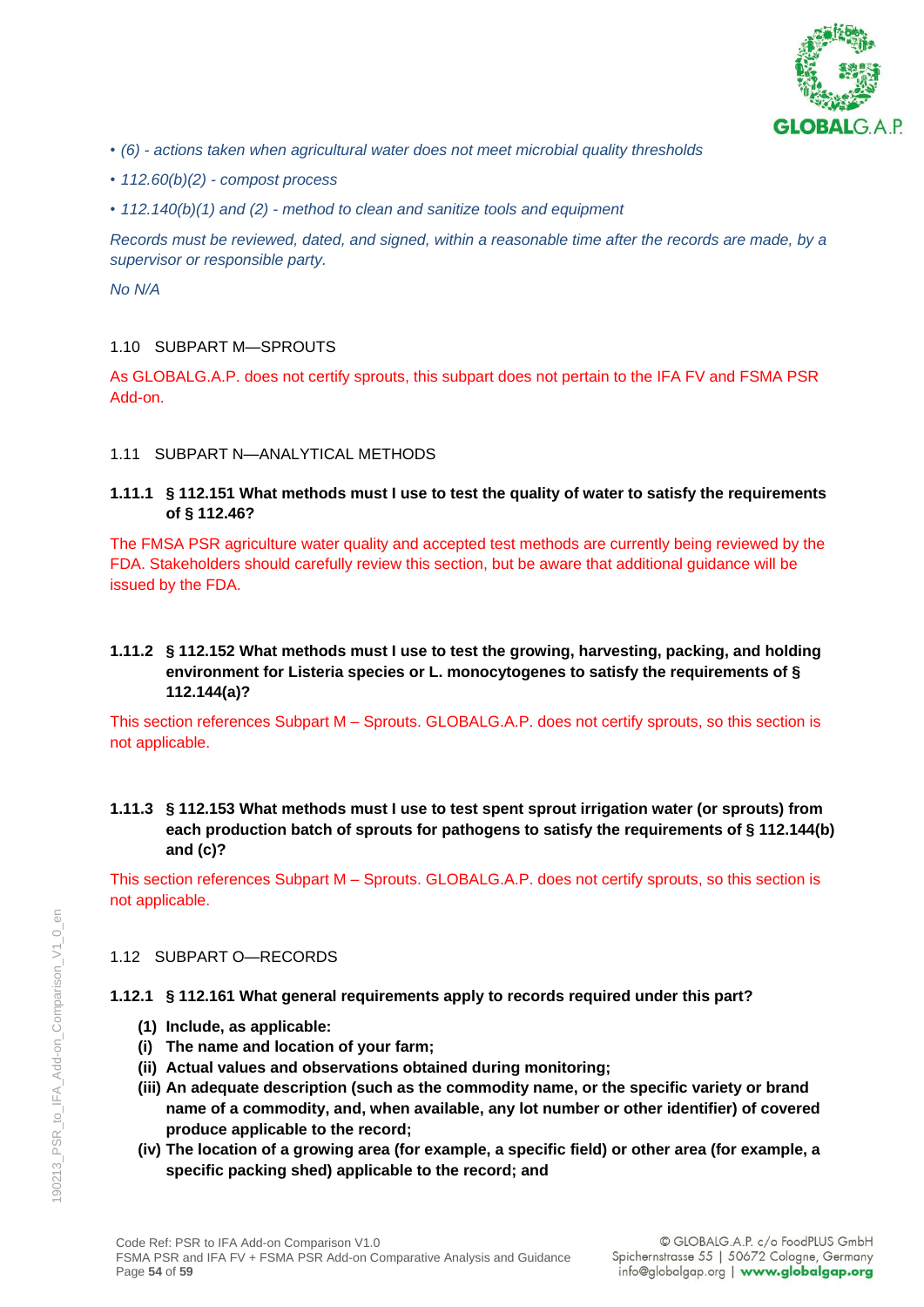

- **(v) The date and time of the activity documented;**
- **(2) Be created at the time an activity is performed or observed; (3) Be accurate, legible, and indelible; and**
- **(4) Be dated, and signed or initialed by the person who performed the activity documented.**
- **(b) Records required under §§ 112.7(b), 112.30(b)(2), 112.50(b)(2), (4), and (6), 112.60(b)(2), 112.140(b)(1) and (2), and 112.150(b)(1), (4), and (6), must be reviewed, dated, and signed, within a reasonable time after the records are made, by a supervisor or responsible party.**

*PSR 5.1 - What general requirements apply to records required under this part?*

*Compliance Criteria: a) Except as otherwise specified, all records required under this part must be dated, and signed or initialed by the person who performed the activity documented.*

- *(b) Records required under:*
- *§§ 112.7(b) - qualified exemption*
- *112.30(b)(2) - personnel training*
- *112.50(b)(2) - agricultural water testing*
- *(4) - water treatment monitoring*
- *(6) - actions taken when agricultural water does not meet microbial quality thresholds*
- *112.60(b)(2) - compost process*
- *112.140(b)(1) and (2) - method to clean and sanitize tools and equipment*

*Records must be reviewed, dated, and signed, within a reasonable time after the records are made, by a supervisor or responsible party.*

### **1.12.2 § 112.162 Where must I store records?**

- **(a) Offsite storage of records is permitted if such records can be retrieved and provided onsite within 24 hours of request for official review.**
- **(b) Electronic records are considered to be onsite at your farm if they are accessible from an onsite location at your farm.**

*AF 2.1 - Are all records requested during the external inspection accessible and kept for a minimum period of two years, unless a longer requirement is stated in specific control points?*

*Compliance Criteria: Producers shall keep up-to-date records for a minimum of two years. Electronic records are valid and when they are used, producers are responsible for maintaining back-ups of the information.*

*For the initial inspections, producers shall keep records from at least three months prior to the date of the external inspection or from the day of registration, whichever is longer.* 

 $\epsilon$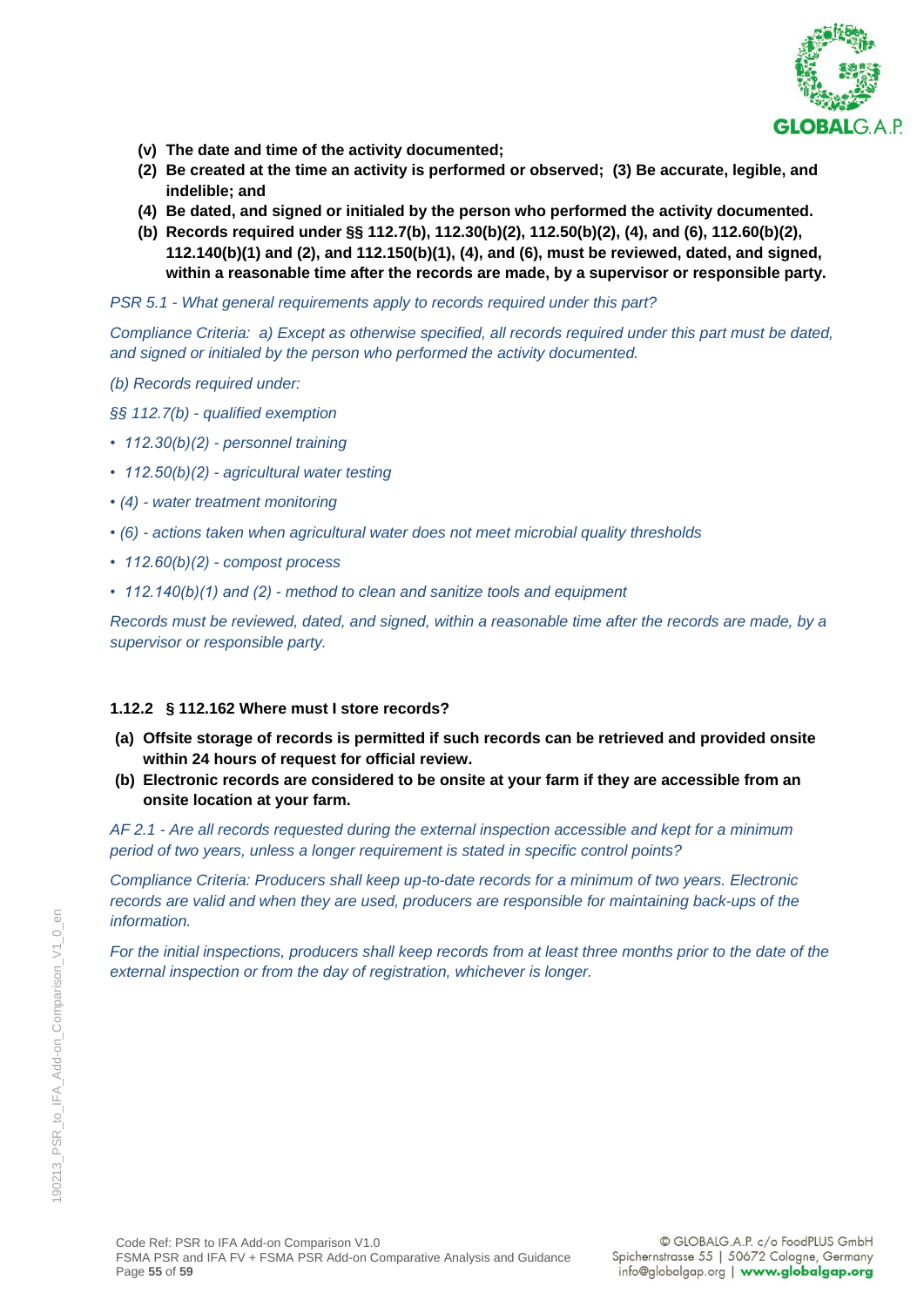

*New applicants shall have full records that reference each area covered by the registration with all of the agronomic activities related to GLOBALG.A.P. documentation required for this area. For Livestock, these records shall be available for the current livestock cycle before the initial inspection. This refers to the principle of record keeping. When an individual record is missing, the respective control point dealing with those records is not compliant. No NA.*

#### *PSR 5.3 - What requirements apply for making records available and accessible to FDA?*

*Compliance Criteria: The producer must maintain all records required under the Produce Safety Rule readily available and accessible for inspection and copying by FDA upon oral or written request. The producer has 24 hours to obtain records kept offsite in order to make them available and accessible to FDA for inspection and copying.*

*Where a producer uses electronic techniques to keep records, or to keep true copies of records, or use of* reduction techniques such as microfilm to keep true copies of records, the producer must provide the *records to FDA in a format in which they are accessible and legible. Procedure for records review by FDA shall be evaluated, verification of policy is only applicable if FDA has requested records.*

*No N/A*

### **1.12.3 § 112.163 May I use existing records to satisfy the requirements of this part?**

- **(a) Existing records (e.g., records that are kept to comply with other Federal, State, or local regulations, or for any other reason) do not need to be duplicated if they contain all of the required information and satisfy the requirements of this part. Existing records may be supplemented as necessary to include all of the required information and satisfy the requirements of this part.**
- **(b) The information required by this part does not need to be kept in one set of records. If existing records contain some of the required information, any new information required by this part may be kept either separately or combined with the existing records.**

#### *PSR 5.3 - What requirements apply for making records available and accessible to FDA?*

*Compliance Criteria: The producer must maintain all records required under the Produce Safety Rule readily available and accessible for inspection and copying by FDA upon oral or written request. The producer has 24 hours to obtain records kept offsite in order to make them available and accessible to FDA for inspection and copying.*

*Where a producer uses electronic techniques to keep records, or to keep true copies of records, or use of reduction techniques such as microfilm to keep true copies of records, the producer must provide the records to FDA in a format in which they are accessible and legible. Procedure for records review by FDA shall be evaluated, verification of policy is only applicable if FDA has requested records.*

*No N/A*

In alignment with the FDA, GLOBALG.A.P. IFA FV and the FSMA PSR Add-on do not require producers to keep a separate duplicate set of documents for the support of their compliance records.

 $\infty$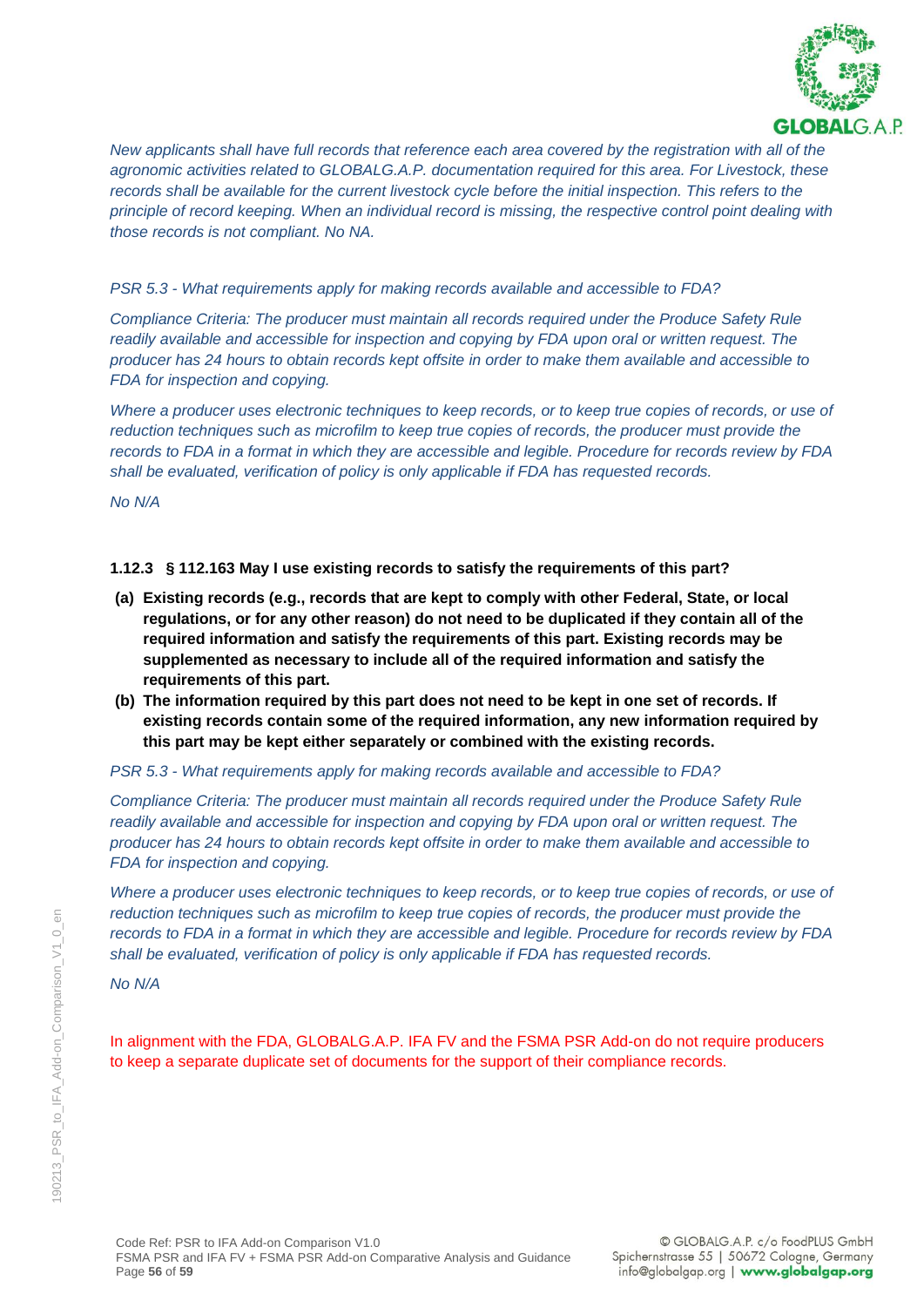

- **1.12.4 § 112.164 How long must I keep records?**
- **(a) (1) You must keep records required by this part for at least 2 years past the date the record was created.**
	- **(2) Records that a farm relies on during the 3-year period preceding the applicable calendar year to satisfy the criteria for a qualified exemption, in accordance with §§ 112.5 and 112.7, must be retained as long as necessary to support the farm's status during the applicable calendar year.**
- **(b) Records that relate to the general adequacy of the equipment or processes or records that relate to analyses, sampling, or action plans being used by a farm, including the results of scientific studies, tests, and evaluations, must be retained at the farm for at least 2 years after the use of such equipment or processes, or records related to analyses, sampling, or action plans, is discontinued.**

*PSR 5.2 - How long must records be kept?*

*Compliance Criteria: Records that a farm relies on to satisfy the criteria for a qualified exemption, in accordance with §§ 112.5 and 112.7, must be retained as long as necessary to support the farm's status during the applicable calendar year.* 

*Records that relate to the general adequacy of the equipment or processes or records that relate to analyses, sampling, or action plans being used by a farm, including the results of scientific studies, tests, and evaluations, must be retained at the farm for at least 2 years after the use of such equipment or processes, or records related to analyses, sampling, or action plans, is discontinued.*

*No N/A*

#### **1.12.5 § 112.165 What formats are acceptable for the records I keep?**

**You must keep records as:**

- **(a) Original records;**
- **(b) True copies (such as photocopies, pictures, scanned copies, microfilm, microfiche, or other accurate reproductions of the original records); or**
- **(c) Electronic records. Records that are established or maintained to satisfy the requirements of this part and that meet the definition of electronic records in § 11.3(b)(6) of this chapter are exempt from the requirements of part 11 of this chapter. Records that satisfy the requirements of this part, but that also are required under other applicable statutory provisions or regulations, remain subject to part 11 of this chapter.**

#### *PSR 5.3 - What requirements apply for making records available and accessible to FDA?*

*Compliance Criteria: The producer must maintain all records required under the Produce Safety Rule readily available and accessible for inspection and copying by FDA upon oral or written request. The producer has 24 hours to obtain records kept offsite in order to make them available and accessible to FDA for inspection and copying.*

*Where a producer uses electronic techniques to keep records, or to keep true copies of records, or use of reduction techniques such as microfilm to keep true copies of records, the producer must provide the records to FDA in a format in which they are accessible and legible. Procedure for records review by FDA shall be evaluated, verification of policy is only applicable if FDA has requested records.*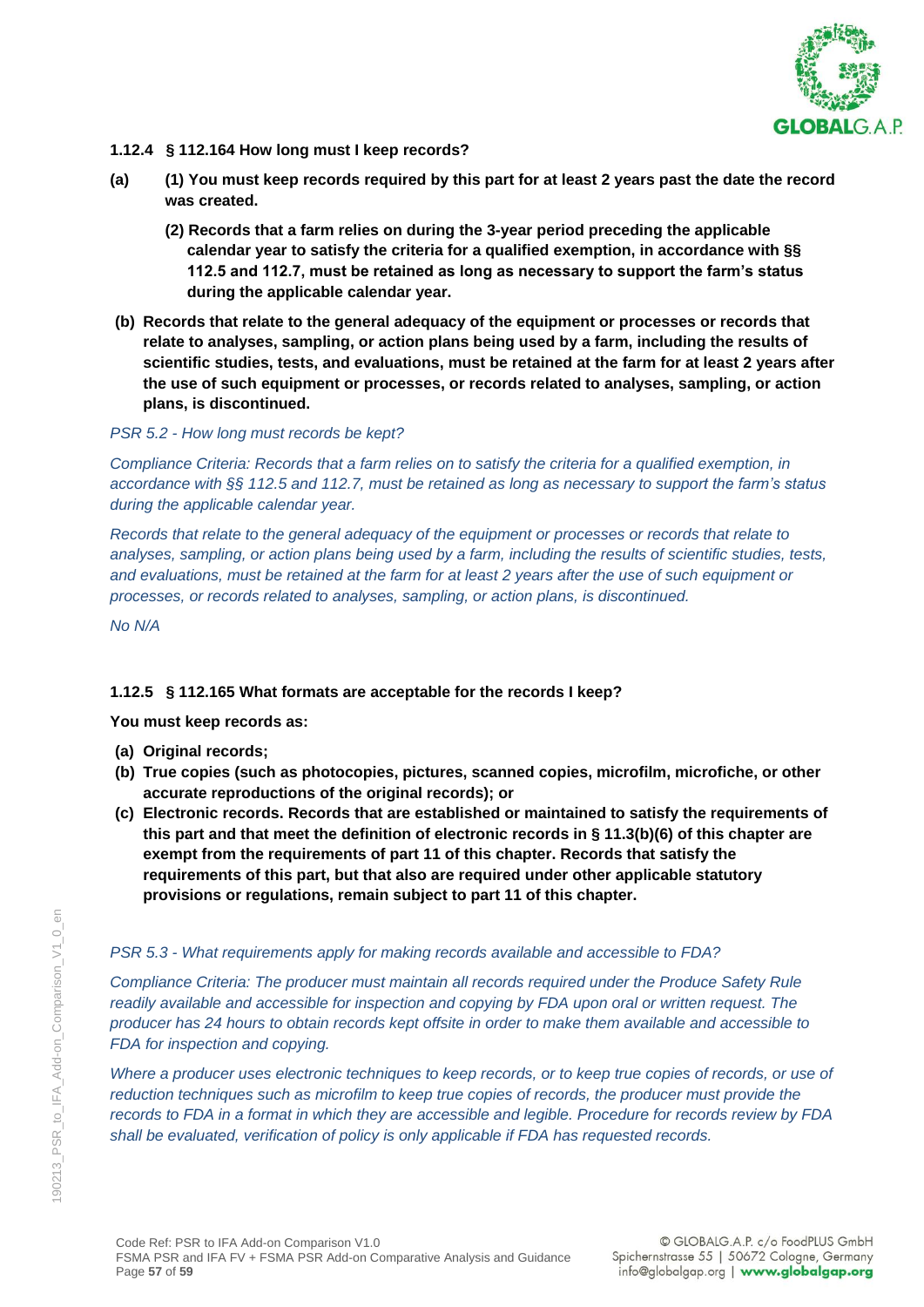

#### **1.12.6 § 112.166 What requirements apply for making records available and accessible to FDA?**

- **(a) You must have all records required under this part readily available and accessible during the retention period for inspection and copying by FDA upon oral or written request, except that you have 24 hours to obtain records you keep offsite and make them available and accessible to FDA for inspection and copying.**
- **(b) If you use electronic techniques to keep records, or to keep true copies of records, or if you use reduction techniques such as microfilm to keep true copies of records, you must provide the records to FDA in a format in which they are accessible and legible.**
- **(c) If your farm is closed for a prolonged period, the records may be transferred to some other reasonably accessible location but must be returned to your farm within 24 hours for official review upon request.**

#### *PSR 5.3 - What requirements apply for making records available and accessible to FDA?*

*Compliance Criteria: The producer must maintain all records required under the Produce Safety Rule readily available and accessible for inspection and copying by FDA upon oral or written request. The producer has 24 hours to obtain records kept offsite in order to make them available and accessible to FDA for inspection and copying.*

*Where a producer uses electronic techniques to keep records, or to keep true copies of records, or use of* reduction techniques such as microfilm to keep true copies of records, the producer must provide the *records to FDA in a format in which they are accessible and legible. Procedure for records review by FDA shall be evaluated, verification of policy is only applicable if FDA has requested records.*

#### **1.12.7 Discussion of Remaining Subparts**

Subpart P discusses variances. Subpart Q details compliance and enforcement. Subpart R details withdraw of a qualified exemption. These topics are not directly applicable to GLOBALG.A.P. standards or certification.

#### **6. FINAL SUMMARY**

As noted in this document, the Food and Drug Administration is reviewing some sections of the FSMA PSR and the industry anticipates the issuance of additional guidance. Stakeholders should note that IFA FV and the FSMA PSR Add-on will also undergo periodic updates as revisions to the standard are approved. Stakeholders should ensure that they are accessing the most recent information regarding the FSMA PSR and the most current version of the GLOBALG.A.P. Standard and Add-on. GLOBALG.A.P. recommends accessing the IFA FV Control Points and Compliance Criteria directly from the document center to avoid confusion.

Understanding that technical questions may arise after reviewing this document, the GLOBALG.A.P. customer support team offers support and assistance. Stakeholders may send emails to [standard\\_support@globalgap.org](mailto:standard_support@globalgap.org) to obtain clarifying information or address specific queries.

 $\epsilon$